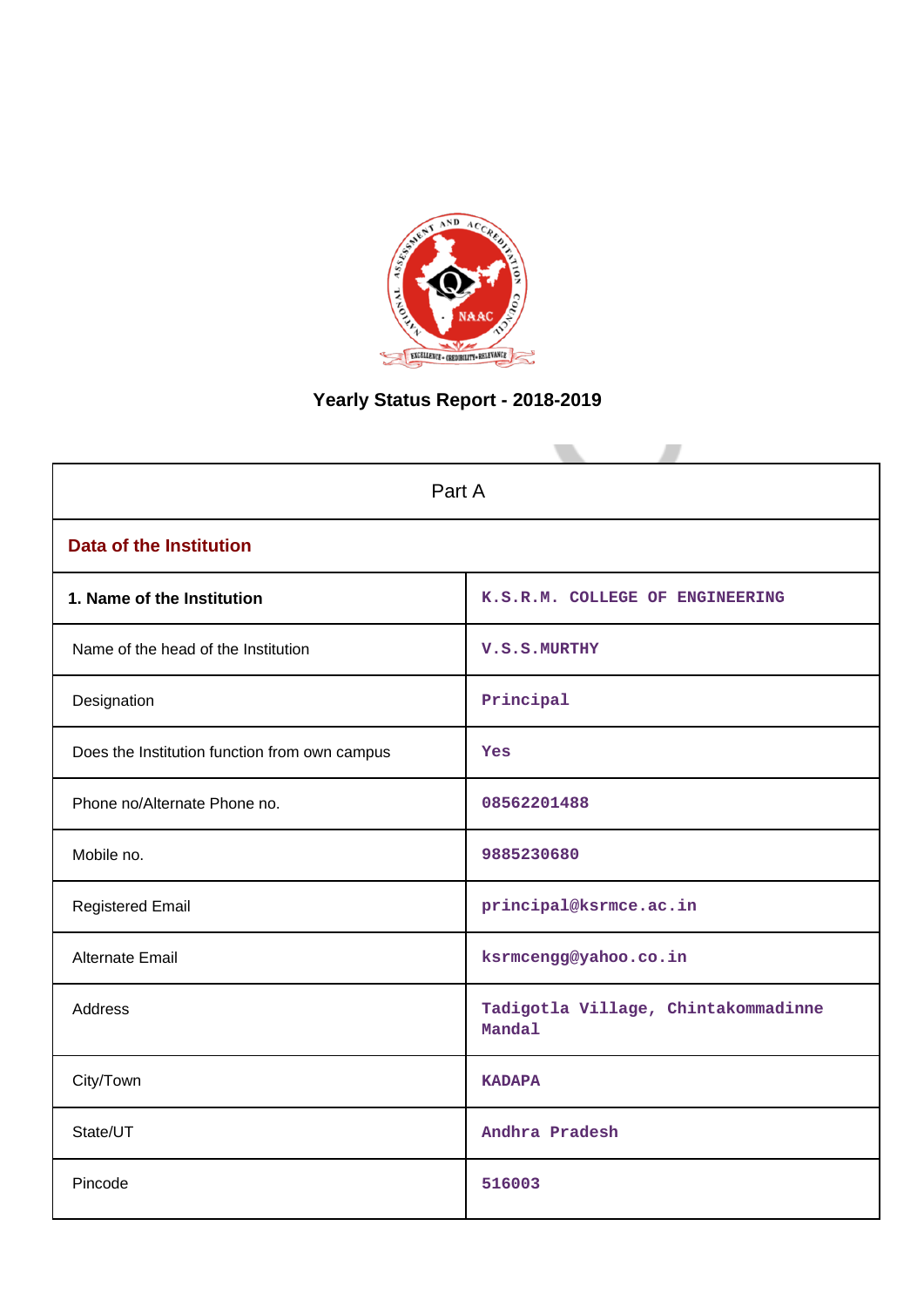| 2. Institutional Status                                                  |                                        |      |                                                      |                          |                   |
|--------------------------------------------------------------------------|----------------------------------------|------|------------------------------------------------------|--------------------------|-------------------|
| Autonomous Status (Provide date of Conformant of<br>Autonomous Status)   |                                        |      | $19 - Jun - 2014$                                    |                          |                   |
| Type of Institution                                                      |                                        |      | Co-education                                         |                          |                   |
| Location                                                                 |                                        |      | Rural                                                |                          |                   |
| <b>Financial Status</b>                                                  |                                        |      | private                                              |                          |                   |
|                                                                          | Name of the IQAC co-ordinator/Director |      | Dr. B. Venkata Ramana Reddy                          |                          |                   |
| Phone no/Alternate Phone no.                                             |                                        |      | 08562201488                                          |                          |                   |
| Mobile no.                                                               |                                        |      | 9494808622                                           |                          |                   |
| <b>Registered Email</b>                                                  |                                        |      | principal@ksrmce.ac.in                               |                          |                   |
| Alternate Email                                                          |                                        |      | drbvrreddy@ksrmce.ac.in                              |                          |                   |
| 3. Website Address                                                       |                                        |      |                                                      |                          |                   |
| Web-link of the AQAR: (Previous Academic Year)                           |                                        |      | https://www.ksrmce.ac.in/igac/AQAR-2017<br>$-18.pdf$ |                          |                   |
| 4. Whether Academic Calendar prepared during<br>the year                 |                                        |      | Yes                                                  |                          |                   |
| if yes, whether it is uploaded in the institutional website:<br>Weblink: |                                        |      | https://www.ksrmce.ac.in/examportal.htm<br>T         |                          |                   |
| <b>5. Accrediation Details</b>                                           |                                        |      |                                                      |                          |                   |
| Cycle<br>Grade<br><b>CGPA</b>                                            |                                        |      | Year of                                              | Validity                 |                   |
|                                                                          |                                        |      | Accrediation                                         | Period From              | Period To         |
| 1                                                                        | $\mathbf B$                            | 2.60 | 2013                                                 | $23 - \text{Mar} - 2013$ | $22 - Mar - 2018$ |
| $\mathbf{2}$                                                             | $B+$                                   | 2.68 | 2018                                                 | $02 - Nov - 2018$        | $01 - Nov - 2023$ |
| 6. Date of Establishment of IQAC                                         |                                        |      | $01 -$ Sep-2012                                      |                          |                   |
| 7. Internal Quality Assurance System                                     |                                        |      |                                                      |                          |                   |

Quality initiatives by IQAC during the year for promoting quality culture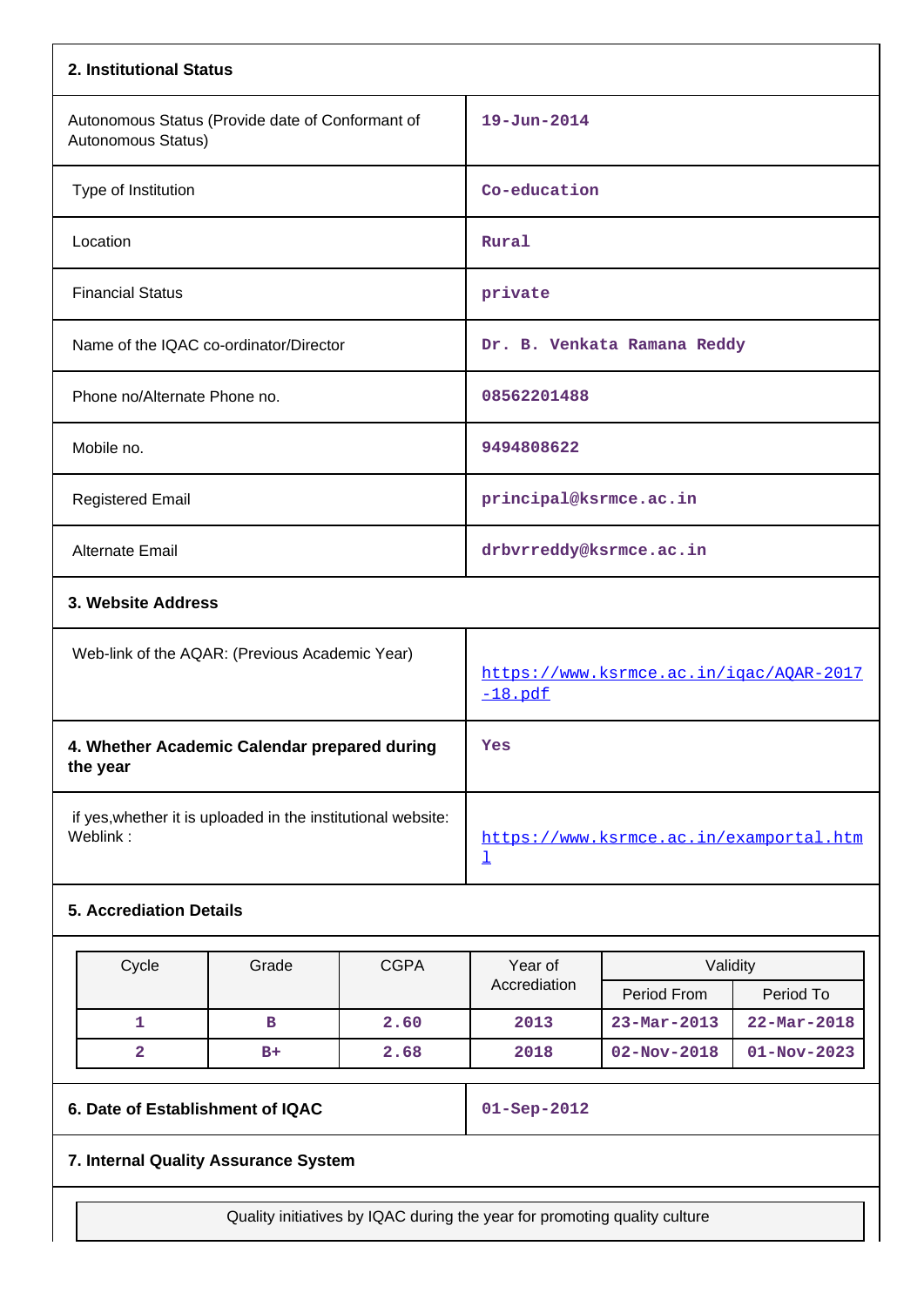| Item /Title of the quality initiative by<br>Date & Duration<br><b>IQAC</b>                                                              |                                                                                                                   |                        |                        |                  |                       | Number of participants/ beneficiaries |           |             |
|-----------------------------------------------------------------------------------------------------------------------------------------|-------------------------------------------------------------------------------------------------------------------|------------------------|------------------------|------------------|-----------------------|---------------------------------------|-----------|-------------|
| Meeting of IQAC to<br>discuss the extension<br>activities useful to the<br>nearby area /society                                         |                                                                                                                   | $20 - Sep - 2018$<br>2 |                        |                  | 15                    |                                       |           |             |
|                                                                                                                                         | Meeting of IQAC to<br>discuss NPTEL Courses.                                                                      |                        | 27-Apr-2019<br>1       |                  |                       | 14                                    |           |             |
|                                                                                                                                         | Submission of AQAR<br>$2017 - 18$                                                                                 |                        | 03-Oct-2018<br>4       |                  |                       |                                       | 15        |             |
| Feedback from students<br>and parents                                                                                                   |                                                                                                                   | $02 - May - 2019$<br>8 |                        |                  |                       | 15                                    |           |             |
|                                                                                                                                         | ISO 9001:2015<br>Certification                                                                                    |                        | $11 - Aug - 2018$<br>2 |                  |                       |                                       |           | 4           |
|                                                                                                                                         |                                                                                                                   |                        |                        | <u>View File</u> |                       |                                       |           |             |
| 8. Provide the list of Special Status conferred by Central/ State Government-<br>UGC/CSIR/DST/DBT/ICMR/TEQIP/World Bank/CPE of UGC etc. |                                                                                                                   |                        |                        |                  |                       |                                       |           |             |
|                                                                                                                                         | Scheme<br>Institution/Departmen<br>t/Faculty                                                                      |                        |                        | Funding Agency   |                       | Year of award with<br>duration        | Amount    |             |
|                                                                                                                                         | nil                                                                                                               | nil                    | nil                    |                  |                       |                                       | 2019<br>0 | $\mathbf 0$ |
|                                                                                                                                         |                                                                                                                   |                        |                        |                  | No Files Uploaded !!! |                                       |           |             |
| 9. Whether composition of IQAC as per latest<br><b>NAAC</b> guidelines:                                                                 |                                                                                                                   |                        | Yes                    |                  |                       |                                       |           |             |
|                                                                                                                                         | Upload latest notification of formation of IQAC                                                                   |                        |                        | View File        |                       |                                       |           |             |
|                                                                                                                                         | 10. Number of IQAC meetings held during the<br>year :                                                             |                        |                        | 3                |                       |                                       |           |             |
| The minutes of IQAC meeting and compliances to the<br>decisions have been uploaded on the institutional<br>website                      |                                                                                                                   |                        | Yes                    |                  |                       |                                       |           |             |
|                                                                                                                                         | Upload the minutes of meeting and action taken report                                                             |                        |                        |                  | <u>View File</u>      |                                       |           |             |
|                                                                                                                                         | 11. Whether IQAC received funding from any of<br>the funding agency to support its activities<br>during the year? |                        |                        |                  | No                    |                                       |           |             |
|                                                                                                                                         | 12. Significant contributions made by IQAC during the current year(maximum five bullets)                          |                        |                        |                  |                       |                                       |           |             |

**Conducting FACULTY DEVELOPMENT PROGRAMME" on innovative teaching strategies on 18.06.2019 and 19.06.2019**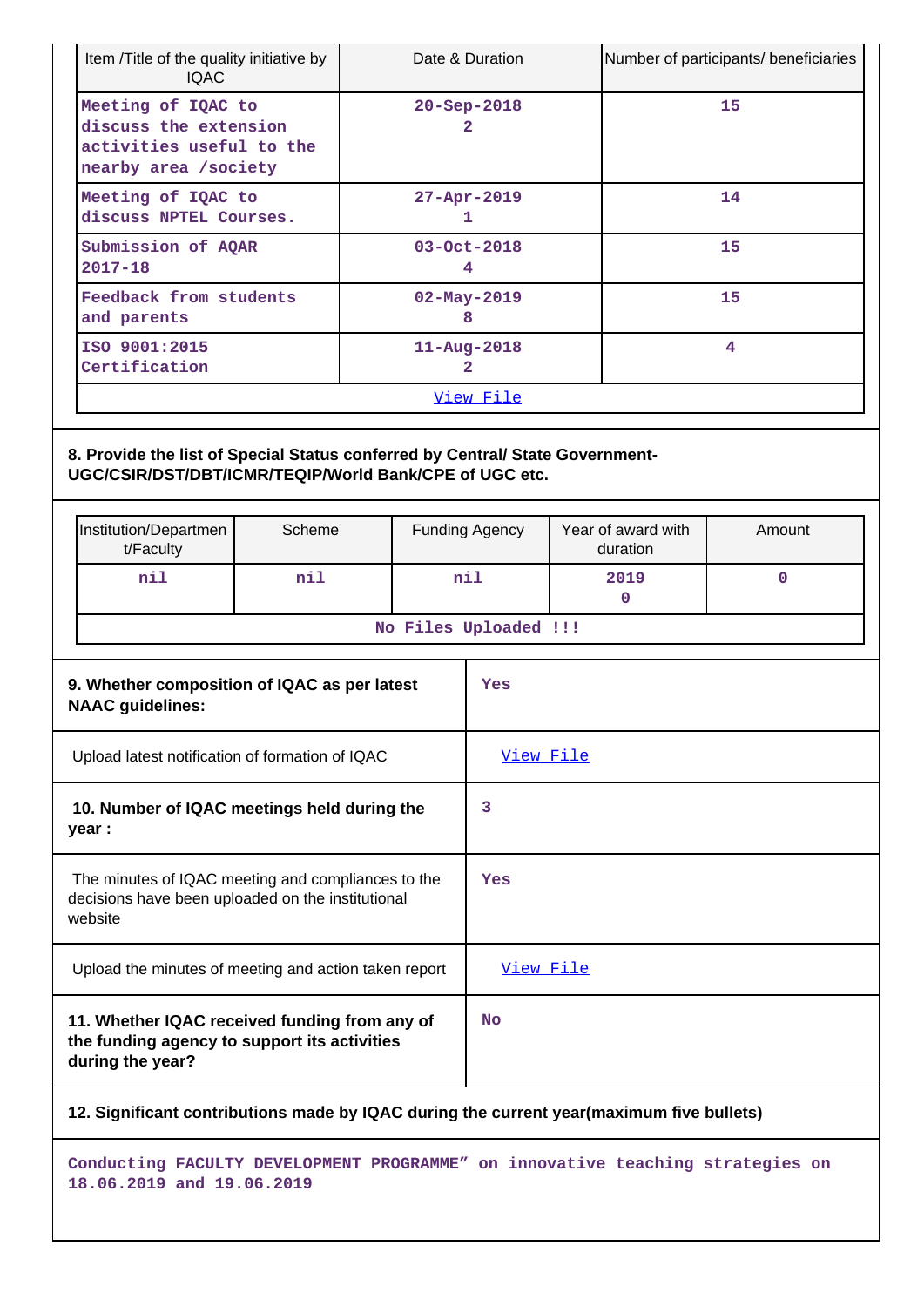**Getting ISO 9001:2015 certification**

**Implementation of OBE**

**Conducting Administrative and Academic Audit for the year 2017-18**

**Initiatives are taken to promote research.**

## [View File](https://assessmentonline.naac.gov.in/public/Postacc/Contribution/3226_Contribution.xlsx)

**13. Plan of action chalked out by the IQAC in the beginning of the academic year towards Quality Enhancement and outcome achieved by the end of the academic year**

| Plan of Action                                                                                                       | Achivements/Outcomes                                                                          |  |  |
|----------------------------------------------------------------------------------------------------------------------|-----------------------------------------------------------------------------------------------|--|--|
| To increase the extension activities<br>useful to the nearby area /society                                           | Awareness about Digitization, Water<br>harvesting, SWACH BHARAT ABHIYAN etc.<br>are conducted |  |  |
| To modify the curriculum in R18<br>regulations                                                                       | Curriculum is changed in R 18 according<br>to suggestions by various stake holders            |  |  |
| To increase online certification<br>courses                                                                          | 101 certifications from NPTEL                                                                 |  |  |
| Enhancement of the Industry-Institute<br>Interactions by increasing memberships<br>and MoUs                          | 6 MoUs with various companies                                                                 |  |  |
| To increase the skill programs for<br>students                                                                       | CRI conducted 58 skill programs                                                               |  |  |
|                                                                                                                      | View File                                                                                     |  |  |
| 14. Whether AQAR was placed before statutory<br>body?                                                                | Yes                                                                                           |  |  |
| Name of Statutory Body                                                                                               | <b>Meeting Date</b>                                                                           |  |  |
| Governing Body                                                                                                       | $23 - Dec - 2019$                                                                             |  |  |
| 15. Whether NAAC/or any other accredited<br>body(s) visited IQAC or interacted with it to<br>assess the functioning? | Yes                                                                                           |  |  |
| Date of Visit                                                                                                        | $06 - Oct - 2018$                                                                             |  |  |
| 16. Whether institutional data submitted to<br>AISHE:                                                                | Yes                                                                                           |  |  |
| <b>Year of Submission</b>                                                                                            | 2019                                                                                          |  |  |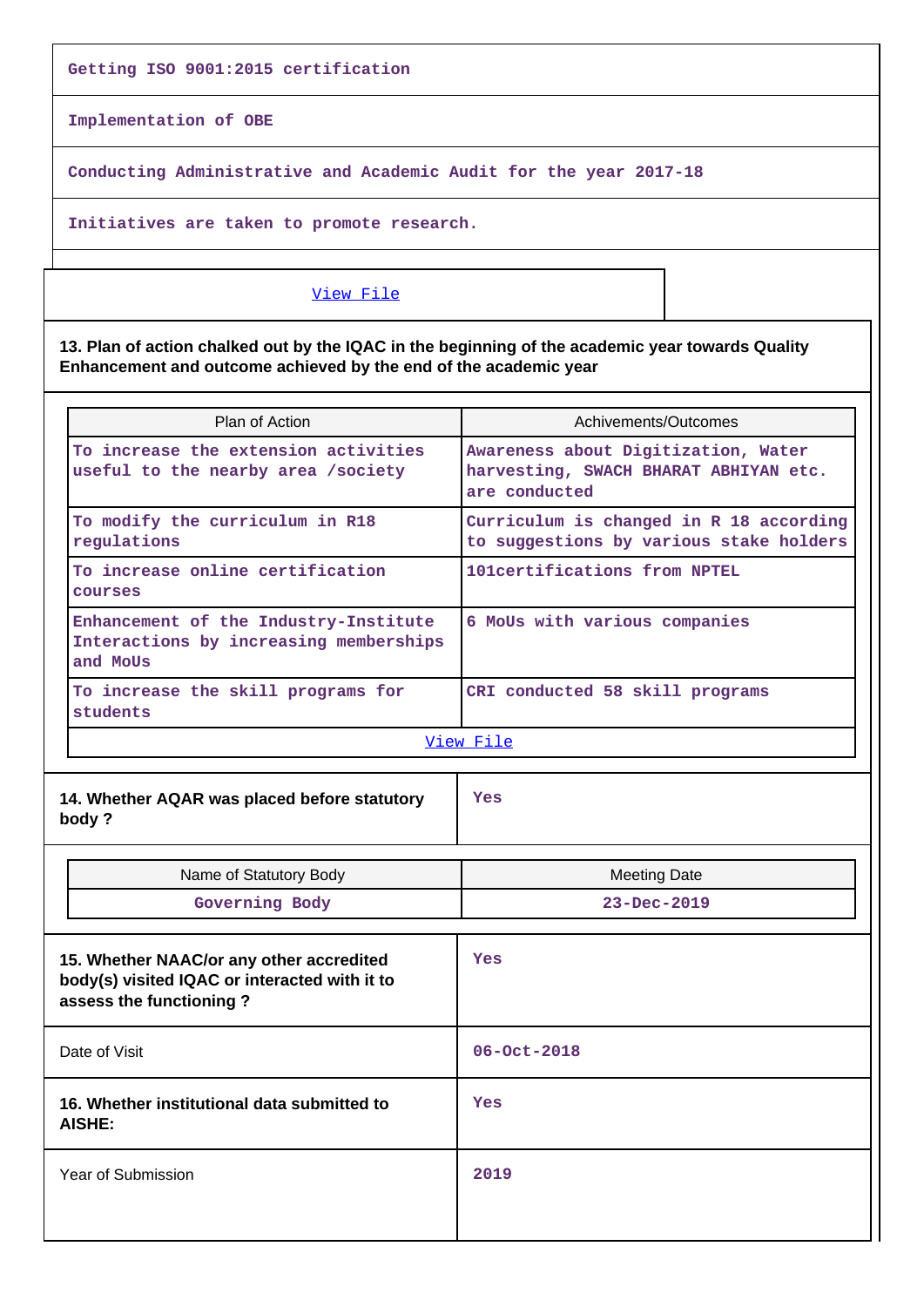| Date of Submission                                                                                  | $09 - Jan - 2019$                                                                                                                                                                                                                                                                                                                                                                                                                                                                                                                                                                                                                                                                                                                                                                                                                                         |
|-----------------------------------------------------------------------------------------------------|-----------------------------------------------------------------------------------------------------------------------------------------------------------------------------------------------------------------------------------------------------------------------------------------------------------------------------------------------------------------------------------------------------------------------------------------------------------------------------------------------------------------------------------------------------------------------------------------------------------------------------------------------------------------------------------------------------------------------------------------------------------------------------------------------------------------------------------------------------------|
| 17. Does the Institution have Management<br><b>Information System?</b>                              | Yes                                                                                                                                                                                                                                                                                                                                                                                                                                                                                                                                                                                                                                                                                                                                                                                                                                                       |
| If yes, give a brief descripiton and a list of modules<br>currently operational (maximum 500 words) | The management, Principal and Head of<br>the departments meet frequently to<br>review plans and update academic and<br>administrative matters. Performance of<br>the departments is discussed in<br>meetings of Head of Departments. The<br>information discussed and decisions of<br>management are communicated to the<br>staff of the institution through<br>departmental meetings by head of the<br>respective departments. The management<br>get the information from Academics<br>Branch, Examination Branch,<br>Administration Branch, Accounts Audit<br>Branch, head of the departments,<br>teaching staff and non teaching staff<br>to review the activities of the<br>institution. Management encourages and<br>supports the staff in the<br>decisionmaking process for improvement<br>of the effectiveness and efficiency of<br>the institute. |

| Part B |
|--------|
|        |

| <b>CRITERION I - CURRICULAR ASPECTS</b>                                                 |                                         |                                                     |                  |  |  |  |
|-----------------------------------------------------------------------------------------|-----------------------------------------|-----------------------------------------------------|------------------|--|--|--|
|                                                                                         | 1.1 - Curriculum Design and Development |                                                     |                  |  |  |  |
| 1.1.1 - Programmes for which syllabus revision was carried out during the Academic year |                                         |                                                     |                  |  |  |  |
| Name of Programme                                                                       | Programme Code                          | Programme Specialization                            | Date of Revision |  |  |  |
| <b>BTech</b>                                                                            | 01                                      | Civil Engineeringg                                  | 03/06/2019       |  |  |  |
| Mtech                                                                                   | 12                                      | Geo-Technical<br>Engineering                        | 03/06/2019       |  |  |  |
| <b>BTech</b>                                                                            | 02                                      | Electrical<br>&Electronics Engg                     | 03/06/2019       |  |  |  |
| Mtech                                                                                   | 07                                      | Power Systems                                       | 03/06/2019       |  |  |  |
| <b>BTech</b>                                                                            | 03                                      | Mechanical<br>Engineeringg                          | 03/06/2019       |  |  |  |
| Mtech                                                                                   | 53                                      | CAD/CAM                                             | 03/06/2019       |  |  |  |
| <b>BTech</b>                                                                            | 04                                      | Electrionics and<br>communication Engg              | 03/06/2019       |  |  |  |
| Mtech                                                                                   | 38                                      | Digital Electronics<br>and CommunicationSy<br>stems | 03/06/2019       |  |  |  |
| <b>BTech</b>                                                                            | 05                                      | Computer Science<br>Engineering                     | 03/06/2019       |  |  |  |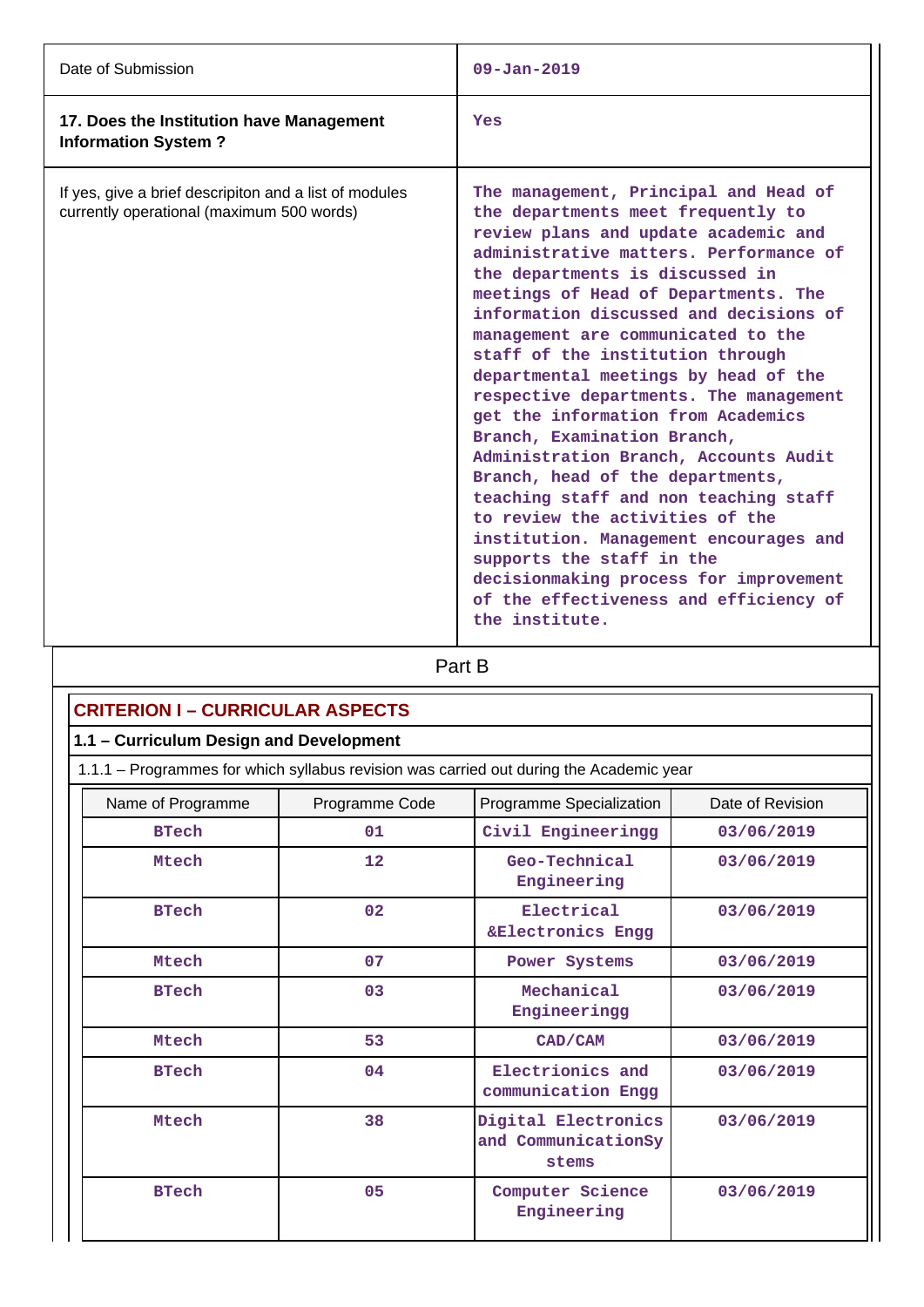| Mtech                                                                                                                  |                                              | 55         | Computer Science<br>Engineering               |            |                          |            | 03/06/2019           |
|------------------------------------------------------------------------------------------------------------------------|----------------------------------------------|------------|-----------------------------------------------|------------|--------------------------|------------|----------------------|
|                                                                                                                        |                                              |            | No file uploaded.                             |            |                          |            |                      |
| 1.1.2 - Programmes/ courses focussed on employability/ entrepreneurship/ skill development during the Academic<br>year |                                              |            |                                               |            |                          |            |                      |
| Programme with<br>Code                                                                                                 | Programme<br>Specialization                  |            | Date of Introduction                          |            | Course with Code         |            | Date of Introduction |
| <b>BTech</b>                                                                                                           | Electrical and<br>Electronics<br>Engineering |            |                                               | 03/06/2018 | 1821101                  |            | 03/06/2018           |
| <b>BTech</b>                                                                                                           | Electrical and<br>Electronics<br>Engineering |            | 03/06/2018                                    |            | 1823102                  |            | 03/06/2018           |
| <b>BTech</b>                                                                                                           | Electrical and<br>Electronics<br>Engineering |            | 03/06/2018                                    |            | 1824103                  |            | 03/06/2018           |
| <b>BTech</b>                                                                                                           | Electrical and<br>Electronics<br>Engineering |            | 03/06/2018                                    |            | 1805104                  |            | 03/06/2018           |
| <b>BTech</b>                                                                                                           | Electrical and<br>Electronics<br>Engineering | 03/06/2018 |                                               | 1823105    |                          |            | 03/06/2018           |
| <b>BTech</b>                                                                                                           | Electrical and<br>Electronics<br>Engineering |            | 03/06/2018                                    |            | 1805106                  |            | 03/06/2018           |
| <b>BTech</b>                                                                                                           | Electrical and<br>Electronics<br>Engineering |            |                                               | 03/06/2018 |                          | 1824107    | 03/06/2018           |
| <b>BTech</b>                                                                                                           | Electrical and<br>Electronics<br>Engineering |            | 03/06/2018                                    |            | 1821201                  |            | 03/06/2018           |
| <b>BTech</b>                                                                                                           | Electrical and<br>Electronics<br>Engineering |            | 03/06/2018                                    |            | 1822202                  |            | 03/06/2018           |
| <b>BTech</b>                                                                                                           | Electrical and<br>Electronics<br>Engineering |            | 03/06/2018                                    |            | 1802205                  |            | 03/06/2018           |
|                                                                                                                        |                                              |            |                                               | View File  |                          |            |                      |
| 1.2 - Academic Flexibility                                                                                             |                                              |            |                                               |            |                          |            |                      |
| 1.2.1 - New programmes/courses introduced during the Academic year                                                     |                                              |            |                                               |            |                          |            |                      |
| Programme/Course<br><b>BTech</b>                                                                                       |                                              |            | Programme Specialization<br>civil engineering |            | Dates of Introduction    |            |                      |
| <b>BTech</b>                                                                                                           |                                              |            | civil engineering                             |            | 03/06/2018<br>03/06/2018 |            |                      |
| <b>BTech</b>                                                                                                           |                                              |            | civil engineering                             |            |                          |            | 03/06/2018           |
| <b>BTech</b>                                                                                                           |                                              |            | civil engineering                             |            |                          |            | 03/06/2018           |
| <b>BTech</b>                                                                                                           |                                              |            | civil engineering                             |            |                          |            | 03/06/2018           |
| <b>BTech</b>                                                                                                           |                                              |            | civil engineering                             |            |                          | 03/06/2018 |                      |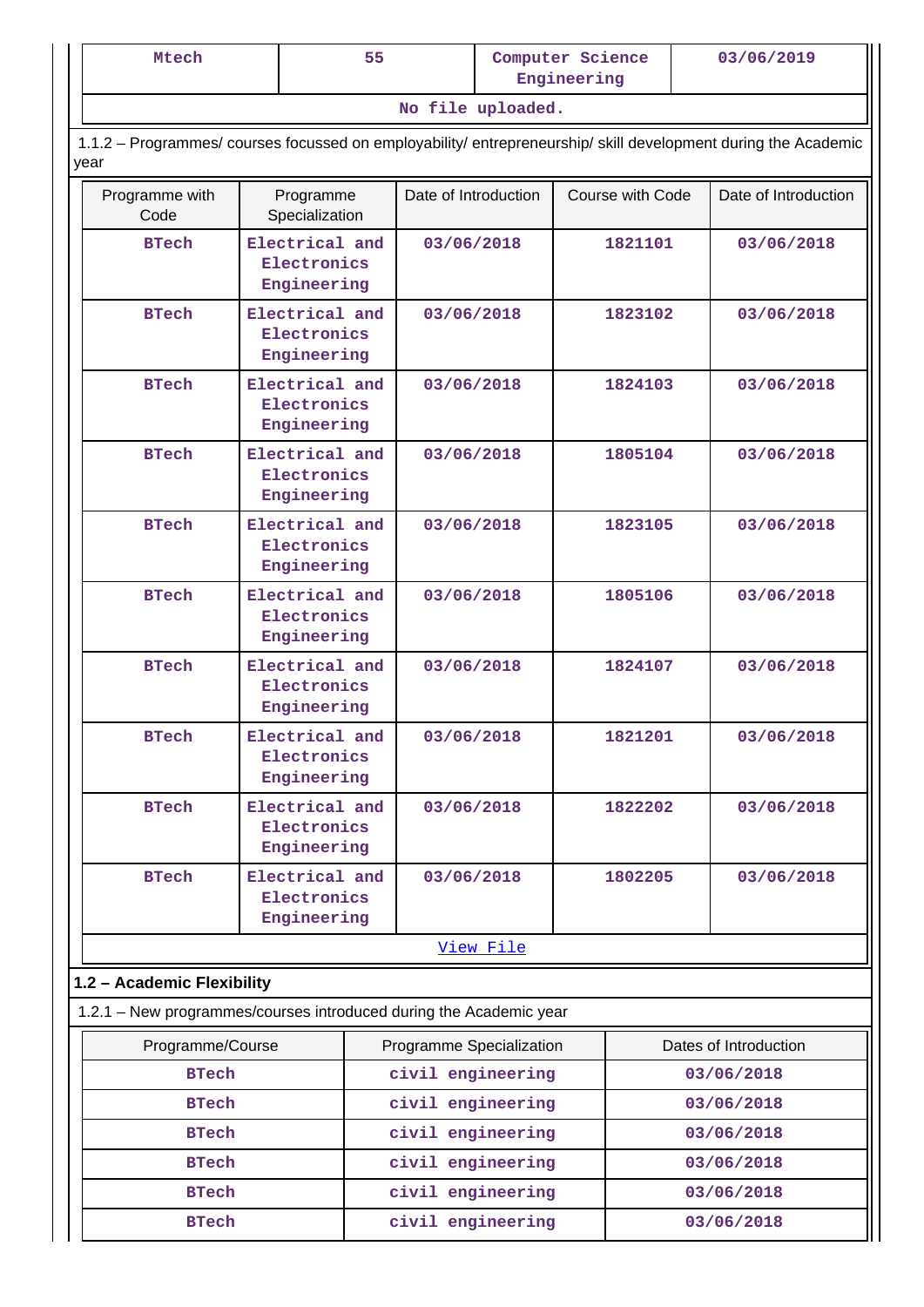| <b>BTech</b> | civil engineering | 03/06/2018 |  |
|--------------|-------------------|------------|--|
| <b>BTech</b> | civil engineering | 03/06/2018 |  |
| <b>BTech</b> | civil engineering | 03/06/2018 |  |
| <b>BTech</b> | civil engineering | 03/06/2018 |  |
| View File    |                   |            |  |

 1.2.2 – Programmes in which Choice Based Credit System (CBCS)/Elective Course System implemented at the College level during the Academic year.

| Name of programmes adopting<br><b>CBCS</b> | Programme Specialization                        | Date of implementation of<br><b>CBCS/Elective Course System</b> |
|--------------------------------------------|-------------------------------------------------|-----------------------------------------------------------------|
| <b>BTech</b>                               | Civil Engineeringg                              | 01/01/2018                                                      |
| <b>BTech</b>                               | Electrical & Electronics<br>Engg                | 01/01/2018                                                      |
| <b>BTech</b>                               | Electrionics and<br>communication Engg          | 01/01/2018                                                      |
| <b>BTech</b>                               | Mechanical Engineeringg                         | 01/01/2018                                                      |
| <b>BTech</b>                               | Computer Science<br>Engineering                 | 01/01/2018                                                      |
| Mtech                                      | Geo-Technical Engineering                       | 01/01/2018                                                      |
| Mtech                                      | Power Systems                                   | 01/01/2018                                                      |
| Mtech                                      | CAD/CAM                                         | 01/01/2018                                                      |
| Mtech                                      | Digital Electronics and<br>CommunicationSystems | 01/01/2018                                                      |
| Mtech                                      | Computer Science<br>Engineering                 | 01/01/2018                                                      |

## **1.3 – Curriculum Enrichment**

1.3.1 – Value-added courses imparting transferable and life skills offered during the year

| Value Added Courses              | Date of Introduction | Number of Students Enrolled |  |
|----------------------------------|----------------------|-----------------------------|--|
| Soft Skills                      | 02/07/2018           | 120                         |  |
| Electrical Design<br>Engineering | 10/09/2018           | 71                          |  |
| PCB Design                       | 03/12/2018           | 69                          |  |
| Personality Development          | 04/02/2019           | 127                         |  |
| View File                        |                      |                             |  |

## 1.3.2 – Field Projects / Internships under taken during the year

| Project/Programme Title | Programme Specialization                  | No. of students enrolled for Field<br>Projects / Internships |
|-------------------------|-------------------------------------------|--------------------------------------------------------------|
| <b>BTech</b>            | civil engineering                         | 160                                                          |
| <b>BTech</b>            | Electrical&Electronics<br>Engineering     | 127                                                          |
| <b>BTech</b>            | Mechanical Engineering                    | 120                                                          |
| <b>BTech</b>            | Electronis &<br>Communication Engineering | 180                                                          |
| <b>BTech</b>            | Computer Science &                        | 180                                                          |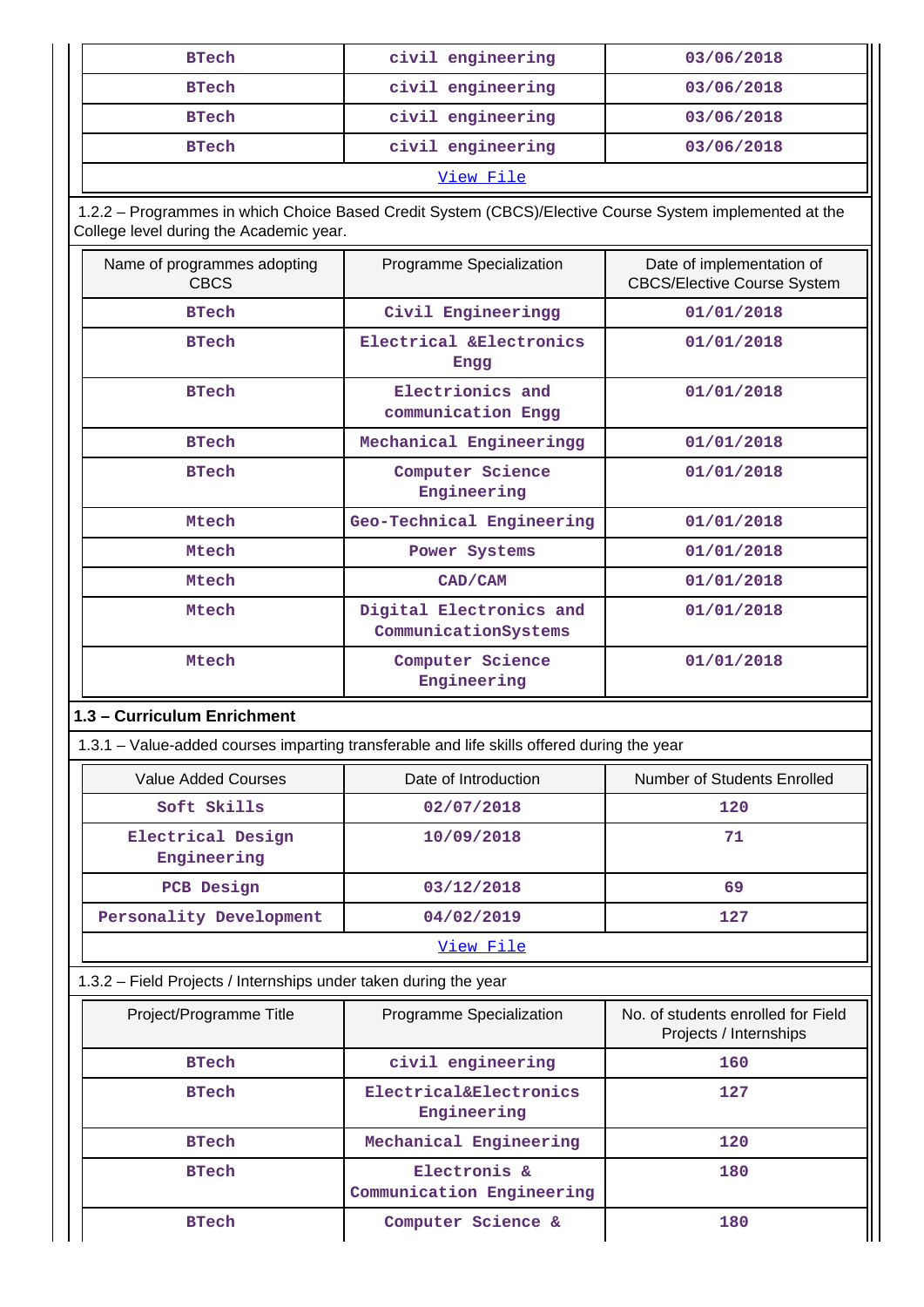| View File<br>1.4 - Feedback System<br>1.4.1 – Whether structured feedback received from all the stakeholders.<br><b>Students</b><br>Yes<br>Yes<br><b>Teachers</b><br>Employers<br>Yes<br>Yes<br>Alumni |  | Engineering |  |  |  |  |  |  |  |
|--------------------------------------------------------------------------------------------------------------------------------------------------------------------------------------------------------|--|-------------|--|--|--|--|--|--|--|
|                                                                                                                                                                                                        |  |             |  |  |  |  |  |  |  |
|                                                                                                                                                                                                        |  |             |  |  |  |  |  |  |  |
|                                                                                                                                                                                                        |  |             |  |  |  |  |  |  |  |
|                                                                                                                                                                                                        |  |             |  |  |  |  |  |  |  |
|                                                                                                                                                                                                        |  |             |  |  |  |  |  |  |  |
|                                                                                                                                                                                                        |  |             |  |  |  |  |  |  |  |
|                                                                                                                                                                                                        |  |             |  |  |  |  |  |  |  |
| Yes<br>Parents                                                                                                                                                                                         |  |             |  |  |  |  |  |  |  |

 1.4.2 – How the feedback obtained is being analyzed and utilized for overall development of the institution? (maximum 500 words)

#### Feedback Obtained

**Institute collects the feedback from the students, Teachers, Employers, Alumni and Parents every year. The student's gives feedback for all the theory and practical courses taught to them in the year. The Students' Feedback on curriculum is designed to get formative feedback from students that can be used towards the improvements in the quality of course design. The Feedback from Alumni is drawn evaluating subject knowledge of the program, level of meeting expectation, progress of Alumni in career after graduation, impact of training, motivation at Institute, Impact of training at ICT on personality, maturity, Social Skills, ability to take decisions, ability of presentation skills at the workplace . The Employers feedback highlights evaluation parameters in the form of subject knowledge, attitude, Behaviour, Regularity, Punctuality, Maturity, Motivation, Creativity, Presentation Skills and ability to get along with others. The analysis of this feedback helps institute in reframing the course content and various skill development training. It also helps in determining overall employability of our students at various levels. The feedback from the Parents helps the Institute immensely reorienting the administrative, accommodation, general ambience, the skill development, suitability of the courses for career growth of the ward, the skill development of ward etc. Analysis of the feedback is placed before the BOS for further changes in the curriculum.**

## **CRITERION II – TEACHING- LEARNING AND EVALUATION**

## **2.1 – Student Enrolment and Profile**

## 2.1.1 – Demand Ratio during the year

| Name of the<br>Programme | Programme<br>Specialization                     | Number of seats<br>Number of<br>Application received<br>available |     | <b>Students Enrolled</b> |
|--------------------------|-------------------------------------------------|-------------------------------------------------------------------|-----|--------------------------|
| <b>BTech</b>             | Civil<br>180<br>Engineering                     |                                                                   | 135 | 126                      |
| <b>BTech</b>             | Electrical and<br>Electronics<br>Engineering    | 60                                                                | 60  | 52                       |
| <b>BTech</b>             | Mechanical<br>Engineering                       | 120                                                               | 90  | 77                       |
| <b>BTech</b>             | Electronics and<br>Communication<br>Engineering | 180                                                               | 210 | 161                      |
| <b>BTech</b>             | Computer                                        | 180                                                               | 243 | 162                      |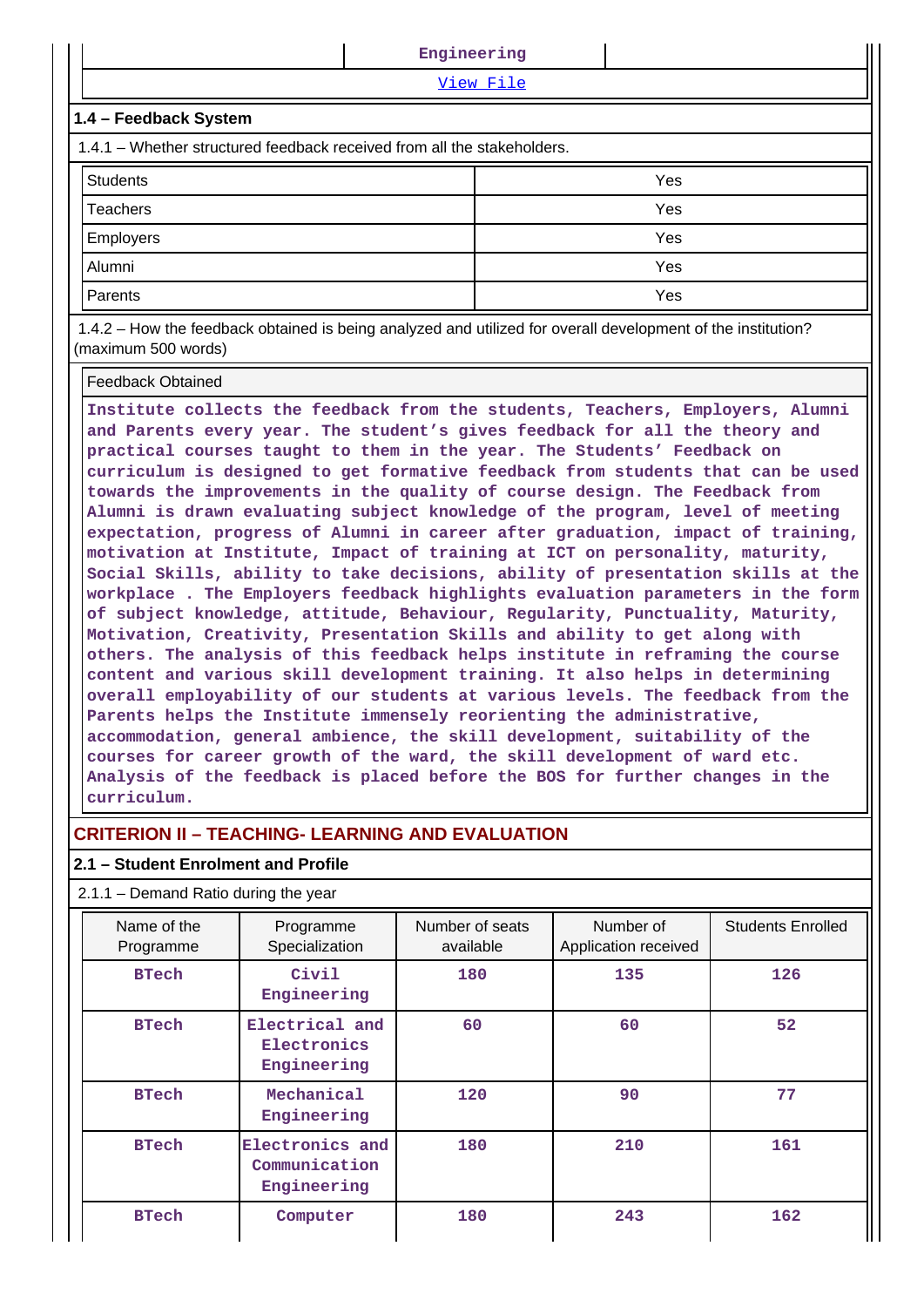| Science<br>Engineering |                                                                                                                                                                                                                                                                                                                                                                                                                                                                                                                                                                                                                                                                                                                                                                                                                                                                                                                                                                                                                                                                                        |                                              |  |                            |                                 |  |                                 |      |                                    |
|------------------------|----------------------------------------------------------------------------------------------------------------------------------------------------------------------------------------------------------------------------------------------------------------------------------------------------------------------------------------------------------------------------------------------------------------------------------------------------------------------------------------------------------------------------------------------------------------------------------------------------------------------------------------------------------------------------------------------------------------------------------------------------------------------------------------------------------------------------------------------------------------------------------------------------------------------------------------------------------------------------------------------------------------------------------------------------------------------------------------|----------------------------------------------|--|----------------------------|---------------------------------|--|---------------------------------|------|------------------------------------|
|                        | Mtech                                                                                                                                                                                                                                                                                                                                                                                                                                                                                                                                                                                                                                                                                                                                                                                                                                                                                                                                                                                                                                                                                  | Geo Technology                               |  | 18                         |                                 |  | 22                              |      | 17                                 |
|                        | Mtech                                                                                                                                                                                                                                                                                                                                                                                                                                                                                                                                                                                                                                                                                                                                                                                                                                                                                                                                                                                                                                                                                  | Power systems                                |  | 18                         |                                 |  | 9                               |      | 7                                  |
|                        | Mtech                                                                                                                                                                                                                                                                                                                                                                                                                                                                                                                                                                                                                                                                                                                                                                                                                                                                                                                                                                                                                                                                                  | CAD/CAM                                      |  | 18                         |                                 |  | 5                               |      | $\overline{2}$                     |
|                        | Mtech                                                                                                                                                                                                                                                                                                                                                                                                                                                                                                                                                                                                                                                                                                                                                                                                                                                                                                                                                                                                                                                                                  | Digital                                      |  | 18                         |                                 |  | 6                               |      | $\overline{2}$                     |
|                        |                                                                                                                                                                                                                                                                                                                                                                                                                                                                                                                                                                                                                                                                                                                                                                                                                                                                                                                                                                                                                                                                                        | Electronocs and<br>Communication             |  |                            |                                 |  |                                 |      |                                    |
|                        |                                                                                                                                                                                                                                                                                                                                                                                                                                                                                                                                                                                                                                                                                                                                                                                                                                                                                                                                                                                                                                                                                        | Systems                                      |  |                            |                                 |  |                                 |      |                                    |
|                        | Mtech                                                                                                                                                                                                                                                                                                                                                                                                                                                                                                                                                                                                                                                                                                                                                                                                                                                                                                                                                                                                                                                                                  | Computer                                     |  | 18                         |                                 |  | 6                               |      | 4                                  |
|                        |                                                                                                                                                                                                                                                                                                                                                                                                                                                                                                                                                                                                                                                                                                                                                                                                                                                                                                                                                                                                                                                                                        | Science<br>Engineering                       |  |                            |                                 |  |                                 |      |                                    |
|                        |                                                                                                                                                                                                                                                                                                                                                                                                                                                                                                                                                                                                                                                                                                                                                                                                                                                                                                                                                                                                                                                                                        |                                              |  |                            | View File                       |  |                                 |      |                                    |
|                        | 2.2 - Catering to Student Diversity                                                                                                                                                                                                                                                                                                                                                                                                                                                                                                                                                                                                                                                                                                                                                                                                                                                                                                                                                                                                                                                    |                                              |  |                            |                                 |  |                                 |      |                                    |
|                        | 2.2.1 - Student - Full time teacher ratio (current year data)                                                                                                                                                                                                                                                                                                                                                                                                                                                                                                                                                                                                                                                                                                                                                                                                                                                                                                                                                                                                                          |                                              |  |                            |                                 |  |                                 |      |                                    |
|                        | Year                                                                                                                                                                                                                                                                                                                                                                                                                                                                                                                                                                                                                                                                                                                                                                                                                                                                                                                                                                                                                                                                                   | Number of                                    |  | Number of                  | Number of                       |  | Number of                       |      | Number of                          |
|                        |                                                                                                                                                                                                                                                                                                                                                                                                                                                                                                                                                                                                                                                                                                                                                                                                                                                                                                                                                                                                                                                                                        | students enrolled                            |  | students enrolled          | fulltime teachers               |  | fulltime teachers               |      | teachers                           |
|                        |                                                                                                                                                                                                                                                                                                                                                                                                                                                                                                                                                                                                                                                                                                                                                                                                                                                                                                                                                                                                                                                                                        | in the institution<br>(UG)                   |  | in the institution<br>(PG) | available in the<br>institution |  | available in the<br>institution |      | teaching both UG<br>and PG courses |
|                        |                                                                                                                                                                                                                                                                                                                                                                                                                                                                                                                                                                                                                                                                                                                                                                                                                                                                                                                                                                                                                                                                                        |                                              |  |                            | teaching only UG                |  | teaching only PG<br>courses     |      |                                    |
|                        | 2018                                                                                                                                                                                                                                                                                                                                                                                                                                                                                                                                                                                                                                                                                                                                                                                                                                                                                                                                                                                                                                                                                   | 2676                                         |  | courses<br>32<br>188       |                                 |  | 9                               |      | 6                                  |
|                        |                                                                                                                                                                                                                                                                                                                                                                                                                                                                                                                                                                                                                                                                                                                                                                                                                                                                                                                                                                                                                                                                                        |                                              |  |                            |                                 |  |                                 |      |                                    |
|                        | 2.3 - Teaching - Learning Process<br>2.3.1 – Percentage of teachers using ICT for effective teaching with Learning Management Systems (LMS), E-<br>learning resources etc. (current year data)                                                                                                                                                                                                                                                                                                                                                                                                                                                                                                                                                                                                                                                                                                                                                                                                                                                                                         |                                              |  |                            |                                 |  |                                 |      |                                    |
|                        | Number of                                                                                                                                                                                                                                                                                                                                                                                                                                                                                                                                                                                                                                                                                                                                                                                                                                                                                                                                                                                                                                                                              | Number of                                    |  | <b>ICT Tools and</b>       | Number of ICT                   |  | Numberof smart                  |      | E-resources and                    |
|                        | <b>Teachers on Roll</b>                                                                                                                                                                                                                                                                                                                                                                                                                                                                                                                                                                                                                                                                                                                                                                                                                                                                                                                                                                                                                                                                | teachers using<br>ICT (LMS, e-<br>Resources) |  | resources<br>available     | enabled<br>Classrooms           |  | classrooms                      |      | techniques used                    |
|                        | 203                                                                                                                                                                                                                                                                                                                                                                                                                                                                                                                                                                                                                                                                                                                                                                                                                                                                                                                                                                                                                                                                                    | 203                                          |  | 213                        | 45                              |  | 15                              |      | 58047                              |
|                        |                                                                                                                                                                                                                                                                                                                                                                                                                                                                                                                                                                                                                                                                                                                                                                                                                                                                                                                                                                                                                                                                                        |                                              |  |                            | No file uploaded.               |  |                                 |      |                                    |
|                        |                                                                                                                                                                                                                                                                                                                                                                                                                                                                                                                                                                                                                                                                                                                                                                                                                                                                                                                                                                                                                                                                                        |                                              |  |                            | No file uploaded.               |  |                                 |      |                                    |
|                        | 2.3.2 - Students mentoring system available in the institution? Give details. (maximum 500 words)                                                                                                                                                                                                                                                                                                                                                                                                                                                                                                                                                                                                                                                                                                                                                                                                                                                                                                                                                                                      |                                              |  |                            |                                 |  |                                 |      |                                    |
|                        | ? A batch of twenty students is assigned to one faculty member who would be officiating as a mentor/faculty<br>advisor. ? Every student will be counselled at least once by the faculty counsellor every semester. Issues which<br>can be resolved at the faculty level would be taken care off and those beyond their capability will be referred to<br>higher authorities for resolutions. ? The counselling would be centred around issues pertaining to student<br>performance in academics, overall development of their personality by getting trained in soft skills and English<br>language competence, specific skill set training to be managed by students for better career prospects apart<br>from any specific personal issues which might be affecting their progress. ? Faculty advisor/mentor counsels the<br>students those having less attendance and makes them to attend the classes regularly and reduces the dropout<br>rate. ? The students are encouraged to participate in various technical, cultural and cocurricular activities in<br>various institutes. |                                              |  |                            |                                 |  |                                 |      |                                    |
|                        | Number of students enrolled in the<br>institution                                                                                                                                                                                                                                                                                                                                                                                                                                                                                                                                                                                                                                                                                                                                                                                                                                                                                                                                                                                                                                      |                                              |  |                            | Number of fulltime teachers     |  |                                 |      | Mentor: Mentee Ratio               |
|                        | 2676                                                                                                                                                                                                                                                                                                                                                                                                                                                                                                                                                                                                                                                                                                                                                                                                                                                                                                                                                                                                                                                                                   |                                              |  | 203                        |                                 |  |                                 | 1:20 |                                    |
|                        | 2.4 - Teacher Profile and Quality                                                                                                                                                                                                                                                                                                                                                                                                                                                                                                                                                                                                                                                                                                                                                                                                                                                                                                                                                                                                                                                      |                                              |  |                            |                                 |  |                                 |      |                                    |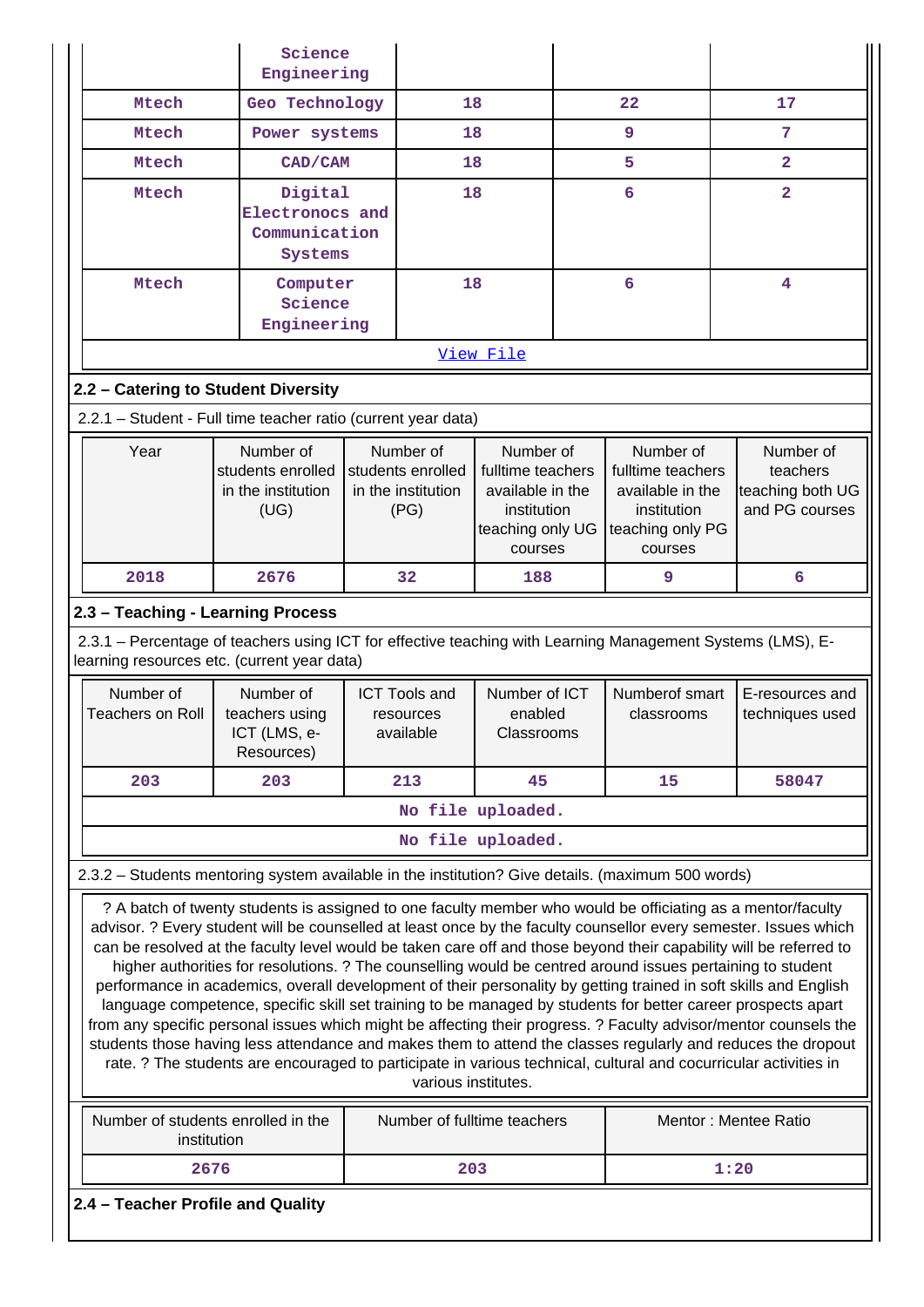| 2.4.1 – Number of full time teachers appointed during the year                                                                                                                                 |                                                                                                                       |                                |                     |           |                            |  |                                                                                       |  |  |
|------------------------------------------------------------------------------------------------------------------------------------------------------------------------------------------------|-----------------------------------------------------------------------------------------------------------------------|--------------------------------|---------------------|-----------|----------------------------|--|---------------------------------------------------------------------------------------|--|--|
| No. of sanctioned<br>No. of filled positions<br>Positions filled during<br>No. of faculty with<br>Vacant positions<br>positions<br>Ph.D<br>the current year                                    |                                                                                                                       |                                |                     |           |                            |  |                                                                                       |  |  |
| 215                                                                                                                                                                                            | 12<br>203<br>6<br>58                                                                                                  |                                |                     |           |                            |  |                                                                                       |  |  |
| 2.4.2 – Honours and recognition received by teachers (received awards, recognition, fellowships at State, National,<br>International level from Government, recognised bodies during the year) |                                                                                                                       |                                |                     |           |                            |  |                                                                                       |  |  |
| Year of Award                                                                                                                                                                                  | Name of full time teachers<br>receiving awards from<br>state level, national level,<br>international level            |                                |                     |           | Designation                |  | Name of the award,<br>fellowship, received from<br>Government or recognized<br>bodies |  |  |
| 2018                                                                                                                                                                                           |                                                                                                                       | Dr. K. Amaresh                 |                     |           | Professor                  |  | Prestigious IRDP<br>Award 2018                                                        |  |  |
| 2019                                                                                                                                                                                           |                                                                                                                       | A.                             | Valli Bhasha        |           | Assistant Professor        |  | Best paper award                                                                      |  |  |
| Excellence in<br>2019<br>Assistant Professor<br>V. Ganga Swetha<br>Academics                                                                                                                   |                                                                                                                       |                                |                     |           |                            |  |                                                                                       |  |  |
| 2019                                                                                                                                                                                           | <b>B.</b> Purushotham<br>Reddy                                                                                        |                                | Assistant Professor |           | Excellence in<br>Academics |  |                                                                                       |  |  |
| Assistant Professor<br>Excellence in<br>2019<br>A. Pavan<br>Academics                                                                                                                          |                                                                                                                       |                                |                     |           |                            |  |                                                                                       |  |  |
| 2019<br>Assistant Professor<br>Topper of 5 in<br>TIPPIREDDYPALLI<br>NPTEL Soil<br><b>PRASANTH</b><br>Mechanics /<br>Geotechnical                                                               |                                                                                                                       |                                |                     |           |                            |  | Engineering I                                                                         |  |  |
| 2019                                                                                                                                                                                           |                                                                                                                       | N. RAMANJANEYA<br><b>REDDY</b> |                     |           | Associate Professor        |  | Topper of 1 in this<br>course in NPTEL<br>Cryptography and<br>Network Security        |  |  |
| 2019                                                                                                                                                                                           | Associate Professor Topper of 2 in this<br>R V SREEHARI<br>course in NPTELMicr<br>oprocessors and<br>Microcontrollers |                                |                     |           |                            |  |                                                                                       |  |  |
| 2019<br><b>S SHARMILA BANU</b>                                                                                                                                                                 |                                                                                                                       |                                |                     |           | Assistant Professor        |  | Topper of 1 in<br>NPTEL Digital<br>Electronic Circuits                                |  |  |
| 2019                                                                                                                                                                                           | Assistant Professor<br>Topper of 2 in<br><b>S. JABEEN</b><br><b>NPTEL Antennas</b>                                    |                                |                     |           |                            |  |                                                                                       |  |  |
|                                                                                                                                                                                                |                                                                                                                       |                                |                     | View File |                            |  |                                                                                       |  |  |
| 2.5 - Evaluation Process and Reforms                                                                                                                                                           |                                                                                                                       |                                |                     |           |                            |  |                                                                                       |  |  |
| 2.5.1 – Number of days from the date of semester-end/ year- end examination till the declaration of results during<br>the year                                                                 |                                                                                                                       |                                |                     |           |                            |  |                                                                                       |  |  |

| Programme Name | Programme Code | Semester/year | Last date of the last<br>semester-end/year-<br>end examination | Date of declaration of<br>results of semester-<br>end/year-end<br>examination |
|----------------|----------------|---------------|----------------------------------------------------------------|-------------------------------------------------------------------------------|
| <b>BTech</b>   | UG             | I sem         | 01/12/2018                                                     | 12/01/2019                                                                    |
| <b>BTech</b>   | UG             | II sem        | 07/05/2019                                                     | 16/06/2019                                                                    |
| <b>BTech</b>   | UG             | III sem       | 30/11/2018                                                     | 12/01/2019                                                                    |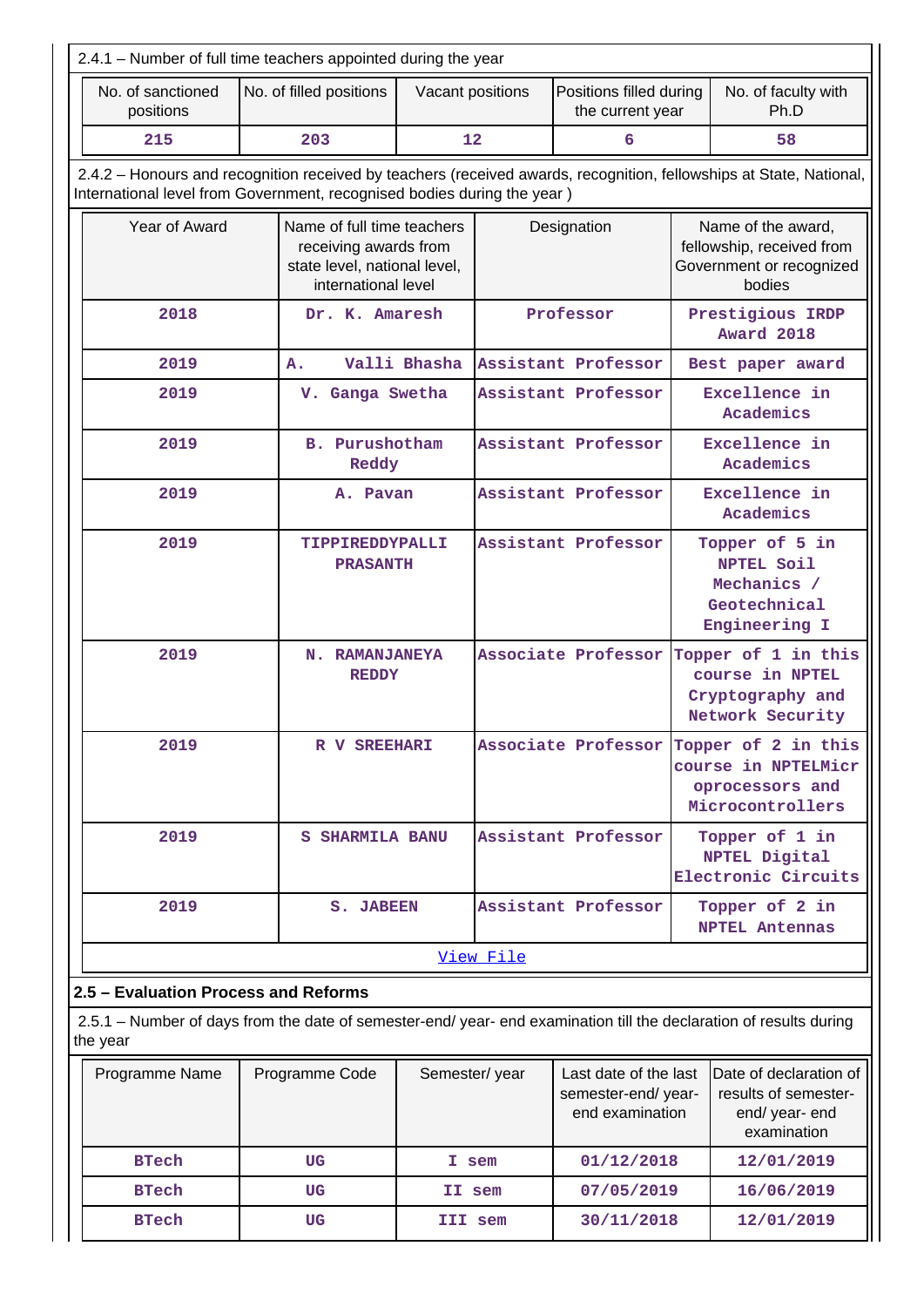| 09/05/2019<br><b>BTech</b><br>16/06/2019<br>UG<br>IV sem                                                                                                                                                                          |                                                                                                                                                                                                                                                           |             |                                                                           |                |       |  |  |  |  |  |  |
|-----------------------------------------------------------------------------------------------------------------------------------------------------------------------------------------------------------------------------------|-----------------------------------------------------------------------------------------------------------------------------------------------------------------------------------------------------------------------------------------------------------|-------------|---------------------------------------------------------------------------|----------------|-------|--|--|--|--|--|--|
| 30/11/2018<br>12/01/2019<br><b>BTech</b><br>UG<br>V sem                                                                                                                                                                           |                                                                                                                                                                                                                                                           |             |                                                                           |                |       |  |  |  |  |  |  |
| 09/05/2019<br>16/06/2019<br><b>BTech</b><br><b>UG</b><br>VI sem                                                                                                                                                                   |                                                                                                                                                                                                                                                           |             |                                                                           |                |       |  |  |  |  |  |  |
| <b>BTech</b>                                                                                                                                                                                                                      | <b>UG</b>                                                                                                                                                                                                                                                 | VII sem     | 30/11/2018<br>12/01/2019                                                  |                |       |  |  |  |  |  |  |
| <b>BTech</b>                                                                                                                                                                                                                      | 30/04/2019<br>16/05/2019<br>UG<br>VIII sem                                                                                                                                                                                                                |             |                                                                           |                |       |  |  |  |  |  |  |
| Mtech                                                                                                                                                                                                                             | 31/07/2019<br>01/09/2019<br>$_{\rm PG}$<br>II sem                                                                                                                                                                                                         |             |                                                                           |                |       |  |  |  |  |  |  |
| 06/02/2019<br>17/02/2019<br>Mtech<br>$_{\rm PG}$<br>I sem                                                                                                                                                                         |                                                                                                                                                                                                                                                           |             |                                                                           |                |       |  |  |  |  |  |  |
| View File                                                                                                                                                                                                                         |                                                                                                                                                                                                                                                           |             |                                                                           |                |       |  |  |  |  |  |  |
| 2.5.2 - Average percentage of Student complaints/grievances about evaluation against total number appeared in<br>the examinations during the year                                                                                 |                                                                                                                                                                                                                                                           |             |                                                                           |                |       |  |  |  |  |  |  |
| Number of complaints or grievances<br>Percentage<br>Total number of students appeared<br>about evaluation<br>in the examination                                                                                                   |                                                                                                                                                                                                                                                           |             |                                                                           |                |       |  |  |  |  |  |  |
| 0                                                                                                                                                                                                                                 | 5276<br>$\mathbf 0$                                                                                                                                                                                                                                       |             |                                                                           |                |       |  |  |  |  |  |  |
|                                                                                                                                                                                                                                   |                                                                                                                                                                                                                                                           |             |                                                                           |                |       |  |  |  |  |  |  |
|                                                                                                                                                                                                                                   | 2.6 - Student Performance and Learning Outcomes<br>2.6.1 – Program outcomes, program specific outcomes and course outcomes for all programs offered by the<br>institution are stated and displayed in website of the institution (to provide the weblink) |             |                                                                           |                |       |  |  |  |  |  |  |
| http://ksrmce.ac.in/cen.html, http://ksrmce.ac.in/csen.html,<br>http://ksrmce.ac.in/eeen.html, http://ksrmce.ac.in/ecen.html,<br>http://ksrmce.ac.in/men.html                                                                     |                                                                                                                                                                                                                                                           |             |                                                                           |                |       |  |  |  |  |  |  |
| 2.6.2 - Pass percentage of students                                                                                                                                                                                               |                                                                                                                                                                                                                                                           |             |                                                                           |                |       |  |  |  |  |  |  |
| Number of<br>Number of<br>Pass Percentage<br>Programme<br>Programme<br>Programme<br>Code<br>Name<br>Specialization<br>students passed<br>students<br>appeared in the<br>in final year<br>final year<br>examination<br>examination |                                                                                                                                                                                                                                                           |             |                                                                           |                |       |  |  |  |  |  |  |
| $\mathbf{1}$                                                                                                                                                                                                                      | <b>BTech</b>                                                                                                                                                                                                                                              | CE          | 218                                                                       | 187            | 85.77 |  |  |  |  |  |  |
| $\overline{a}$                                                                                                                                                                                                                    | <b>BTech</b>                                                                                                                                                                                                                                              | EEE         | 127                                                                       | 108            | 85.03 |  |  |  |  |  |  |
| 3                                                                                                                                                                                                                                 | <b>BTech</b>                                                                                                                                                                                                                                              | MЕ          | 166                                                                       | 157            | 94.57 |  |  |  |  |  |  |
| 4                                                                                                                                                                                                                                 | <b>BTech</b>                                                                                                                                                                                                                                              | <b>ECE</b>  | 151                                                                       | 136            | 90.06 |  |  |  |  |  |  |
| 5                                                                                                                                                                                                                                 | <b>BTech</b>                                                                                                                                                                                                                                              | CSE         | 117                                                                       | 92             | 78.63 |  |  |  |  |  |  |
| 12                                                                                                                                                                                                                                | Mtech                                                                                                                                                                                                                                                     | <b>GTE</b>  | 13                                                                        | 11             | 84.61 |  |  |  |  |  |  |
| 7                                                                                                                                                                                                                                 | Mtech                                                                                                                                                                                                                                                     | PS          | 5                                                                         | 5              | 100   |  |  |  |  |  |  |
| 4                                                                                                                                                                                                                                 | Mtech                                                                                                                                                                                                                                                     | CAD/CAM     | 1                                                                         | 1              | 100   |  |  |  |  |  |  |
| 38                                                                                                                                                                                                                                | Mtech                                                                                                                                                                                                                                                     | <b>DECS</b> | 4                                                                         | $\overline{4}$ | 100   |  |  |  |  |  |  |
| 58<br>$\overline{\mathbf{2}}$<br>$\overline{\mathbf{2}}$<br>Mtech<br><b>CSE</b><br>100                                                                                                                                            |                                                                                                                                                                                                                                                           |             |                                                                           |                |       |  |  |  |  |  |  |
| View File                                                                                                                                                                                                                         |                                                                                                                                                                                                                                                           |             |                                                                           |                |       |  |  |  |  |  |  |
| 2.7 - Student Satisfaction Survey                                                                                                                                                                                                 |                                                                                                                                                                                                                                                           |             |                                                                           |                |       |  |  |  |  |  |  |
| 2.7.1 - Student Satisfaction Survey (SSS) on overall institutional performance (Institution may design the<br>questionnaire) (results and details be provided as weblink)                                                         |                                                                                                                                                                                                                                                           |             |                                                                           |                |       |  |  |  |  |  |  |
|                                                                                                                                                                                                                                   |                                                                                                                                                                                                                                                           |             | https://www.ksrmce.ac.in/IOAC/Student%20Survey%20Analysis%202018-2019.pdf |                |       |  |  |  |  |  |  |
| <b>CRITERION III - RESEARCH, INNOVATIONS AND EXTENSION</b>                                                                                                                                                                        |                                                                                                                                                                                                                                                           |             |                                                                           |                |       |  |  |  |  |  |  |

**3.1 – Promotion of Research and Facilities**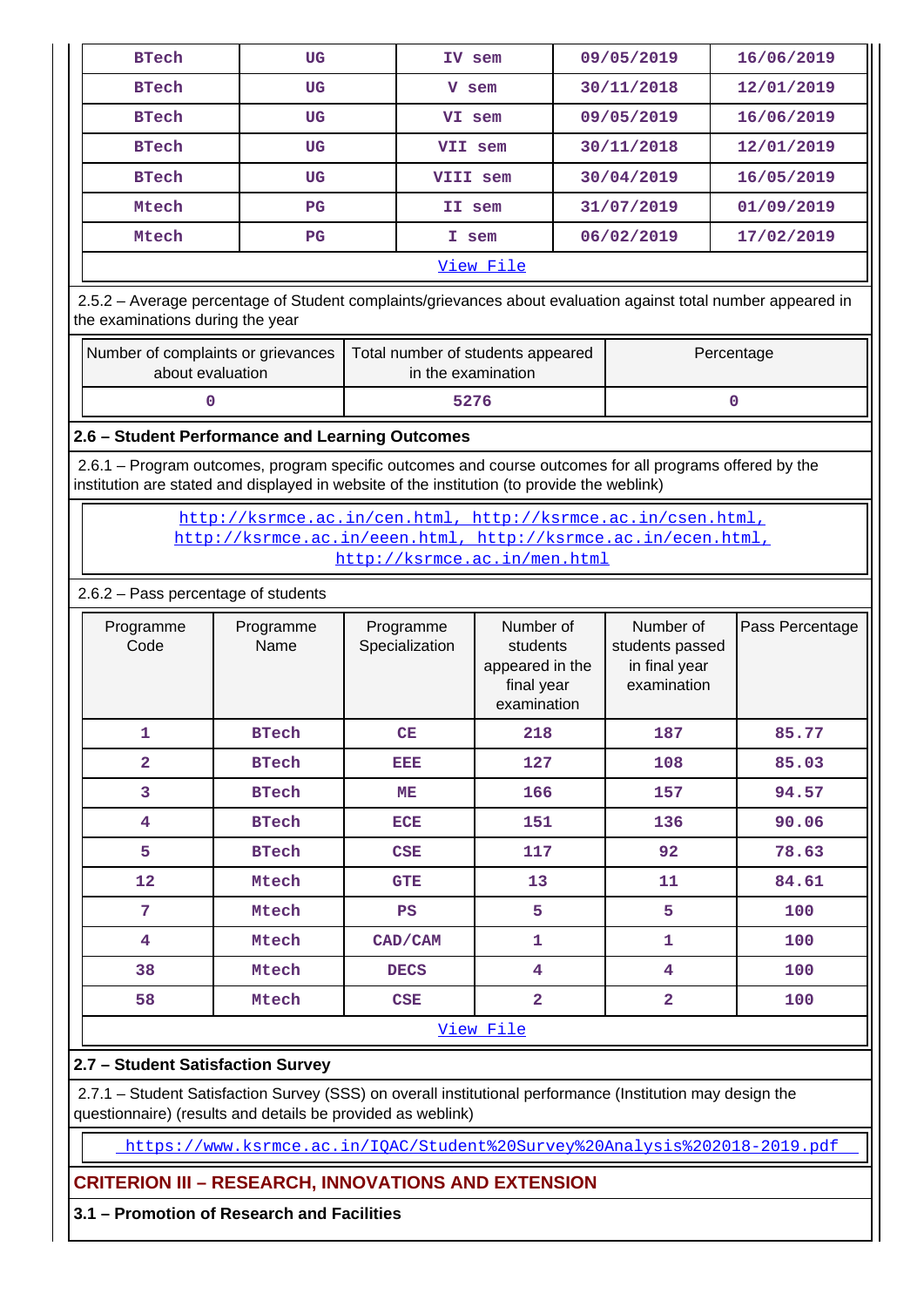| 3.1.1 – The institution provides seed money to its teachers for research                                                              |            |                                        |            |             |  |  |  |  |  |  |  |
|---------------------------------------------------------------------------------------------------------------------------------------|------------|----------------------------------------|------------|-------------|--|--|--|--|--|--|--|
| Yes                                                                                                                                   |            |                                        |            |             |  |  |  |  |  |  |  |
| Name of the teacher getting seed money                                                                                                |            |                                        |            |             |  |  |  |  |  |  |  |
|                                                                                                                                       |            |                                        |            |             |  |  |  |  |  |  |  |
| Dr. R. Siva Subramanian.                                                                                                              |            |                                        |            |             |  |  |  |  |  |  |  |
| View File                                                                                                                             |            |                                        |            |             |  |  |  |  |  |  |  |
| 3.1.2 - Teachers awarded National/International fellowship for advanced studies/ research during the year                             |            |                                        |            |             |  |  |  |  |  |  |  |
| Name of the award<br>Name of the teacher<br>Date of award<br>Awarding agency<br><b>Type</b><br>awarded the<br>fellowship              |            |                                        |            |             |  |  |  |  |  |  |  |
| National                                                                                                                              | <b>NIL</b> | <b>NIL</b>                             | 30/12/2019 | $\mathbf 0$ |  |  |  |  |  |  |  |
|                                                                                                                                       |            | No file uploaded.                      |            |             |  |  |  |  |  |  |  |
| 3.2 - Resource Mobilization for Research                                                                                              |            |                                        |            |             |  |  |  |  |  |  |  |
| 3.2.1 - Research funds sanctioned and received from various agencies, industry and other organisations                                |            |                                        |            |             |  |  |  |  |  |  |  |
| Amount received<br>Nature of the Project<br>Duration<br>Name of the funding<br>Total grant<br>sanctioned<br>during the year<br>agency |            |                                        |            |             |  |  |  |  |  |  |  |
| Minor Projects<br>Shairdi Sai<br>0.5<br>365<br>0.5<br>Electricals<br>Limited                                                          |            |                                        |            |             |  |  |  |  |  |  |  |
| 0.5<br>Minor Projects<br>1095<br>1.6<br><b>SLN</b><br>Technologies<br>Pvt Ltd.,                                                       |            |                                        |            |             |  |  |  |  |  |  |  |
| Minor Projects                                                                                                                        | 1095       | Virtualmaze<br>softsys Pvt Ltd         | 2.5        | 1           |  |  |  |  |  |  |  |
| Minor Projects                                                                                                                        | 730        | kube<br>technologies<br>pvt.1td.       | 0.5        | 0.5         |  |  |  |  |  |  |  |
| Minor Projects                                                                                                                        | 730        | JDP tool tech<br>pvt<br>ltd, Hyderabad | 0.5        | 0.5         |  |  |  |  |  |  |  |
| Minor Projects                                                                                                                        | 730        | Wine yard<br>technologies              | 0.5        | 0.5         |  |  |  |  |  |  |  |
| Minor Projects                                                                                                                        | 1095       | SSS Data Soft<br>Pvt. Ltd              | 1.65       | 0.5         |  |  |  |  |  |  |  |
| $\overline{a}$<br>Minor Projects<br>365<br>$\overline{2}$<br>Muncipal<br>Corporation of<br>Kadapa                                     |            |                                        |            |             |  |  |  |  |  |  |  |
| Any Other<br>(Specify)                                                                                                                | 180        | FDP, AICTE                             | 5.48       | 5.48        |  |  |  |  |  |  |  |
| Any Other<br>(Specify)                                                                                                                | 730        | AICTE, MODROBS                         | 13.22      | 10.57       |  |  |  |  |  |  |  |
| No file uploaded.                                                                                                                     |            |                                        |            |             |  |  |  |  |  |  |  |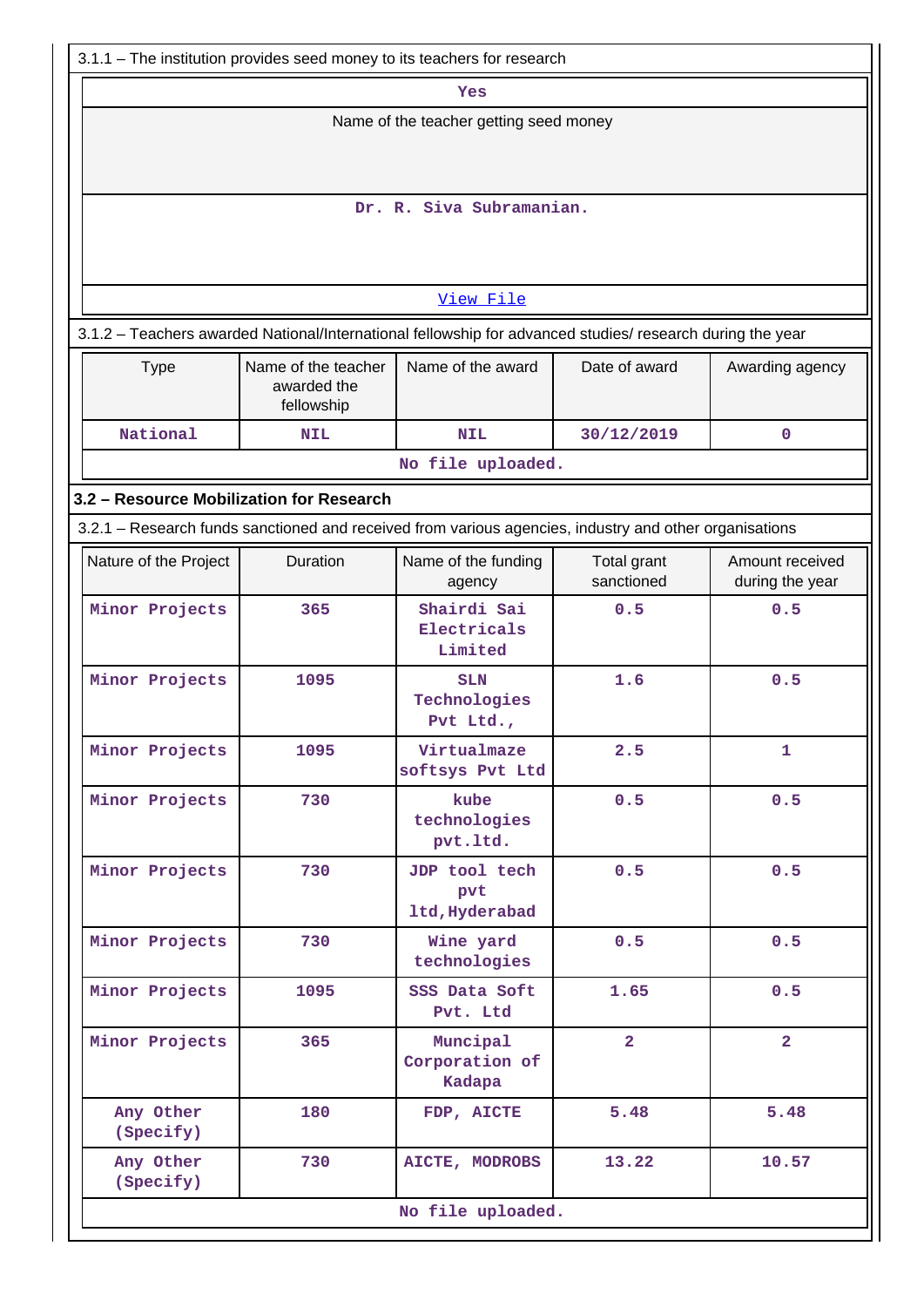3.2.2 – Number of ongoing research projects per teacher funded by government and non-government agencies during the years

## **3.3 – Innovation Ecosystem**

**0**

 3.3.1 – Workshops/Seminars Conducted on Intellectual Property Rights (IPR) and Industry-Academia Innovative practices during the year

| Title of workshop/seminar                                                | Name of the Dept. | Date       |
|--------------------------------------------------------------------------|-------------------|------------|
| Electrical CAAD                                                          | EEE               | 16/08/2018 |
| AI Techniques and<br>Simulation to Power<br>Systems                      | EEE               | 14/09/2018 |
| MATLAB and its<br>application to Electrical<br>Engineering               | EEE               | 07/03/2018 |
| PCB Design                                                               | EEE               | 18/03/2019 |
| Copyrights and copyright<br>protection                                   | <b>ECE</b>        | 18/12/2018 |
| Digital Design using<br>verilog HDL                                      | <b>ECE</b>        | 15/03/2019 |
| Intellectual property<br>rights and patent filling                       | <b>ME</b>         | 16/12/2018 |
| Intellectual property<br>rights and patent filling                       | ME                | 21/03/2019 |
| Protection of<br>intellectual property<br>Rights and Plagiarism<br>Rules | CSE               | 15/11/2018 |

#### [View File](https://assessmentonline.naac.gov.in/public/Postacc/Seminars_conducted/3226_Seminars_conducted_1578546854.xlsx)

3.3.2 – Awards for Innovation won by Institution/Teachers/Research scholars/Students during the year

| Title of the innovation                                                      | Name of Awardee                           | Awarding Agency           | Date of award | Category                                      |
|------------------------------------------------------------------------------|-------------------------------------------|---------------------------|---------------|-----------------------------------------------|
| Prestigious<br>IRDP Award 2018                                               | Dr. K. Amaresh                            | IRDP Group of<br>Journals | 19/03/2018    | Teaching and<br>Research<br><b>Excellence</b> |
| Best paper<br>award                                                          | Valli<br>$A$ .<br><b>Bhasha</b>           | MRECW,<br>Secunderabad    | 09/02/2019    | International<br>Conference                   |
| Excellence in<br>Academics                                                   | V. Ganga Swetha                           | <b>KSRMCEFA</b>           | 15/08/2019    | Academics                                     |
| Excellence in<br>Academics                                                   | <b>B.</b> Purushotham<br>Reddy            | <b>KSRMCEFA</b>           | 15/08/2019    | Academics                                     |
| Excellence in<br>Academics                                                   | A. Pavan                                  | <b>KSRMCEFA</b>           | 15/08/2019    | Academics                                     |
| Topper of 5 in<br>NPTEL Soil<br>Mechanics /<br>Geotechnical<br>Engineering I | <b>TIPPIREDDYPALLI</b><br><b>PRASANTH</b> | <b>NPTEL</b>              | 01/04/2019    | Academics                                     |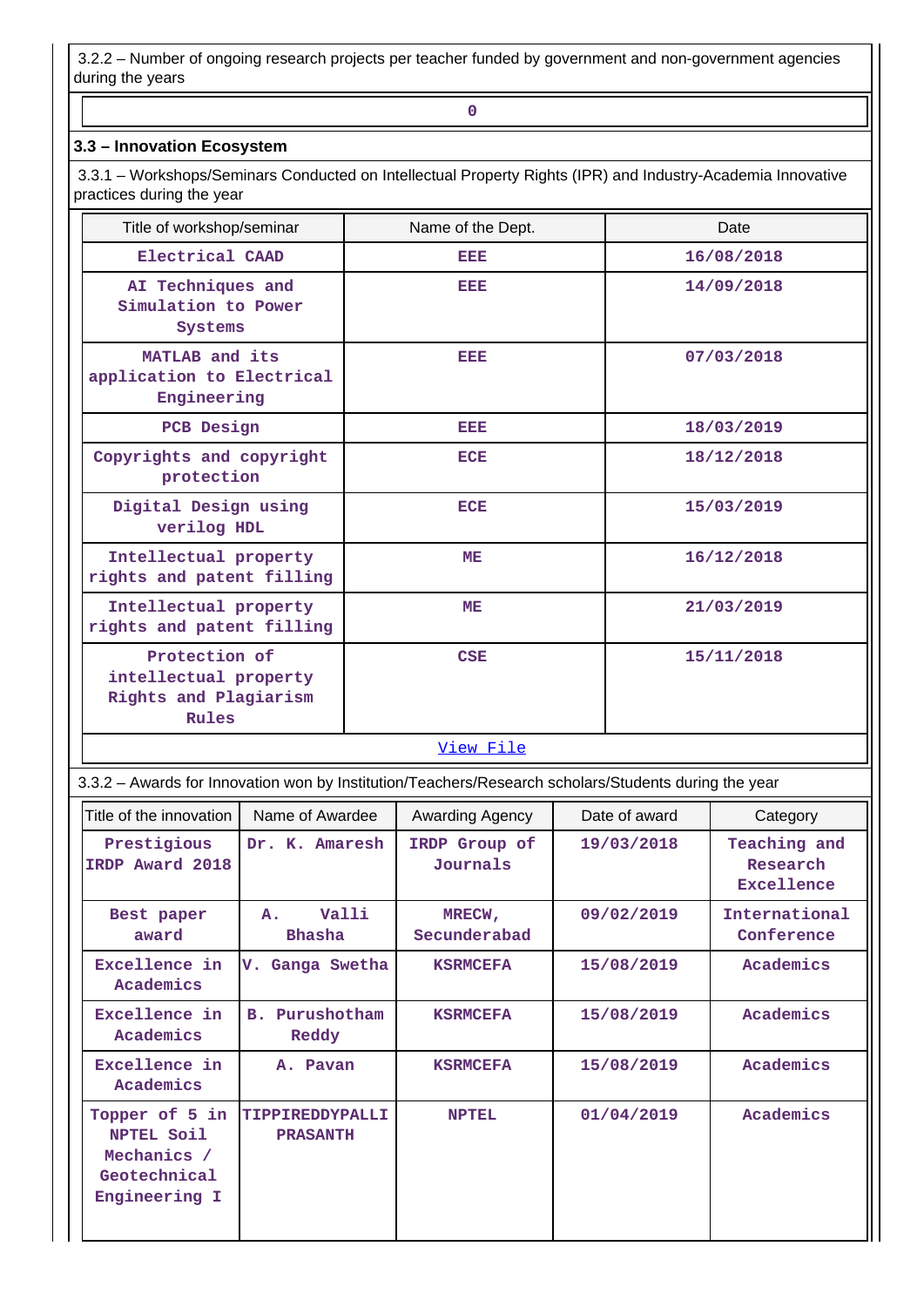| Topper of 1 in<br>this course in<br><b>NPTEL</b><br>Cryptography<br>and Network<br>Security | N. RAMANJANEYA<br><b>REDDY</b>                                                          |               | <b>NPTEL</b>  |                                                                                     |            | 01/04/2019                                   | Academics               |
|---------------------------------------------------------------------------------------------|-----------------------------------------------------------------------------------------|---------------|---------------|-------------------------------------------------------------------------------------|------------|----------------------------------------------|-------------------------|
| Topper of 2 in<br>this course in<br>NPTELMicroproce<br>ssors and Micro<br>controllers       | R V SREEHARI                                                                            |               | <b>NPTEL</b>  |                                                                                     | 01/04/2019 |                                              | Academics               |
| Topper of 1 in<br>NPTEL Digital<br>Electronic<br>Circuits                                   | S SHARMILA BANU                                                                         |               | <b>NPTEL</b>  |                                                                                     |            | 01/04/2019                                   | Academics               |
| Topper of 2 in<br><b>NPTEL Antennas</b>                                                     | <b>S. JABEEN</b>                                                                        |               | <b>NPTEL</b>  |                                                                                     |            | 01/04/2019                                   | Academics               |
|                                                                                             |                                                                                         |               |               | View File                                                                           |            |                                              |                         |
|                                                                                             | 3.3.3 - No. of Incubation centre created, start-ups incubated on campus during the year |               |               |                                                                                     |            |                                              |                         |
| Incubation<br>Center                                                                        | Name                                                                                    |               | Sponsered By  | Name of the<br>Start-up                                                             |            | Nature of Start-<br>up                       | Date of<br>Commencement |
| Cener for<br>Research and<br>Innovation<br>(CRI)                                            | Sri. B. Pavan<br>Kumar                                                                  |               | <b>KSRMCE</b> | Speech<br>Recognition<br>Gesture<br>Controlled<br>Wheel Chair                       |            | Hardware<br>developmet<br>through<br>Aurdino | 16/04/2019              |
| Cener for<br>Research and<br>Innovation<br>(CRI)                                            | Sri Z.Ajit<br>Kumar                                                                     |               | <b>KSRMCE</b> | Multi<br>Purpose<br>Agriculture<br>use Solar<br>Power<br>Sprayer                    |            | Hardware<br>developmet<br>through<br>Aurdino | 21/05/2019              |
| Cener for<br>Research and<br>Innovation<br>(CRI)                                            | Sri N.V. Arun                                                                           |               | <b>KSRMCE</b> | Machine<br>Learning and<br>computer<br>vision                                       |            | Software<br>development                      | 10/07/2018              |
| Cener for<br>Research and<br>Innovation<br>(CRI)                                            | Sri M.<br>Govardhar<br>Gopi                                                             | <b>KSRMCE</b> |               | Design and<br>development<br>of<br>handicapped<br>wheel cycle                       |            | design and m<br>anufacturing                 | 15/07/2018              |
| Cener for<br>Research and<br>Innovation<br>(CRI)                                            | Sri D. Purna<br>visesh sagar                                                            | <b>KSRMCE</b> |               | fabrication<br>of road<br>power<br>generation<br>using rack<br>and pinion<br>method |            | design and m<br>anufacturing                 | 05/07/2018              |
| Cener for<br>Research and<br>Innovation<br>(CRI)                                            | Sri S<br><b>SANDEEP</b><br><b>REDDY</b>                                                 |               | <b>KSRMCE</b> | <b>Blood Bank</b><br>Management<br>System                                           |            | Software<br>development                      | 09/08/2018              |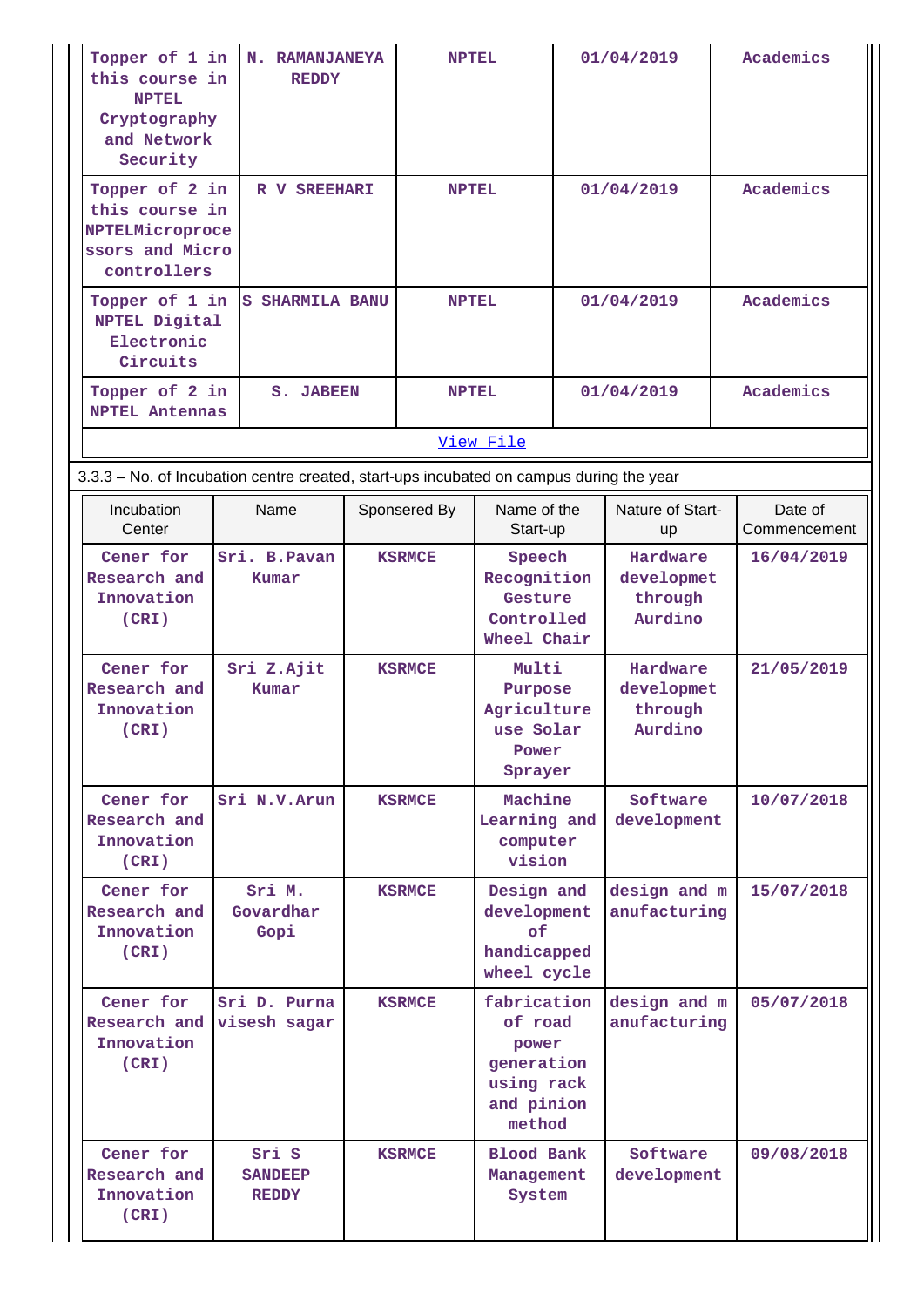| Cener for<br>Research and<br>Innovation<br>(CRI)                                                                                                           | Sri SANGATI<br><b>KAVYA</b>                  | <b>KSRMCE</b> | Online<br>Software<br>Examination<br>development<br>Fee Payment                                                 |                                                                               |  | 05/07/2018                        |
|------------------------------------------------------------------------------------------------------------------------------------------------------------|----------------------------------------------|---------------|-----------------------------------------------------------------------------------------------------------------|-------------------------------------------------------------------------------|--|-----------------------------------|
| Cener for<br>Research and<br>Innovation<br>(CRI)                                                                                                           | Sri PUTTURU<br><b>NAGARAJU</b>               | <b>KSRMCE</b> |                                                                                                                 | Recipe Made<br>Android App<br>Simple<br>Development<br>Android<br>Application |  | 15/10/2018                        |
| Cener for<br>Research and<br>Innovation<br>(CRI)                                                                                                           | Sri R.<br><b>KSRMCE</b><br>Anusha            |               | <b>Assessment</b><br>of Water<br>Quality<br>Index and<br>Generation<br>of Maps<br><b>Using GIS</b>              | Analysis<br>Through GIS                                                       |  | 10/09/2018                        |
| Cener for<br>Research and<br>Innovation<br>(CRI)                                                                                                           | Sri<br><b>B.Manjunath</b>                    | <b>KSRMCE</b> | Effect of<br>Silica Flume<br><b>on</b><br>Properties<br>of Concrete<br>as a partial<br>replacement<br>of cement | Hardware (<br><b>Bricks</b><br>)Develoment                                    |  | 12/08/2018                        |
|                                                                                                                                                            |                                              |               | View File                                                                                                       |                                                                               |  |                                   |
| 3.4 - Research Publications and Awards                                                                                                                     |                                              |               |                                                                                                                 |                                                                               |  |                                   |
| $3.4.1$ – Ph. Ds awarded during the year                                                                                                                   |                                              |               |                                                                                                                 |                                                                               |  |                                   |
| Name of the Department                                                                                                                                     |                                              |               |                                                                                                                 |                                                                               |  |                                   |
|                                                                                                                                                            |                                              |               |                                                                                                                 | Number of PhD's Awarded                                                       |  |                                   |
|                                                                                                                                                            | Electronics and Communication<br>Engineering |               |                                                                                                                 | 2                                                                             |  |                                   |
|                                                                                                                                                            | Humanities and Sciences                      |               |                                                                                                                 | 2                                                                             |  |                                   |
| 3.4.2 - Research Publications in the Journals notified on UGC website during the year                                                                      |                                              |               |                                                                                                                 |                                                                               |  |                                   |
| <b>Type</b>                                                                                                                                                |                                              | Department    | Number of Publication                                                                                           |                                                                               |  | Average Impact Factor (if<br>any) |
| National                                                                                                                                                   |                                              | $_{\rm HS}$   | 6                                                                                                               |                                                                               |  | 5.1                               |
| International                                                                                                                                              |                                              | <b>BED</b>    | 4                                                                                                               |                                                                               |  | 1.42                              |
| International                                                                                                                                              |                                              | ECE           | 5                                                                                                               |                                                                               |  | 2.45                              |
| International                                                                                                                                              |                                              | $_{\rm HS}$   | 10                                                                                                              |                                                                               |  | 4.92                              |
| International                                                                                                                                              |                                              | MЕ            | 6                                                                                                               |                                                                               |  | 3.7                               |
| International                                                                                                                                              |                                              | CSE           | 5                                                                                                               |                                                                               |  | 2.3                               |
| International                                                                                                                                              |                                              | CE            | 27                                                                                                              |                                                                               |  | 2.2                               |
|                                                                                                                                                            |                                              |               | View File                                                                                                       |                                                                               |  |                                   |
| 3.4.3 - Books and Chapters in edited Volumes / Books published, and papers in National/International Conference<br>Proceedings per Teacher during the year |                                              |               |                                                                                                                 |                                                                               |  |                                   |
|                                                                                                                                                            | Department                                   |               |                                                                                                                 | Number of Publication                                                         |  |                                   |
|                                                                                                                                                            | EEE                                          |               |                                                                                                                 | 2                                                                             |  |                                   |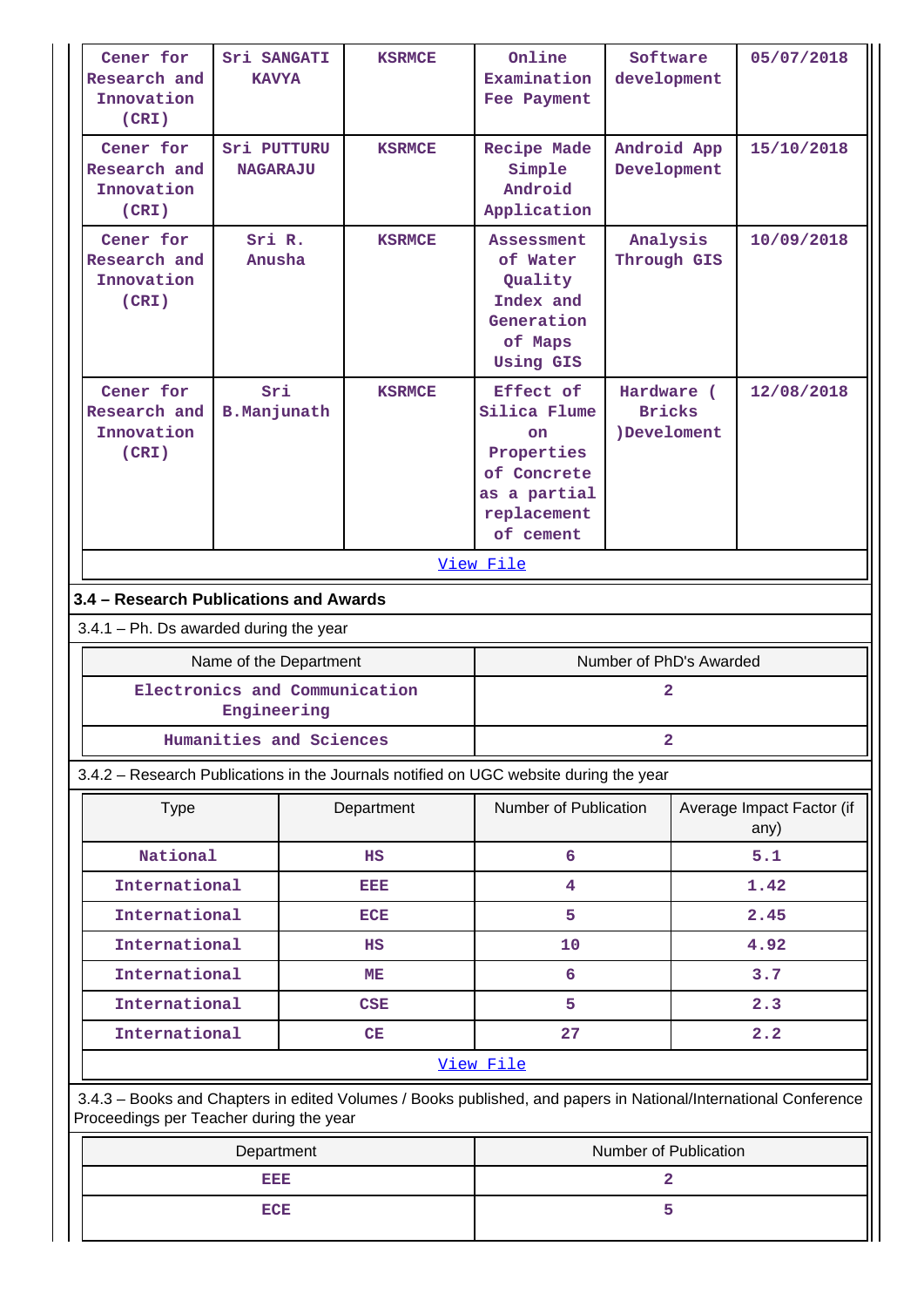|                                                                                                                                                                       | HS                                                          |                                                              |                        | 9                       |                                  |                                                                    |                                                      |  |  |  |
|-----------------------------------------------------------------------------------------------------------------------------------------------------------------------|-------------------------------------------------------------|--------------------------------------------------------------|------------------------|-------------------------|----------------------------------|--------------------------------------------------------------------|------------------------------------------------------|--|--|--|
| ME                                                                                                                                                                    |                                                             |                                                              |                        |                         | 3                                |                                                                    |                                                      |  |  |  |
|                                                                                                                                                                       |                                                             |                                                              |                        | $\overline{\mathbf{2}}$ |                                  |                                                                    |                                                      |  |  |  |
|                                                                                                                                                                       | 0                                                           |                                                              |                        |                         |                                  |                                                                    |                                                      |  |  |  |
| View File                                                                                                                                                             |                                                             |                                                              |                        |                         |                                  |                                                                    |                                                      |  |  |  |
| 3.4.4 - Patents published/awarded during the year                                                                                                                     |                                                             |                                                              |                        |                         |                                  |                                                                    |                                                      |  |  |  |
| <b>Patent Number</b><br>Date of Award<br><b>Patent Details</b><br>Patent status                                                                                       |                                                             |                                                              |                        |                         |                                  |                                                                    |                                                      |  |  |  |
| No Data Entered/Not Applicable !!!                                                                                                                                    |                                                             |                                                              |                        |                         |                                  |                                                                    |                                                      |  |  |  |
|                                                                                                                                                                       | View File                                                   |                                                              |                        |                         |                                  |                                                                    |                                                      |  |  |  |
| 3.4.5 - Bibliometrics of the publications during the last academic year based on average citation index in Scopus/<br>Web of Science or PubMed/ Indian Citation Index |                                                             |                                                              |                        |                         |                                  |                                                                    |                                                      |  |  |  |
| Title of the<br>Paper                                                                                                                                                 | Name of<br>Author                                           | Title of journal                                             | Year of<br>publication |                         | <b>Citation Index</b>            | Institutional<br>affiliation as<br>mentioned in<br>the publication | Number of<br>citations<br>excluding self<br>citation |  |  |  |
| Performanc<br>e<br>Evaluation<br>of Pole<br>arch<br>modified<br>SRM and Op<br>timization<br>of Energy<br>Loss using<br>Fuzzy<br>Logic<br>Robust Coo                   | Dr.T.Marip<br>rasath<br>$S$ .                               | Current<br>Signal Tra<br>nsduction<br>Therapy<br><b>ARPN</b> | 2018<br>2019           |                         | $\overline{a}$<br>$\overline{a}$ | Audisankar<br>a<br>Institute<br>of<br>Technology<br>JNTUA, Ana     | $\mathbf{1}$<br>1                                    |  |  |  |
| perative<br>Control in<br>Multiarea<br>System<br>using Diff<br>erential<br>Game<br>Theory<br>under Weak<br>Grid<br>Condition                                          | Khadarvali                                                  | Journal of<br>Engineerin<br>g and<br>Applied<br>Sciences     |                        |                         |                                  | ntapuramu                                                          |                                                      |  |  |  |
| Adaptive<br>granular<br>neural<br>networks<br>for remote<br>sensing<br>image clas<br>sification                                                                       | D. A.<br>Kumar and<br>S. K.<br>Meher and<br>K. P.<br>Kumari | IEEE J.<br>Sel.<br>Topics<br>Appl.<br>Earth<br>Observ.       | 2018                   |                         | $\overline{4}$                   | <b>JNTU</b><br><b>KAKINADA</b>                                     | 3                                                    |  |  |  |
| Fusion of<br>progressiv<br>e granular<br>neural                                                                                                                       | D. A.<br>Kumar and<br>$S$ . $K$ .<br>Meher and              | Soft<br>Comput.<br>Springer                                  | 2018                   |                         | 5                                | <b>JNTU</b><br><b>KAKINADA</b>                                     | $\overline{3}$                                       |  |  |  |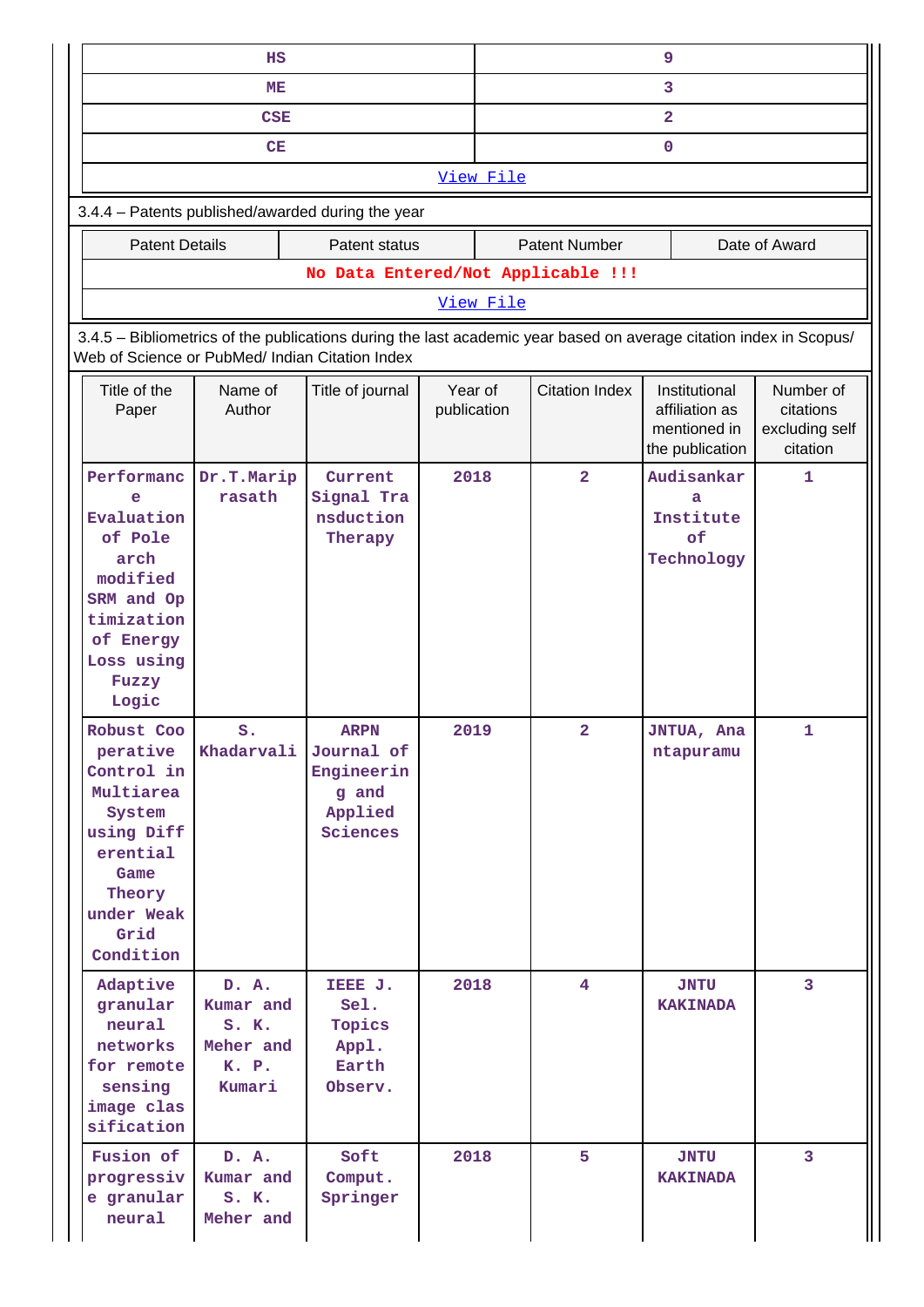| networks<br>for<br>pattern cl<br>assificati<br>on                                                                                                                                         | K. P.<br>Kumari                      |                                                                                                                                                |      |                |                                                       |                         |
|-------------------------------------------------------------------------------------------------------------------------------------------------------------------------------------------|--------------------------------------|------------------------------------------------------------------------------------------------------------------------------------------------|------|----------------|-------------------------------------------------------|-------------------------|
| "Unsteady<br>MHD<br>Convective<br>flow of Ri<br>vlin-<br>Ericksen<br>Fluid over<br>an<br>Infinite<br>Vertical<br>Porous<br>Plate with<br>Absorption<br>Effect and<br>Variable<br>Suction" | Dr. B<br>Rambhupal<br>Reddy          | Internatio<br>nal<br>Journal of<br>Applied En<br>gineering<br>Research,<br>ISSN:<br>0973-4562<br>Volume 14,<br>Number 1<br>pp.<br>$184 - 195.$ | 2019 | $\overline{2}$ | <b>KSRMCE</b>                                         | 1                       |
| Optimizati<br>on<br>techniques<br>used in<br>identical<br>parellel<br>machine<br>scheduling                                                                                               | P.Sreeniva<br>S                      | <b>IJMET</b>                                                                                                                                   | 2018 | 6              | <b>TAEME</b>                                          | 6                       |
| Extracting<br>the User's<br>Interests<br>From Web<br>Log Data<br>Using<br>Short<br>Period<br>Extracting<br>Algorithm                                                                      | k.Srinivas<br>a Rao                  | Journal of<br>Advanced<br>Research<br>in<br>Dynamical<br>and<br>Control<br>Systems                                                             | 2019 | $\mathbf{1}$   | Institute<br>of<br>Advanced<br>Scientific<br>Research | $\mathbf{1}$            |
| A Multi<br>Level Ligh<br>tweight<br>Method to<br>Find Malfu<br>nctioning<br>Nodes in<br><b>WSN</b>                                                                                        | G.Nagendra<br>Babu                   | Journal of<br>Adv<br>Research<br>in<br>Dynamical<br>Control<br>Systems                                                                         | 2019 | $\mathbf{1}$   | Institute<br>of<br>Advanced<br>Scientific<br>Research | $\mathbf{1}$            |
| <b>The</b><br>Lossless<br>Medical<br>Image Comp<br>ression<br>for Teleme<br>dicine App<br>lications<br>with                                                                               | <b>B.</b> Venkata<br>Ramana<br>Reddy | Jour of<br>Adv<br>Research<br>in<br>Dynamical<br>Control<br>Systems                                                                            | 2018 | $\mathbf{3}$   | Institute<br>of<br>Advanced<br>Scientific<br>Research | $\overline{\mathbf{3}}$ |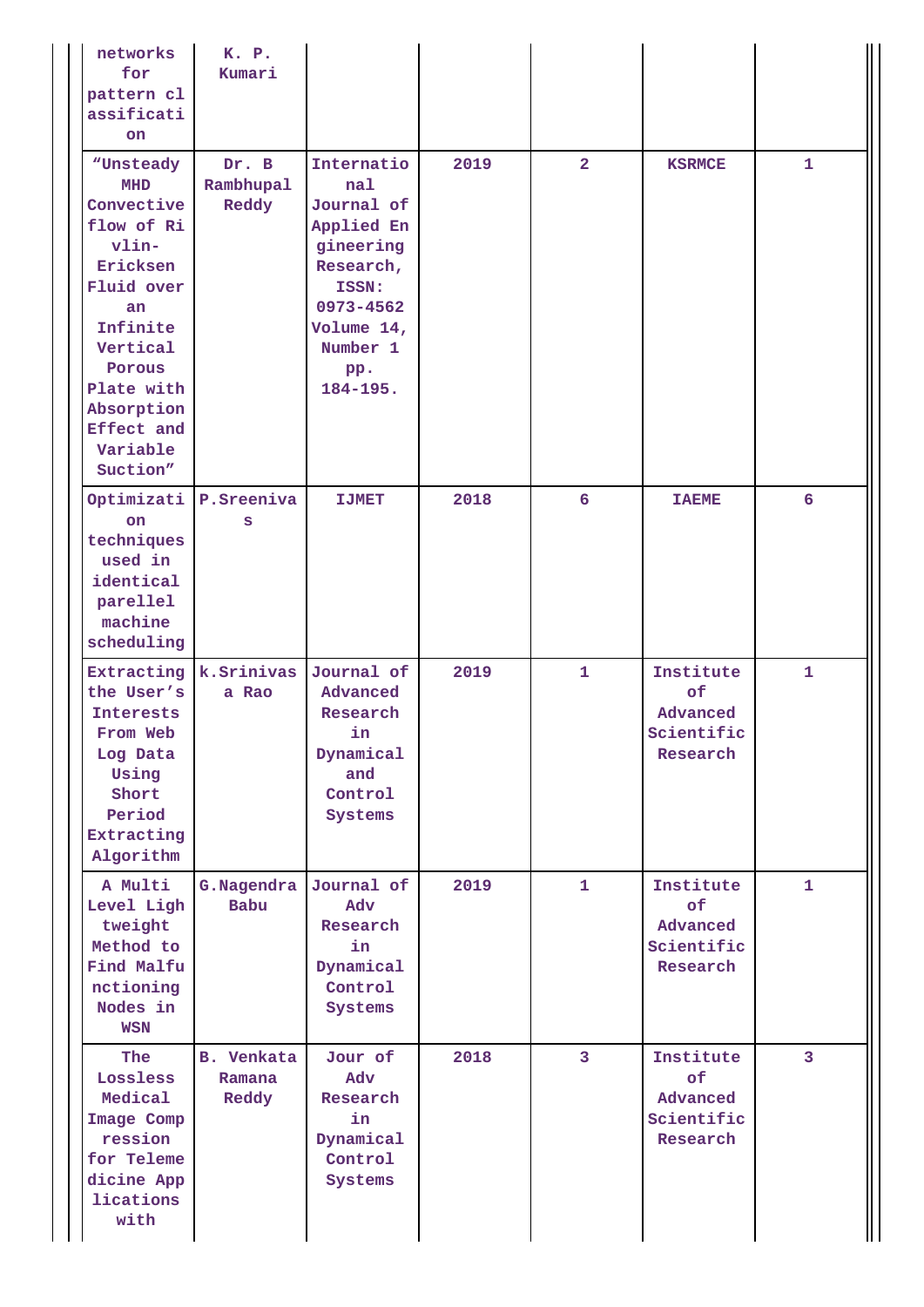| Delimiter                                                                                                                                  |                                                                   |                                                                                |                        |                |                                                      |                                                                    |
|--------------------------------------------------------------------------------------------------------------------------------------------|-------------------------------------------------------------------|--------------------------------------------------------------------------------|------------------------|----------------|------------------------------------------------------|--------------------------------------------------------------------|
| An image<br>encryption<br>algorithm<br>using loga<br>rithmic<br>function<br>and Henon-<br>chaotic<br>function                              | <b>B.</b> Venkata<br>Ramana<br>Reddy                              | Internatio<br>nal<br>Journal of<br>Computatio<br>nal Vision<br>and<br>Robotics | 2018                   | $\overline{2}$ | Inderscien<br>ce Enterpr<br>ises Ltd.                | $\overline{2}$                                                     |
|                                                                                                                                            |                                                                   |                                                                                | View File              |                |                                                      |                                                                    |
| 3.4.6 - h-Index of the Institutional Publications during the year. (based on Scopus/ Web of science)                                       |                                                                   |                                                                                |                        |                |                                                      |                                                                    |
| Title of the<br>Paper                                                                                                                      | Name of<br>Author                                                 | Title of journal                                                               | Year of<br>publication | h-index        | Number of<br>citations<br>excluding self<br>citation | Institutional<br>affiliation as<br>mentioned in<br>the publication |
| Performanc<br>e<br>Evaluation<br>of Pole<br>arch<br>modified<br>SRM and Op<br>timization<br>of Energy<br>Loss using<br>Fuzzy<br>Logic      | Dr.T.Marip<br>rasath                                              | Current<br>Signal Tra<br>nsduction<br>Therapy                                  | 2018                   | 15             | $\mathbf{1}$                                         | Audisankar<br>a<br>Institute<br>of<br>Technology                   |
| Robust Coo<br>perative<br>Control in<br>Multiarea<br>System<br>using Diff<br>erential<br>Game<br>Theory<br>under Weak<br>Grid<br>Condition | S <sub>o</sub><br>Khadarvali                                      | <b>ARPN</b><br>Journal of<br>Engineerin<br>g and<br>Applied<br>Sciences        | 2019                   | 21             | $\mathbf{1}$                                         | JNTUA, Ana<br>ntapuramu                                            |
| Adaptive<br>granular<br>neural<br>networks<br>for remote<br>sensing<br>image clas<br>sification                                            | D. A.<br>Kumar and<br>$S$ . $K$ .<br>Meher and<br>K. P.<br>Kumari | IEEE J.<br>Sel.<br>Topics<br>Appl.<br>Earth<br>Observ.                         | 2018                   | $\overline{4}$ | 38                                                   | <b>JNTU</b><br><b>KAKINADA</b>                                     |
| Fusion of<br>progressiv<br>e granular<br>neural<br>networks<br>for                                                                         | D. A.<br>Kumar and<br>S. K.<br>Meher and<br>K. P.<br>Kumari       | Soft<br>Comput.<br>Springer                                                    | 2018                   | $\overline{4}$ | 25                                                   | <b>JNTU</b><br><b>KAKINADA</b>                                     |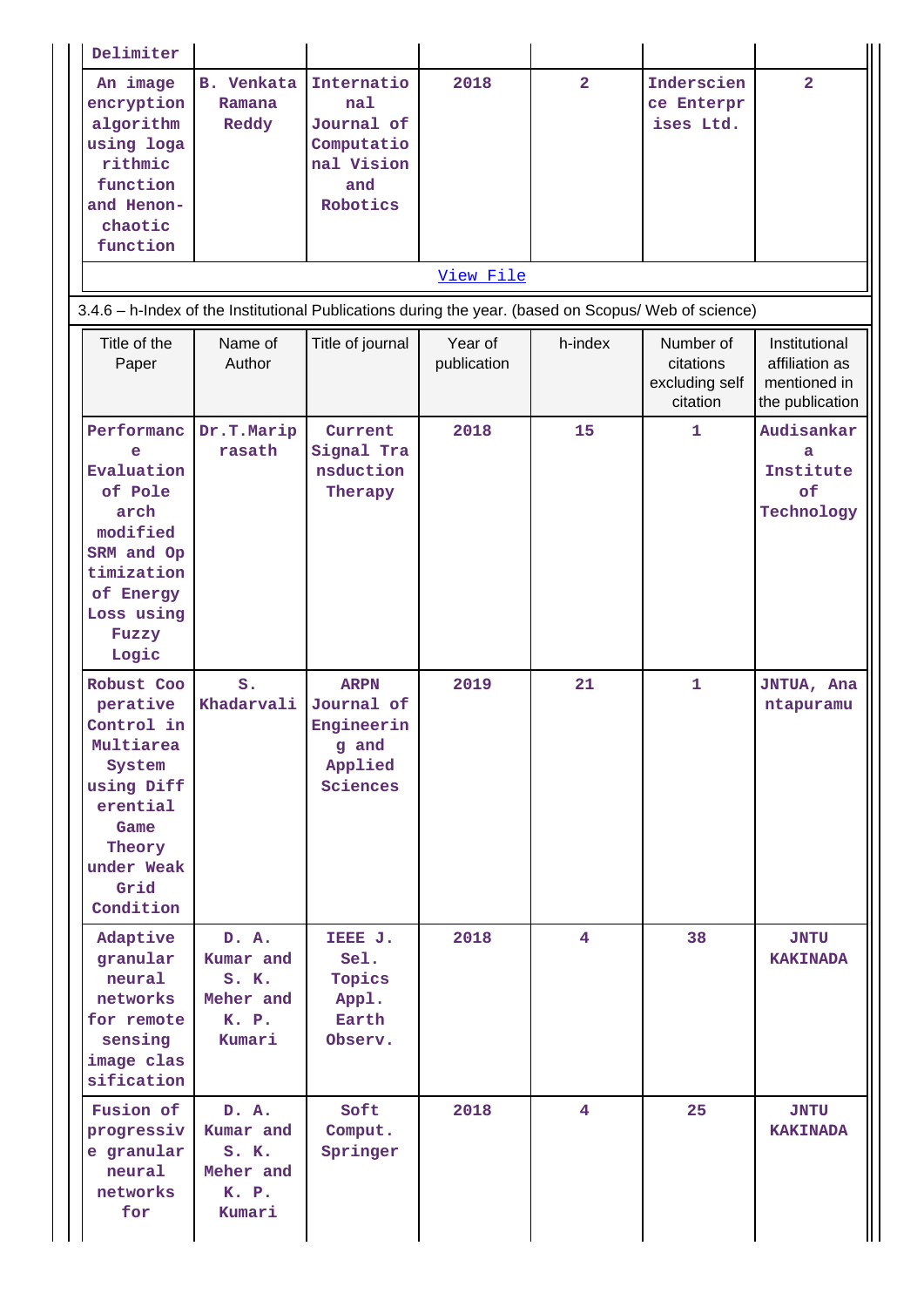| pattern cl<br>assificati<br>on                                                                                                                                                                     |                                      |                                                                                                                                            |      |    |                 |                                                       |
|----------------------------------------------------------------------------------------------------------------------------------------------------------------------------------------------------|--------------------------------------|--------------------------------------------------------------------------------------------------------------------------------------------|------|----|-----------------|-------------------------------------------------------|
| "Unsteady<br><b>MHD</b><br>Convective<br>flow of Ri<br>$vlin-$<br>Ericksen<br>Fluid over<br>an<br>Infinite<br>Vertical<br>Porous<br>Plate with<br>Absorption<br>Effect and<br>Variable<br>Suction" | Dr. B<br>Rambhupal<br>Reddy          | Internatio<br>nal<br>Journal of<br>Applied En<br>gineering<br>Research,<br>ISSN:<br>0973-4562<br>Volume 14,<br>Number 1<br>pp.<br>184-195. | 2019 | 25 | $\mathbf{1}$    | KSRMCE,<br><b>KADAPA</b>                              |
| Optimizati<br>on<br>techniques<br>used in<br>identical<br>parellel<br>machine<br>scheduling                                                                                                        | P.Sreeniva<br>S                      | <b>IJMET</b>                                                                                                                               | 2018 | 13 | $6\overline{6}$ | <b>TAEME</b>                                          |
| Extracting<br>the User's<br>Interests<br>From Web<br>Log Data<br>Using<br>Short<br>Period<br>Extracting<br>Algorithm                                                                               | k.Srinivas<br>a Rao                  | Journal of<br>Advanced<br>Research<br>in<br>Dynamical<br>and<br>Control<br>Systems                                                         | 2019 | 8  | $\overline{2}$  | Institute<br>of<br>Advanced<br>Scientific<br>Research |
| A Multi<br>Level Ligh<br>tweight<br>Method to<br>Find Malfu<br>nctioning<br>Nodes in<br><b>WSN</b>                                                                                                 | G.Nagendra<br>Babu                   | Journal of<br>Adv<br>Research<br>in<br>Dynamical<br>Control<br>Systems                                                                     | 2019 | 8  | $\overline{2}$  | Institute<br>of<br>Advanced<br>Scientific<br>Research |
| The<br>Lossless<br>Medical<br>Image Comp<br>ression<br>for Teleme<br>dicine App<br>lications<br>with<br>Delimiter                                                                                  | <b>B.</b> Venkata<br>Ramana<br>Reddy | Jour of<br>Adv<br>Research<br>in<br>Dynamical<br>Control<br>Systems                                                                        | 2018 | 8  | $\mathbf{3}$    | Institute<br>of<br>Advanced<br>Scientific<br>Research |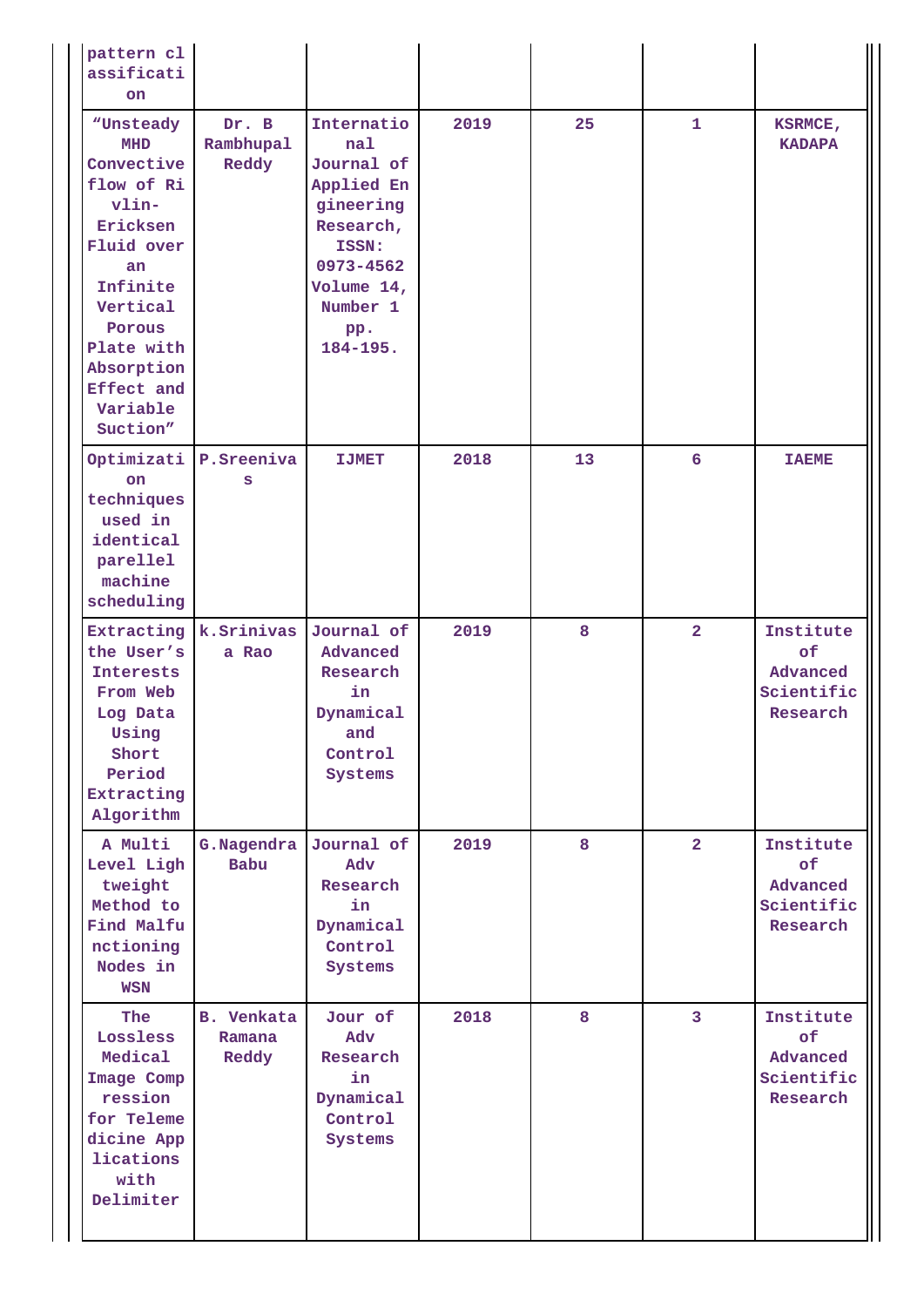| An image<br>encryption<br>algorithm<br>using loga<br>rithmic<br>function<br>and Henon-<br>chaotic<br>function | <b>B.</b> Venkata<br>Ramana<br>Reddy | Internatio<br>nal<br>Journal of<br>Computatio<br>nal Vision<br>and<br>Robotics | 2018           |                                          |  | 8                                       | 3      |        | Inderscien<br>ce Enterpr<br>ises Ltd.   |
|---------------------------------------------------------------------------------------------------------------|--------------------------------------|--------------------------------------------------------------------------------|----------------|------------------------------------------|--|-----------------------------------------|--------|--------|-----------------------------------------|
| View File                                                                                                     |                                      |                                                                                |                |                                          |  |                                         |        |        |                                         |
| 3.4.7 - Faculty participation in Seminars/Conferences and Symposia during the year                            |                                      |                                                                                |                |                                          |  |                                         |        |        |                                         |
| Number of Faculty<br>Attended/Semina<br>rs/Workshops                                                          |                                      | International<br>8                                                             | National<br>82 |                                          |  | <b>State</b><br>4                       |        |        | Local<br>4                              |
|                                                                                                               |                                      |                                                                                |                | View File                                |  |                                         |        |        |                                         |
| 3.5 - Consultancy                                                                                             |                                      |                                                                                |                |                                          |  |                                         |        |        |                                         |
| 3.5.1 - Revenue generated from Consultancy during the year                                                    |                                      |                                                                                |                |                                          |  |                                         |        |        |                                         |
| Name of the Consultan(s)<br>department                                                                        |                                      | Name of consultancy<br>project                                                 |                |                                          |  | Consulting/Sponsoring<br>Agency         |        |        | Revenue generated<br>(amount in rupees) |
| Electrical and<br>Electronics<br>Engineering                                                                  |                                      | Electrical<br>Instalation                                                      |                | Kadapa Spinning<br>Mills Limited         |  |                                         | 125325 |        |                                         |
| Electrical and<br>Electronics<br>Engineering                                                                  |                                      | Electrical<br>Instalation                                                      |                | Rayalaseema<br>Spinning Mills<br>Limited |  |                                         | 135425 |        |                                         |
| Electronics and<br>Communication<br>Engineering                                                               |                                      | Labview<br>applications and<br>its Programs                                    |                | TechFluent<br>Solutions Pvt<br>Limited   |  |                                         | 20000  |        |                                         |
| Electronics and<br>Communication<br>Engineering                                                               |                                      | <b>OPNET Training</b>                                                          |                | Avantel Limited                          |  |                                         | 30000  |        |                                         |
| Mechanical<br>Engineering                                                                                     |                                      | Utilization of 3d<br>printer services                                          |                | consultung<br>/sponsoring<br>agencies    |  |                                         | 25000  |        |                                         |
| Mechanical<br>Engineering                                                                                     |                                      | Utilization of CREO<br>4.0 software                                            |                | proffessional cadd<br>center             |  |                                         | 20000  |        |                                         |
| Mechanical<br>Engineering                                                                                     |                                      | Utilization of CREO<br>4.0 software                                            |                |                                          |  | proffessional cadd<br>center            |        |        | 20000                                   |
| Mechanical<br>Engineering                                                                                     |                                      | 3D printer services<br>CNC machines<br>training and<br>project assistance      |                | Frigate<br>,trichy,tamilnadu             |  |                                         |        |        | 30000                                   |
| Computer Science<br>Engineering                                                                               |                                      | Software Piracy<br>Protection Project                                          |                |                                          |  | <b>Facet Technologies</b>               |        |        | 132450                                  |
| Computer Science<br>Engineering                                                                               |                                      | Online Diagnostic<br>Lab Reporting<br>System                                   |                |                                          |  | <b>IGENIESES</b><br>technology Solution |        | 125250 |                                         |
|                                                                                                               |                                      |                                                                                |                | View File                                |  |                                         |        |        |                                         |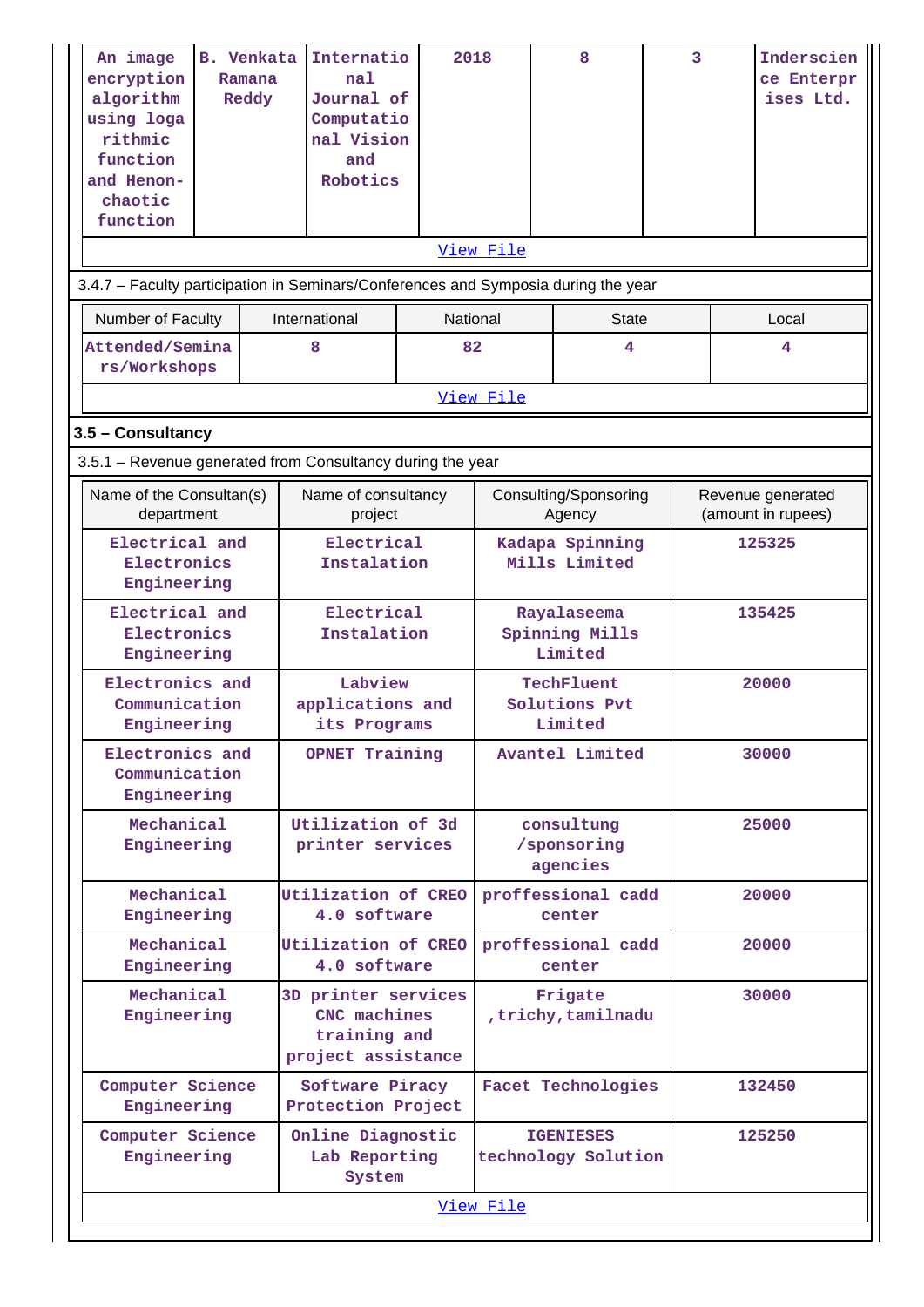| 3.5.2 - Revenue generated from Corporate Training by the institution during the year |                                                                                                     |                                                                 |           |                                                          |                                                                                                             |  |  |
|--------------------------------------------------------------------------------------|-----------------------------------------------------------------------------------------------------|-----------------------------------------------------------------|-----------|----------------------------------------------------------|-------------------------------------------------------------------------------------------------------------|--|--|
| Name of the<br>Consultan(s)<br>department                                            | Title of the<br>programme                                                                           | Agency seeking /<br>training                                    |           | Revenue generated<br>(amount in rupees)                  | Number of trainees                                                                                          |  |  |
| Dr. K. Aamaresh<br>eisie                                                             | Reliability<br>Engineeing and<br>Applications to<br>Power Systems                                   | Guru Nanak<br>Institutions<br>Technical<br>Campus,<br>Hyderabad |           | 20000                                                    | 27                                                                                                          |  |  |
| Dr. G.<br><b>Hemalatha ECE</b>                                                       | Modeling on<br>communication<br>systems                                                             | Surya Tech<br>solutions                                         |           | 50000                                                    | 25                                                                                                          |  |  |
| Dr.k.Raja gopal<br><b>MED</b>                                                        | 3D printing and<br>rapid<br>prototyping<br>technologies                                             | prasad<br>industries Hyd.<br>Winwill                            |           | 40000                                                    | 40                                                                                                          |  |  |
| Dr.B.Sudarshan<br>and U.pradeep<br>kumar, MED                                        | cnc<br>technologies<br>and 3d<br>modelling<br>softwares                                             | cemec                                                           |           | 30000                                                    | 25                                                                                                          |  |  |
| Dr.k.Raja gopal<br>T.V.V.S.N murty<br>prof. , MED                                    | 3D printing and<br>rapid<br>prototyping<br>technologies                                             | Sibar auto<br>parts chittor.                                    | 40000     |                                                          | 40                                                                                                          |  |  |
| KhadarBasha,<br><b>CSE</b>                                                           | Python<br>Programming                                                                               | <b>JKL</b> Media<br>consulting<br>solutions<br>Pvt.Ltd          |           | 125430                                                   | 54                                                                                                          |  |  |
| S. Khaja<br>Khizar, CSE                                                              | Arduino<br>Programming                                                                              | Mind and Tech<br>Software<br>Venture                            |           | 105380                                                   | 46                                                                                                          |  |  |
| Prof. A. Mohan<br>and Dr. G.<br>Sreenivasa<br>Reddy                                  | Quality Control<br>and Assurance                                                                    | Panchayati Raj                                                  |           | 100000                                                   | 30                                                                                                          |  |  |
|                                                                                      |                                                                                                     |                                                                 | View File |                                                          |                                                                                                             |  |  |
| 3.6 - Extension Activities                                                           |                                                                                                     |                                                                 |           |                                                          |                                                                                                             |  |  |
|                                                                                      | Non- Government Organisations through NSS/NCC/Red cross/Youth Red Cross (YRC) etc., during the year |                                                                 |           |                                                          | 3.6.1 – Number of extension and outreach programmes conducted in collaboration with industry, community and |  |  |
| Title of the activities                                                              | Organising unit/agency/<br>collaborating agency                                                     |                                                                 |           | Number of teachers<br>participated in such<br>activities | Number of students<br>participated in such<br>activities                                                    |  |  |
| International yoga<br>day                                                            | NSS Dept./ART of<br>living, Kadapa<br>center                                                        |                                                                 |           | 20                                                       | 100                                                                                                         |  |  |
| Integration camp                                                                     | Step office-kadapa                                                                                  |                                                                 |           | 5                                                        | 8                                                                                                           |  |  |
| Training program on<br>financial literacy                                            | NSS Dept./learning<br>link foundation                                                               |                                                                 |           | 32                                                       | 200                                                                                                         |  |  |
| Drug free India                                                                      | NSS Dept./ART of                                                                                    |                                                                 | 23        |                                                          | 100                                                                                                         |  |  |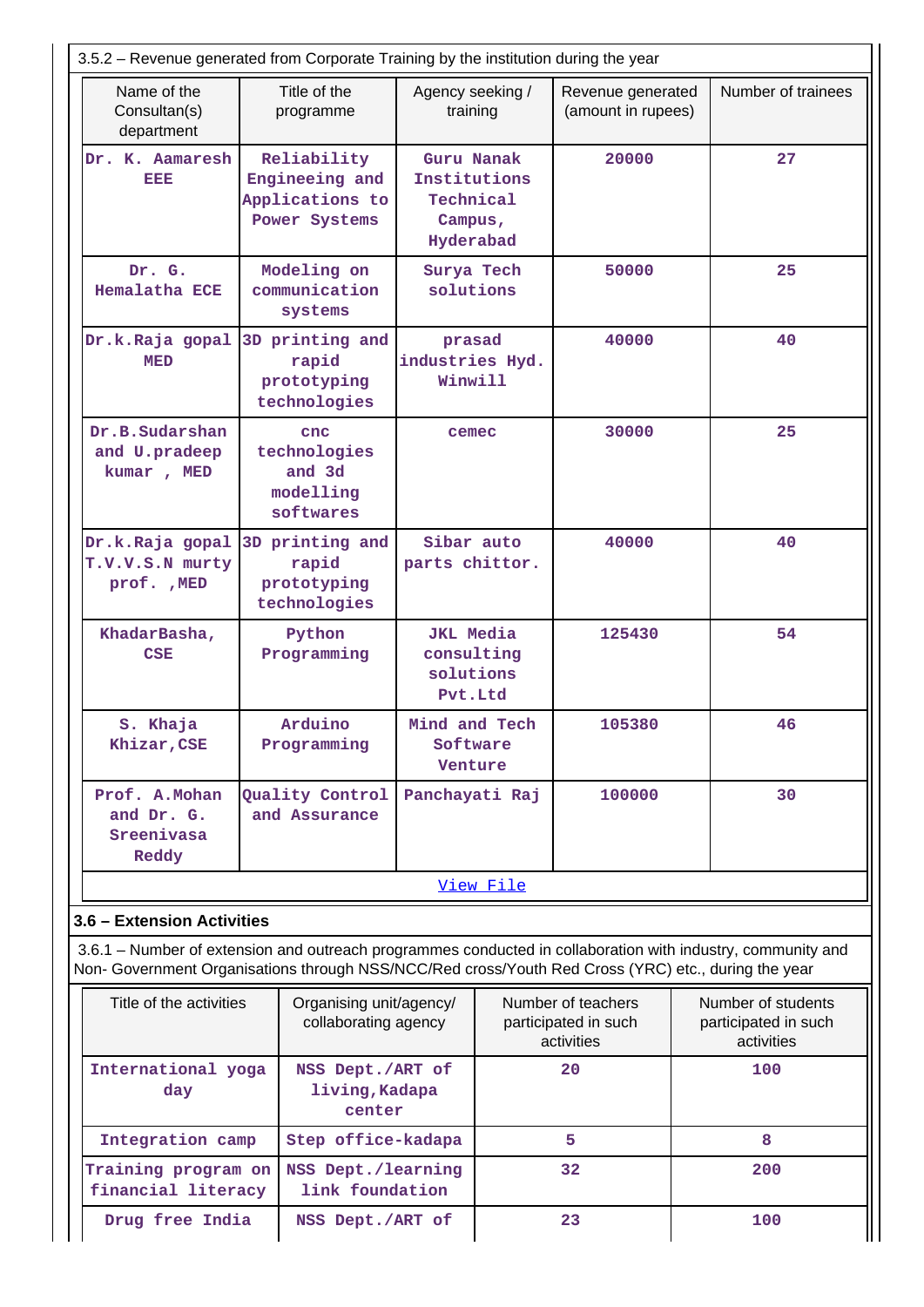|                                         | living, Kadapa<br>center              |                 |     |
|-----------------------------------------|---------------------------------------|-----------------|-----|
| Collection of fund<br>for cyclo victims | NSS Dept.                             | 12 <sup>1</sup> | 30  |
| Swacch Bharat                           | NSS Dept.                             | 29              | 100 |
| Disaster management<br>first aid        | NSS Dept./Indian<br>red cross socitey | 18              | 100 |
| janmabhoomi-Maa<br>ooru                 | Ap govt.                              | 14              | 25  |
| pariksha pe charcha                     | NSS Dept.                             | 20              | 200 |
| Awareness on<br>traffic rules           | NSS Dept.                             | 50              | 350 |
|                                         |                                       | View File       |     |

 3.6.2 – Awards and recognition received for extension activities from Government and other recognized bodies during the year

| Name of the activity            | Award/Recognition | <b>Awarding Bodies</b>                | Number of students<br><b>Benefited</b> |
|---------------------------------|-------------------|---------------------------------------|----------------------------------------|
| Blood Donation camp             | Appreciation      | Boga Parvathamma<br><b>Blood Bank</b> | 74                                     |
| Health camp                     | Appreciation      | <b>APDHMO</b>                         | 38                                     |
| Community<br>development survey | Appreciation      | <b>IRCS</b>                           | 42                                     |
|                                 |                   | View File                             |                                        |

 3.6.3 – Students participating in extension activities with Government Organisations, Non-Government Organisations and programmes such as Swachh Bharat, Aids Awareness, Gender Issue, etc. during the year

| Name of the scheme       | Organising unit/Agen<br>cy/collaborating<br>agency | Name of the activity             | Number of teachers<br>participated in such<br>activites | Number of students<br>participated in such<br>activites |
|--------------------------|----------------------------------------------------|----------------------------------|---------------------------------------------------------|---------------------------------------------------------|
| Traffic rules            | AP Police                                          | Awareness on<br>traffic rules    | 50                                                      | 350                                                     |
| First Aid                | <b>IRCS</b>                                        | First Aid                        | 14                                                      | 100                                                     |
| Swacch Bharat<br>Abhiyan | NSS Dept.                                          | Swacch Bharat                    | 18                                                      | 100                                                     |
| Vanam -manam             | NSS Dept.                                          | Tree plantation<br>drive         | 23                                                      | 100                                                     |
| Awareness by<br>hospital | NSS Dept.                                          | Awareness camp<br>on migrane     | 100                                                     | 50                                                      |
| Industry                 | NSS Dept.                                          | Industry<br>awareness<br>program | 20                                                      | 150                                                     |
| Arise India              | NSS Dept.                                          | Uttishtha<br>Bharat              | 26                                                      | 100                                                     |
| Moral support            | NSS Dept.                                          | Pariksha pe<br>charcha           | 24                                                      | 200                                                     |
|                          |                                                    | View File                        |                                                         |                                                         |
| 3.7 - Collaborations     |                                                    |                                  |                                                         |                                                         |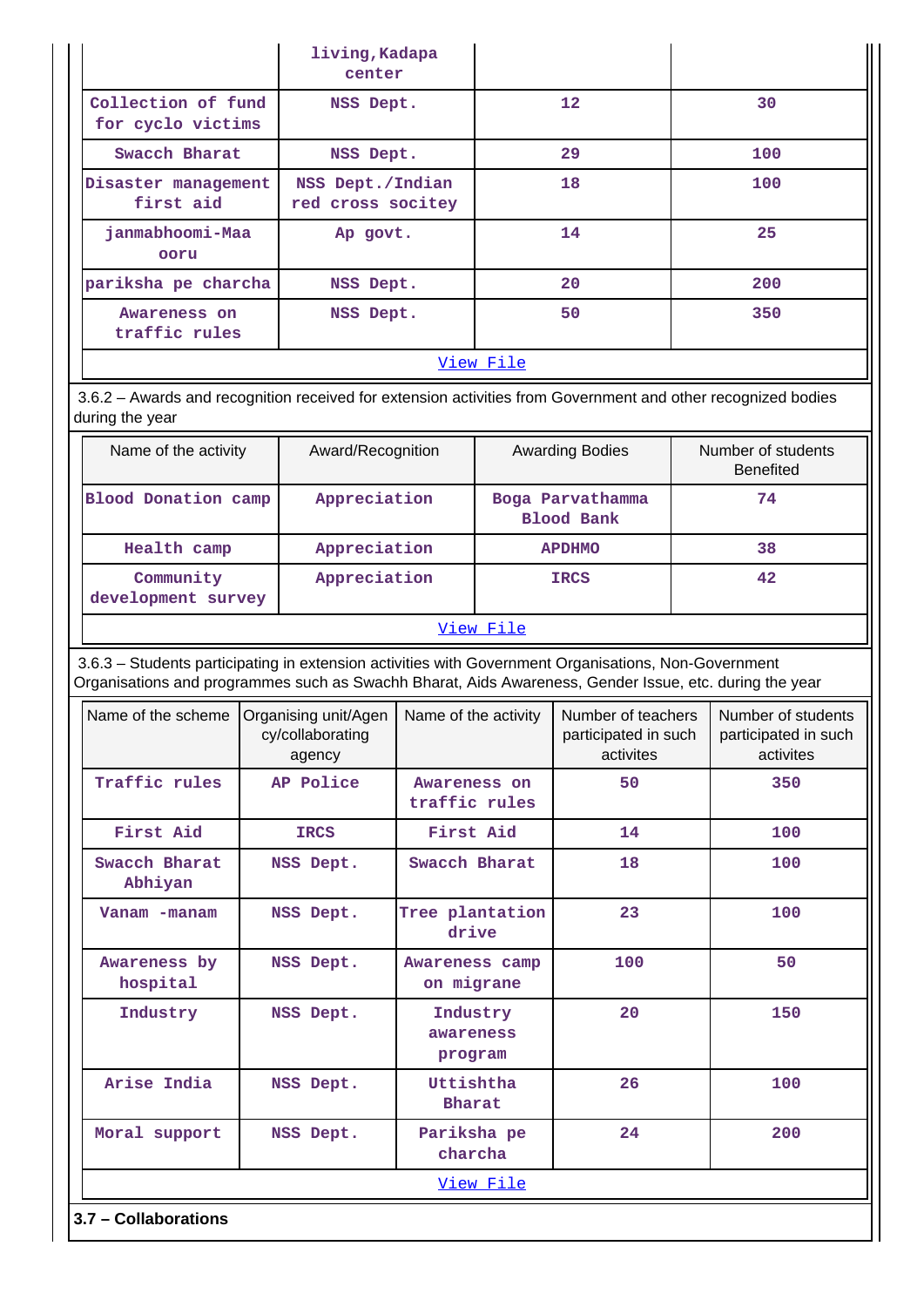|                                                                                                                                                          | 3.7.1 – Number of Collaborative activities for research, faculty exchange, student exchange during the year |                                                                                                       |                                                                                                                  |                                    |                                  |  |                                                                                                   |  |
|----------------------------------------------------------------------------------------------------------------------------------------------------------|-------------------------------------------------------------------------------------------------------------|-------------------------------------------------------------------------------------------------------|------------------------------------------------------------------------------------------------------------------|------------------------------------|----------------------------------|--|---------------------------------------------------------------------------------------------------|--|
| Nature of activity                                                                                                                                       |                                                                                                             |                                                                                                       | Participant                                                                                                      | Source of financial support        |                                  |  | <b>Duration</b>                                                                                   |  |
|                                                                                                                                                          | <b>CLAD</b><br>Certification                                                                                |                                                                                                       | K. Pradeep, M.<br>Bhavya, B. Mohan<br>Krishna and B.<br>Shanthi Kumar                                            | <b>KSRMCE</b>                      |                                  |  | 32                                                                                                |  |
| <b>NI Customer</b><br>Education<br>CertificationNI<br>Customer Education<br>Certification                                                                |                                                                                                             | Dr. M.<br>Venkstanarayana,<br>Mahaboob Pasha<br>Mohammad, G. Suneel<br>Kumar, Y.<br>Venkateswara Raju |                                                                                                                  | <b>KSRMCE</b>                      |                                  |  | 700                                                                                               |  |
| <b>AUTOCAD</b><br>Certification                                                                                                                          |                                                                                                             |                                                                                                       | P.Siva Seshu, Naga<br>Mahesh, Mahesh<br>Rebba                                                                    | <b>KSRMCE</b>                      |                                  |  | 30                                                                                                |  |
| Implantation<br>Certification at<br>CITD, Hyderabad                                                                                                      |                                                                                                             |                                                                                                       | P. Siva Seshu                                                                                                    | <b>KSRMCE</b>                      |                                  |  | 300                                                                                               |  |
|                                                                                                                                                          |                                                                                                             |                                                                                                       |                                                                                                                  | View File                          |                                  |  |                                                                                                   |  |
| 3.7.2 - Linkages with institutions/industries for internship, on-the- job training, project work, sharing of research<br>facilities etc. during the year |                                                                                                             |                                                                                                       |                                                                                                                  |                                    |                                  |  |                                                                                                   |  |
| Nature of linkage<br>Industrial                                                                                                                          | Title of the<br>linkage<br>Internship                                                                       |                                                                                                       | Name of the<br>partnering<br>institution/<br>industry<br>/research lab<br>with contact<br>details<br><b>SMEC</b> | <b>Duration From</b><br>16/05/2019 | <b>Duration To</b><br>30/05/2019 |  | Participant<br>G.                                                                                 |  |
| Training                                                                                                                                                 |                                                                                                             |                                                                                                       | Automation,<br>Ernakulam,<br>Kerala. Ph:<br>91<br>4842340904<br>Email: mail@<br>smec.ac.in                       |                                    |                                  |  | Chandrayudu,<br>M. Madhu Sai<br>Teja, Y.<br>Rajanna, K.<br>Veerendra<br>Kumar, B.<br>Sunith Kumar |  |
| Industrial<br>Training                                                                                                                                   | Industrial<br>Training                                                                                      |                                                                                                       | Shirdi Sai<br>Electricals<br>Limited                                                                             | 23/01/2019                         | 27/02/2019                       |  | A.R.P.<br>Gangadhr, D.<br>Sai<br>Tehaswani,<br>D. Vara<br>Lakshmi, K.<br>Tirumalesh,<br>K.K Priya |  |
| Industrial<br>Training                                                                                                                                   | Project work                                                                                                |                                                                                                       | Directorate<br>of Systems<br><b>DRDL</b><br>040-24583151                                                         | 16/12/2018                         | 08/01/2019                       |  | N.V.Arun,<br>N.Leela<br>Manohar,<br>P.Haneesha,<br>P.Venkata<br>Kavya,<br>K.Prasanna<br>Lakshmi   |  |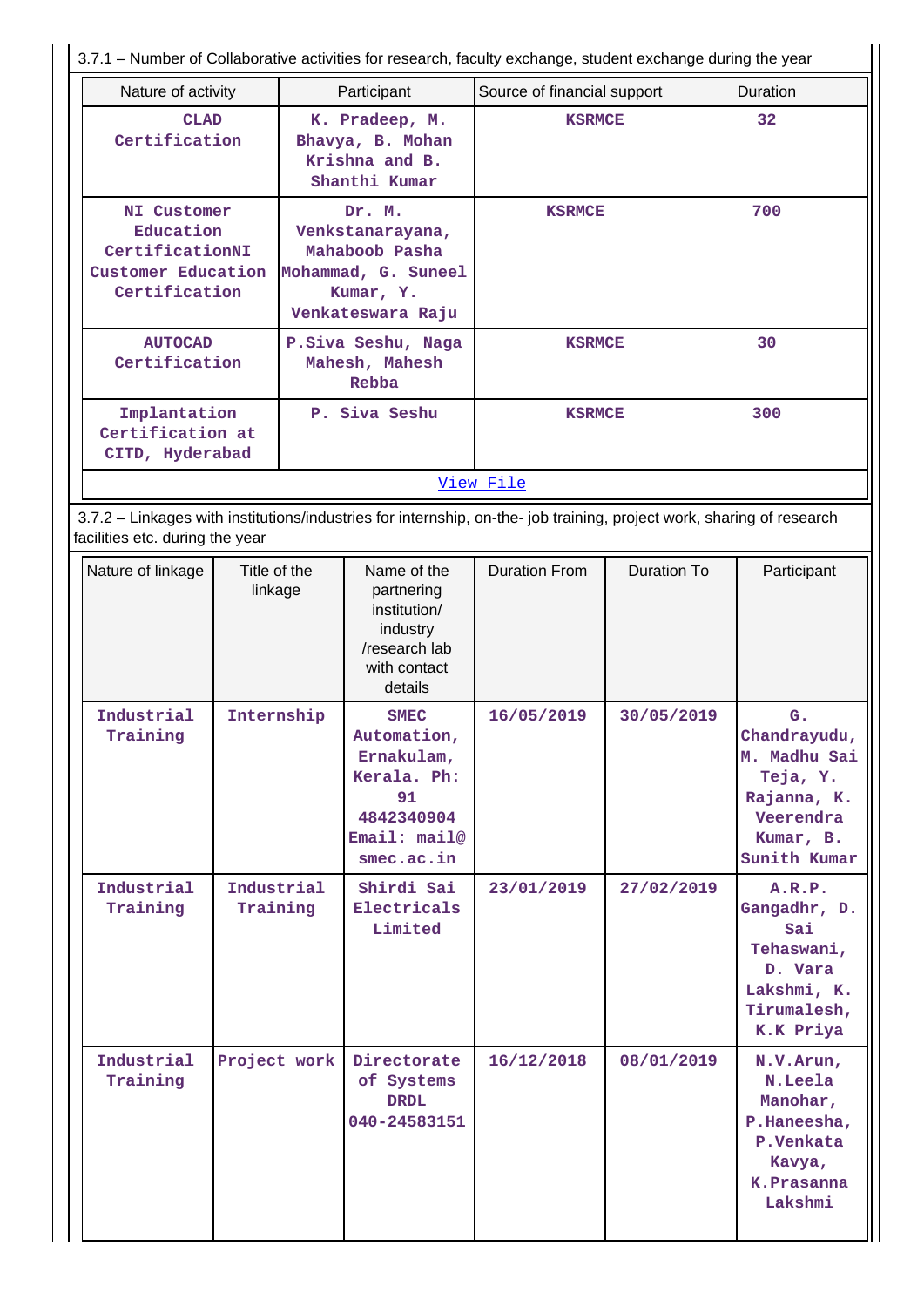| <b>BTECH MTECH</b><br>projects,<br>research<br>projects | project work              | Hoist<br>industries<br>and testing   | 18/12/2018 | 10/01/2019 | final year<br><b>Btech/Mtech</b><br>students |  |  |  |
|---------------------------------------------------------|---------------------------|--------------------------------------|------------|------------|----------------------------------------------|--|--|--|
| <b>BTECH MTECH</b><br>projects,<br>research<br>projects | project work              | Shirdi Sai<br>Electricals<br>Limited | 04/12/2018 | 02/01/2019 | final year<br><b>Btech/Mtech</b><br>students |  |  |  |
| <b>BTECH MTECH</b><br>projects,<br>research<br>projects | project work proffessiona | 1 cadd<br>center                     | 22/12/2018 | 08/01/2019 | final year<br><b>Btech/Mtech</b><br>students |  |  |  |
| <b>BTECH MTECH</b><br>projects,<br>research<br>projects | Internship                | Gulf<br>Consultant                   | 31/12/2018 | 21/01/2019 | final year<br><b>Btech/Mtech</b><br>students |  |  |  |
| <u>View File</u>                                        |                           |                                      |            |            |                                              |  |  |  |

 3.7.3 – MoUs signed with institutions of national, international importance, other institutions, industries, corporate houses etc. during the year

| Organisation                                                                                             | Date of MoU signed | Purpose/Activities                                                                      | Number of<br>students/teachers<br>participated under MoUs |
|----------------------------------------------------------------------------------------------------------|--------------------|-----------------------------------------------------------------------------------------|-----------------------------------------------------------|
| SILOV Solutions<br>Private Limited,<br>Technology<br><b>Bussiness</b><br>Incubation Unit at<br>IIT Delhi | 10/05/2019         | Training on Solar<br>PV Emulator                                                        | 15                                                        |
| Shirdi sai<br>electricals<br>limited.                                                                    | 10/09/2018         | internship for<br>B.tech students, to<br>do M.tech projects<br>and research<br>projects | 12 <sup>°</sup>                                           |
| <b>Executive Engineer</b><br>G.N.S.S.<br>Pulivendula, Kadapa                                             | 25/12/2018         | Internship and<br>Project Work                                                          | 30                                                        |
| SILOV Solutions<br>Private Limited,<br>Technology<br><b>Bussiness</b><br>Incubation Unit at<br>IIT Delhi | 10/05/2019         | Training on CMOS<br>drives                                                              | 20                                                        |
| Win will<br>technologies<br>services, Hyderabad                                                          | 10/10/2018         | internship for<br>B.tech and M.tech<br>students and<br>research projects                | 10                                                        |
|                                                                                                          |                    | View File                                                                               |                                                           |
| <b>CRITERION IV - INFRASTRUCTURE AND LEARNING RESOURCES</b>                                              |                    |                                                                                         |                                                           |

**4.1 – Physical Facilities**

4.1.1 – Budget allocation, excluding salary for infrastructure augmentation during the year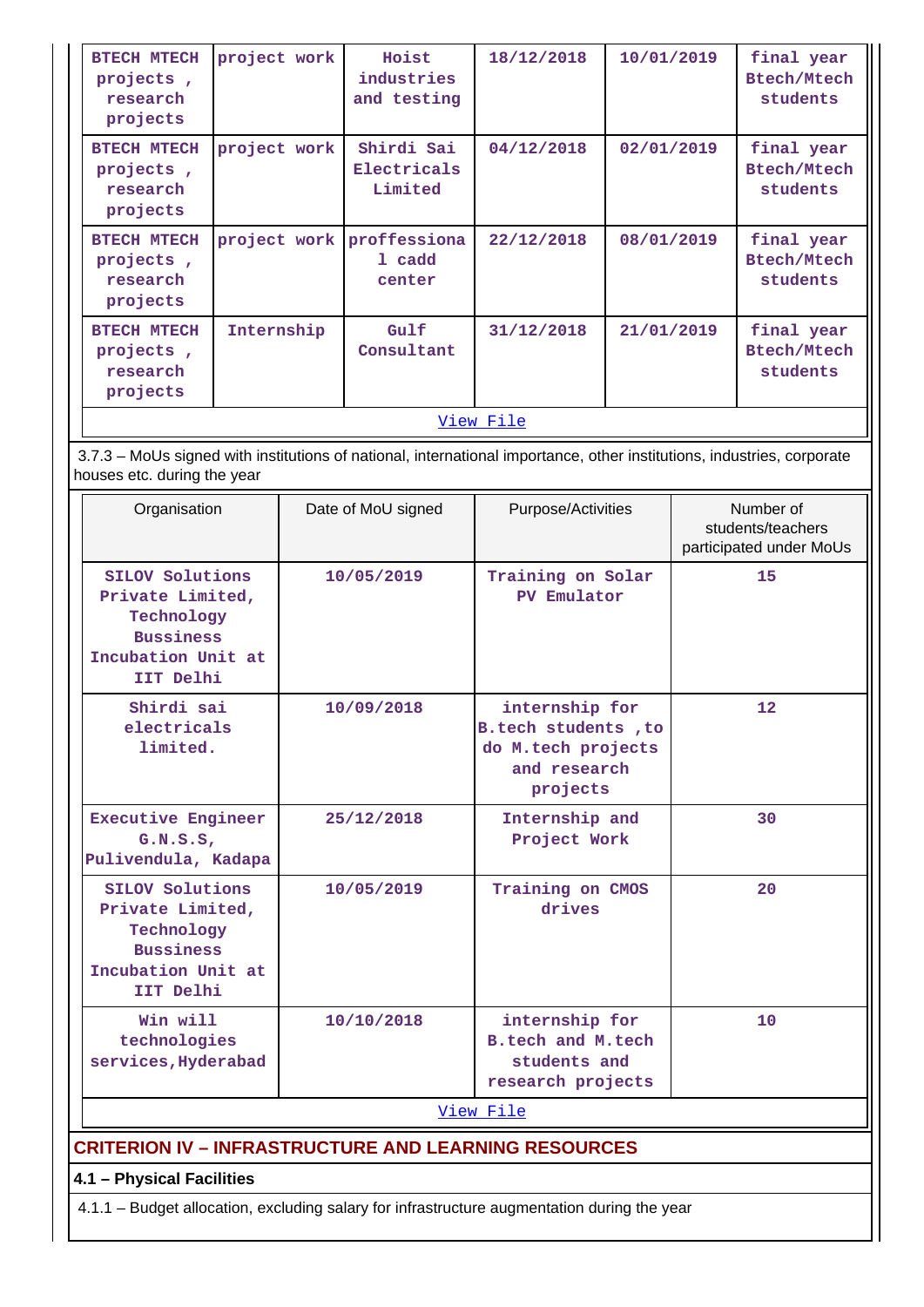| Budget allocated for infrastructure augmentation |                                                                                                                                                                                                                                                         |                                                                              |                   | Budget utilized for infrastructure development |             |             |                    |  |
|--------------------------------------------------|---------------------------------------------------------------------------------------------------------------------------------------------------------------------------------------------------------------------------------------------------------|------------------------------------------------------------------------------|-------------------|------------------------------------------------|-------------|-------------|--------------------|--|
| 100                                              |                                                                                                                                                                                                                                                         |                                                                              |                   |                                                |             | 98.58       |                    |  |
|                                                  |                                                                                                                                                                                                                                                         | 4.1.2 - Details of augmentation in infrastructure facilities during the year |                   |                                                |             |             |                    |  |
|                                                  | <b>Facilities</b>                                                                                                                                                                                                                                       |                                                                              |                   | <b>Existing or Newly Added</b>                 |             |             |                    |  |
|                                                  |                                                                                                                                                                                                                                                         | Campus Area                                                                  |                   |                                                |             | Existing    |                    |  |
|                                                  |                                                                                                                                                                                                                                                         | Class rooms                                                                  |                   |                                                |             | Newly Added |                    |  |
|                                                  |                                                                                                                                                                                                                                                         | Laboratories                                                                 |                   |                                                |             | Newly Added |                    |  |
|                                                  |                                                                                                                                                                                                                                                         | Seminar Halls                                                                |                   |                                                |             | Existing    |                    |  |
|                                                  |                                                                                                                                                                                                                                                         | Classrooms with LCD facilities                                               |                   |                                                |             | Newly Added |                    |  |
|                                                  |                                                                                                                                                                                                                                                         | Seminar halls with ICT facilities                                            |                   |                                                |             | Existing    |                    |  |
|                                                  |                                                                                                                                                                                                                                                         | Video Centre                                                                 |                   |                                                |             | Newly Added |                    |  |
|                                                  |                                                                                                                                                                                                                                                         | Value of the equipment purchased<br>during the year (rs. in lakhs)           |                   |                                                |             | Newly Added |                    |  |
|                                                  |                                                                                                                                                                                                                                                         | Classrooms with Wi-Fi OR LAN                                                 |                   |                                                |             | Newly Added |                    |  |
|                                                  |                                                                                                                                                                                                                                                         |                                                                              | No file uploaded. |                                                |             |             |                    |  |
| 4.2 - Library as a Learning Resource             |                                                                                                                                                                                                                                                         |                                                                              |                   |                                                |             |             |                    |  |
|                                                  |                                                                                                                                                                                                                                                         | 4.2.1 - Library is automated {Integrated Library Management System (ILMS)}   |                   |                                                |             |             |                    |  |
| Name of the ILMS<br>software                     |                                                                                                                                                                                                                                                         | Nature of automation (fully<br>or patially)                                  |                   |                                                | Version     |             | Year of automation |  |
| <b>ECAP</b>                                      |                                                                                                                                                                                                                                                         | Fully                                                                        |                   |                                                | 2.0         |             | 2004               |  |
| 4.2.2 - Library Services                         |                                                                                                                                                                                                                                                         |                                                                              |                   |                                                |             |             |                    |  |
| Library<br>Service Type                          |                                                                                                                                                                                                                                                         | Existing                                                                     |                   | Newly Added                                    |             | Total       |                    |  |
| <b>Text Books</b>                                | 67819                                                                                                                                                                                                                                                   | 27095056                                                                     | 603               |                                                | 241200      | 68422       | 27336256           |  |
| Reference<br><b>Books</b>                        | 12320                                                                                                                                                                                                                                                   | 4993000                                                                      | 126               |                                                | 50400       | 12446       | 5043400            |  |
| e-Books                                          | 3694                                                                                                                                                                                                                                                    | 1249700                                                                      | 225               |                                                | 112500      | 3919        | 1362200            |  |
| Journals                                         | 564                                                                                                                                                                                                                                                     | 853908                                                                       | 211               |                                                | 430908      | 775         | 1284816            |  |
| e-Journals                                       | 2149                                                                                                                                                                                                                                                    | 357505                                                                       | 25                |                                                | 298325      | 2174        | 655830             |  |
| Digital<br>Database                              | 7660                                                                                                                                                                                                                                                    | 3725000                                                                      | 55                |                                                | 27500       | 7715        | 3752500            |  |
| CD & Video                                       | 3630                                                                                                                                                                                                                                                    | 717000                                                                       | 50                |                                                | 11525       | 3680        | 728525             |  |
| Library<br>Automation                            | 1                                                                                                                                                                                                                                                       | 200000                                                                       | $\mathbf{0}$      |                                                | 20000       | 1           | 220000             |  |
| Weeding<br>(hard &<br>soft)                      | 619                                                                                                                                                                                                                                                     | 247600                                                                       | 119               |                                                | 47600       | 738         | 295200             |  |
| Others (spe<br>cify)                             | $\mathbf{1}$                                                                                                                                                                                                                                            | 300000                                                                       | $\mathbf{O}$      |                                                | $\mathbf 0$ | 1           | 300000             |  |
|                                                  |                                                                                                                                                                                                                                                         |                                                                              |                   | View File                                      |             |             |                    |  |
|                                                  | 4.2.3 - E-content developed by teachers such as: e-PG- Pathshala, CEC (under e-PG- Pathshala CEC (Under<br>Graduate) SWAYAM other MOOCs platform NPTEL/NMEICT/any other Government initiatives & institutional<br>(Learning Management System (LMS) etc |                                                                              |                   |                                                |             |             |                    |  |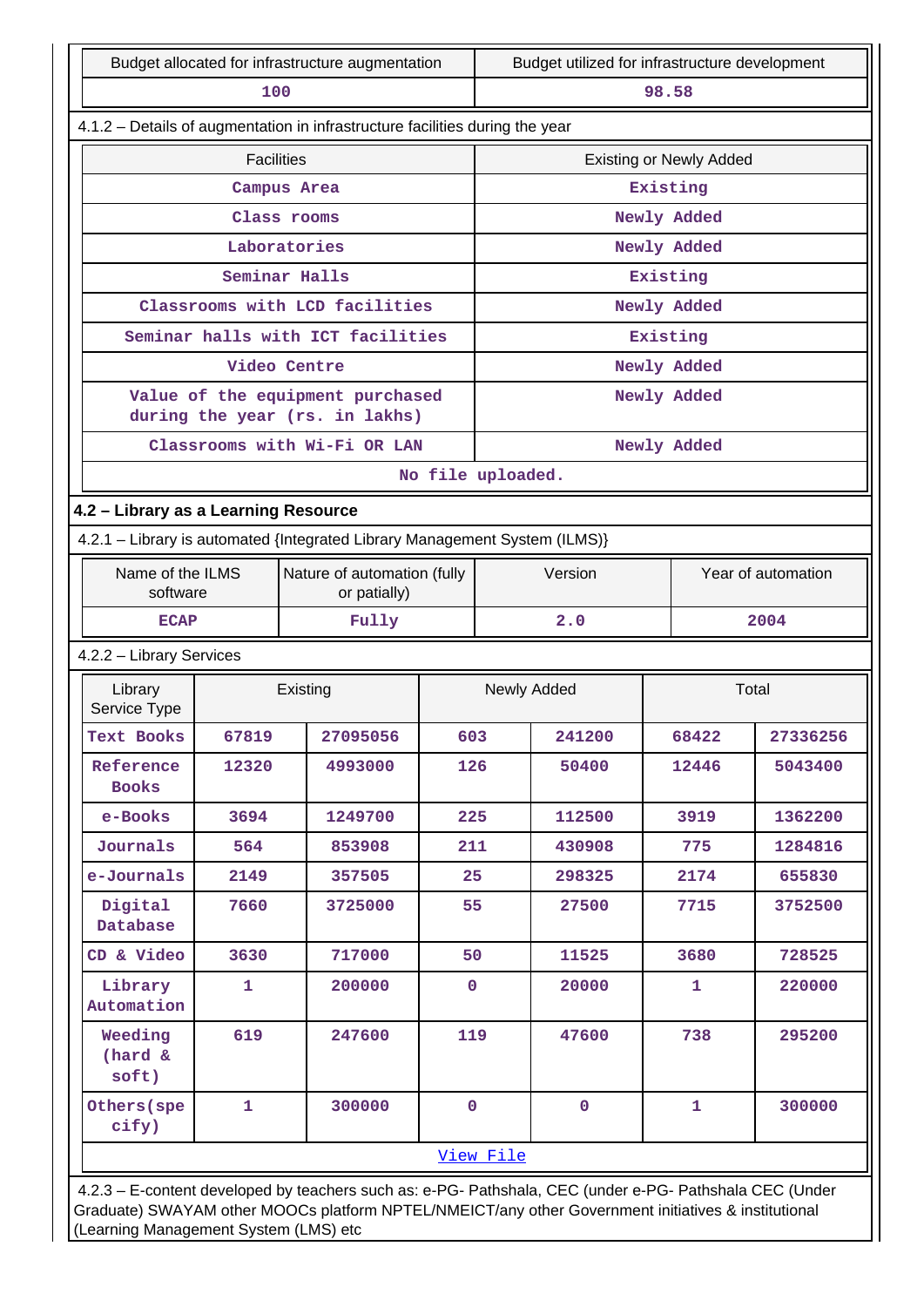| Name of the Teacher                            |                                                                                                                                                                                                                                                                                                                                                                                                                                                                                                                                                                                                                                                                                                                                                                                                                                                                                                                                                                                                                                                                                                                                                                                                                                                                                                                                                                          |                                           |                 | Name of the Module                                                                                                    |                            |                     | Platform on which module<br>is developed  |                    | Date of launching e-<br>content                                |               |
|------------------------------------------------|--------------------------------------------------------------------------------------------------------------------------------------------------------------------------------------------------------------------------------------------------------------------------------------------------------------------------------------------------------------------------------------------------------------------------------------------------------------------------------------------------------------------------------------------------------------------------------------------------------------------------------------------------------------------------------------------------------------------------------------------------------------------------------------------------------------------------------------------------------------------------------------------------------------------------------------------------------------------------------------------------------------------------------------------------------------------------------------------------------------------------------------------------------------------------------------------------------------------------------------------------------------------------------------------------------------------------------------------------------------------------|-------------------------------------------|-----------------|-----------------------------------------------------------------------------------------------------------------------|----------------------------|---------------------|-------------------------------------------|--------------------|----------------------------------------------------------------|---------------|
| Dr. M. sreenivasulu Principles of<br>languages |                                                                                                                                                                                                                                                                                                                                                                                                                                                                                                                                                                                                                                                                                                                                                                                                                                                                                                                                                                                                                                                                                                                                                                                                                                                                                                                                                                          |                                           | Programming     |                                                                                                                       | <b>IUCEE APSSDC</b>        |                     |                                           | 06/05/2019         |                                                                |               |
|                                                |                                                                                                                                                                                                                                                                                                                                                                                                                                                                                                                                                                                                                                                                                                                                                                                                                                                                                                                                                                                                                                                                                                                                                                                                                                                                                                                                                                          |                                           |                 |                                                                                                                       |                            | No file uploaded.   |                                           |                    |                                                                |               |
|                                                | 4.3 - IT Infrastructure                                                                                                                                                                                                                                                                                                                                                                                                                                                                                                                                                                                                                                                                                                                                                                                                                                                                                                                                                                                                                                                                                                                                                                                                                                                                                                                                                  |                                           |                 |                                                                                                                       |                            |                     |                                           |                    |                                                                |               |
|                                                | 4.3.1 - Technology Upgradation (overall)                                                                                                                                                                                                                                                                                                                                                                                                                                                                                                                                                                                                                                                                                                                                                                                                                                                                                                                                                                                                                                                                                                                                                                                                                                                                                                                                 |                                           |                 |                                                                                                                       |                            |                     |                                           |                    |                                                                |               |
|                                                | <b>Type</b>                                                                                                                                                                                                                                                                                                                                                                                                                                                                                                                                                                                                                                                                                                                                                                                                                                                                                                                                                                                                                                                                                                                                                                                                                                                                                                                                                              | <b>Total Co</b><br>mputers                | Computer<br>Lab | Internet                                                                                                              | <b>Browsing</b><br>centers | Computer<br>Centers | Office                                    | Departme<br>nts    | Available<br><b>Bandwidt</b><br>h (MBPS/<br>GBPS)              | <b>Others</b> |
|                                                | Existin<br>g                                                                                                                                                                                                                                                                                                                                                                                                                                                                                                                                                                                                                                                                                                                                                                                                                                                                                                                                                                                                                                                                                                                                                                                                                                                                                                                                                             | 827                                       | 18              | 1                                                                                                                     | 5                          | 9                   | 8                                         | 9                  | 64                                                             | 0             |
|                                                | Added                                                                                                                                                                                                                                                                                                                                                                                                                                                                                                                                                                                                                                                                                                                                                                                                                                                                                                                                                                                                                                                                                                                                                                                                                                                                                                                                                                    | 122                                       | 1               | 0                                                                                                                     | $\mathbf 0$                | 0                   | $\mathbf 0$                               | $\mathbf 0$        | 36                                                             | 0             |
|                                                | Total                                                                                                                                                                                                                                                                                                                                                                                                                                                                                                                                                                                                                                                                                                                                                                                                                                                                                                                                                                                                                                                                                                                                                                                                                                                                                                                                                                    | 949                                       | 19              | 1                                                                                                                     | 5.                         | 9                   | 8                                         | 9                  | 100                                                            | 0             |
|                                                |                                                                                                                                                                                                                                                                                                                                                                                                                                                                                                                                                                                                                                                                                                                                                                                                                                                                                                                                                                                                                                                                                                                                                                                                                                                                                                                                                                          |                                           |                 | 4.3.2 - Bandwidth available of internet connection in the Institution (Leased line)                                   |                            |                     |                                           |                    |                                                                |               |
|                                                |                                                                                                                                                                                                                                                                                                                                                                                                                                                                                                                                                                                                                                                                                                                                                                                                                                                                                                                                                                                                                                                                                                                                                                                                                                                                                                                                                                          |                                           |                 |                                                                                                                       | 100 MBPS/ GBPS             |                     |                                           |                    |                                                                |               |
|                                                | 4.3.3 - Facility for e-content                                                                                                                                                                                                                                                                                                                                                                                                                                                                                                                                                                                                                                                                                                                                                                                                                                                                                                                                                                                                                                                                                                                                                                                                                                                                                                                                           |                                           |                 |                                                                                                                       |                            |                     |                                           |                    |                                                                |               |
|                                                |                                                                                                                                                                                                                                                                                                                                                                                                                                                                                                                                                                                                                                                                                                                                                                                                                                                                                                                                                                                                                                                                                                                                                                                                                                                                                                                                                                          |                                           |                 | Name of the e-content development facility                                                                            |                            |                     |                                           | recording facility | Provide the link of the videos and media centre and            |               |
|                                                |                                                                                                                                                                                                                                                                                                                                                                                                                                                                                                                                                                                                                                                                                                                                                                                                                                                                                                                                                                                                                                                                                                                                                                                                                                                                                                                                                                          |                                           |                 | Lecture Capturing System                                                                                              |                            |                     |                                           | tg88j-rP3NcmUXS4Q  | https://www.youtube.com/channel/UC_eDyD                        |               |
|                                                |                                                                                                                                                                                                                                                                                                                                                                                                                                                                                                                                                                                                                                                                                                                                                                                                                                                                                                                                                                                                                                                                                                                                                                                                                                                                                                                                                                          |                                           |                 | 4.4 - Maintenance of Campus Infrastructure                                                                            |                            |                     |                                           |                    |                                                                |               |
|                                                | component, during the year                                                                                                                                                                                                                                                                                                                                                                                                                                                                                                                                                                                                                                                                                                                                                                                                                                                                                                                                                                                                                                                                                                                                                                                                                                                                                                                                               |                                           |                 | 4.4.1 - Expenditure incurred on maintenance of physical facilities and academic support facilities, excluding salary  |                            |                     |                                           |                    |                                                                |               |
|                                                |                                                                                                                                                                                                                                                                                                                                                                                                                                                                                                                                                                                                                                                                                                                                                                                                                                                                                                                                                                                                                                                                                                                                                                                                                                                                                                                                                                          | Assigned Budget on<br>academic facilities |                 | Expenditure incurred on<br>maintenance of academic<br>facilities                                                      |                            |                     | Assigned budget on<br>physical facilities |                    | Expenditure incurredon<br>maintenance of physical<br>facilites |               |
|                                                |                                                                                                                                                                                                                                                                                                                                                                                                                                                                                                                                                                                                                                                                                                                                                                                                                                                                                                                                                                                                                                                                                                                                                                                                                                                                                                                                                                          | 35                                        |                 | 33.29                                                                                                                 |                            |                     | 35                                        |                    | 34.02                                                          |               |
|                                                |                                                                                                                                                                                                                                                                                                                                                                                                                                                                                                                                                                                                                                                                                                                                                                                                                                                                                                                                                                                                                                                                                                                                                                                                                                                                                                                                                                          |                                           |                 | 4.4.2 – Procedures and policies for maintaining and utilizing physical, academic and support facilities - laboratory, |                            |                     |                                           |                    |                                                                |               |
|                                                | library, sports complex, computers, classrooms etc. (maximum 500 words) (information to be available in<br>institutional Website)<br>The physical facilities including Laboratories, Library, Classrooms and<br>Computers etc. are made available for the students those who are admitted in<br>the college. The classroom boards and furniture facilities are utilized<br>regularly by the students but sometime it is also made available for the other<br>governmental and the nongovernmental organizations for conducting the exams<br>like APPSC, EAMCET etc. The maintenance and cleaning of the classrooms and the<br>laboratories are done with the efforts of the nonteaching staff and in major<br>cases the college goes for the maintenance contract to local experts. The<br>college garden is maintained by the gardener appointed by the institute. The<br>college has adequate number of computers with internet connections and the<br>utility software's distributed in different locales like office, laboratories,<br>library, departments etc. All the stakeholders have equal opportunity to use<br>those facilities as per the rules and the policies of the institution. The<br>central computer laboratory connected in LAN is open for the students as time<br>permits them, the office computers which are also connected through the LAN is |                                           |                 |                                                                                                                       |                            |                     |                                           |                    |                                                                |               |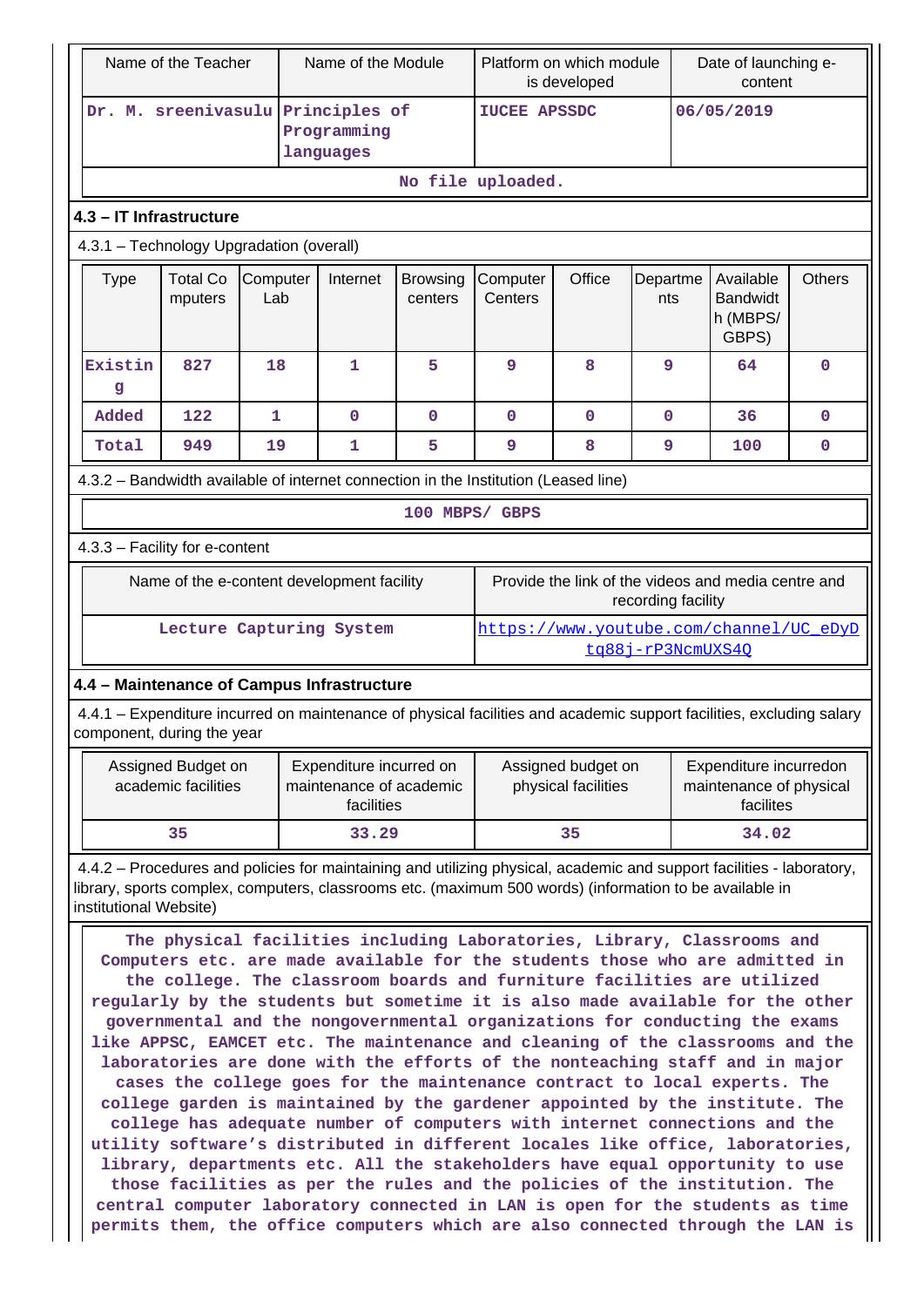**consisting of the office software making work easier and systematic are restricted their use only to the appointed office staff. The library is also provided LAN facility for the computers and they are loaded with the library software. The staff can make use of the computer systems with internet at their seating places. The ICT Smart Class Rooms and the related systems are maintained with AMC of the corresponding service provider. The college website has maintained regularly by Data acquisition Maintenance committee. The maintenance of UPS and the Generator is regularly done by AMC of the corresponding service Provider. The Central Library has developed an excellent collection of books, journals and nonbook material in science, engineering, technology, humanities, social sciences and management. It maintains separate collection of Reference Books, Bound volumes of journals, Technical Reports, Theses. The library is using OPAC (Online Public Access Catalogue), wherein the users can search the Library Online Catalogue by Authors name, title, subject, and keywords available on the campus LAN. A separate wing is provided for competitive exam books. Our Central Library is so spacious that it can accommodate 300 users at a time. Our Central Library is fully automated and the data base managed by Engineering College Automation Package (ECAP) software.**

[https://www.ksrmce.ac.in/demo1/office/STANDARD%20OPERATING%20PROCEDURE\(SOP\).pdf](https://www.ksrmce.ac.in/demo1/office/STANDARD%20OPERATING%20PROCEDURE(SOP).pdf)

#### **CRITERION V – STUDENT SUPPORT AND PROGRESSION**

#### **5.1 – Student Support**

5.1.1 – Scholarships and Financial Support

|                                         | Name/Title of the scheme    | Number of students | <b>Amount in Rupees</b> |  |  |
|-----------------------------------------|-----------------------------|--------------------|-------------------------|--|--|
| Financial Support<br>from institution   | <b>KSRMCE Scheme</b>        | 160                | 3271000                 |  |  |
| Financial Support<br>from Other Sources |                             |                    |                         |  |  |
| a) National                             | Fee reimbursement<br>Scheme | 2043               | 24918000                |  |  |
| b)International                         | <b>NIL</b>                  | 0                  | 0                       |  |  |
| View File                               |                             |                    |                         |  |  |

 5.1.2 – Number of capability enhancement and development schemes such as Soft skill development, Remedial coaching, Language lab, Bridge courses, Yoga, Meditation, Personal Counselling and Mentoring etc.,

| Name of the capability<br>enhancement scheme | Date of implemetation | Number of students<br>enrolled | Agencies involved                                                     |
|----------------------------------------------|-----------------------|--------------------------------|-----------------------------------------------------------------------|
| Soft skills                                  | 02/07/2018            | 232                            | M/s FACE Training<br>consultant,<br>Coimbattor                        |
| Soft skills                                  | 21/08/2018            | 2252                           | M/s. Career Conduit<br>Management<br>Solutions Pvt. Ltd.<br>Hyderabad |
| Soft skills                                  | 16/07/2018            | 2252                           | M/s. Coign<br>Consultants Pvt.<br>Ltd. Hyderabad                      |
| Language and<br>communication<br>skills      | 14/08/2018            | 2681                           | KSRMCE, Kadapa                                                        |
| Yoga                                         | 21/06/2019            | 97                             | Sri C.Venkatarama,<br>School Assistant,                               |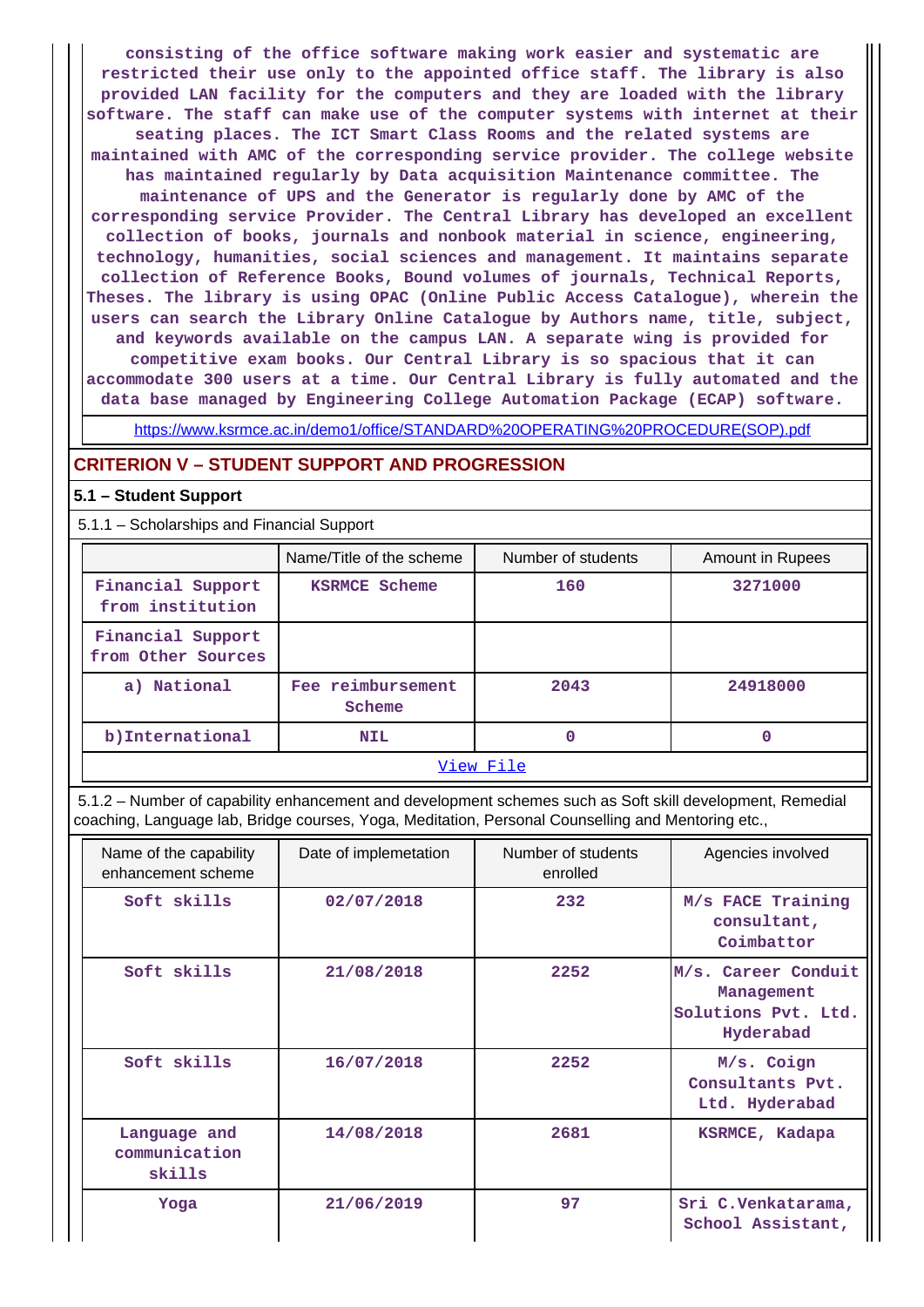|                                                                                                                                                                |                                         |            |                                                                      |                                                                             |                                                              |                                                                                        | ZPHS, Kadapa                         |  |
|----------------------------------------------------------------------------------------------------------------------------------------------------------------|-----------------------------------------|------------|----------------------------------------------------------------------|-----------------------------------------------------------------------------|--------------------------------------------------------------|----------------------------------------------------------------------------------------|--------------------------------------|--|
| Personality<br>Development                                                                                                                                     |                                         |            | 12/02/2019                                                           | 150                                                                         |                                                              | Pandit Ravi<br>shankar, Founder of<br>Art of Living,<br>Banglore on Drug<br>Free India |                                      |  |
| Personality<br>Development                                                                                                                                     |                                         | 12/12/2019 |                                                                      | 200                                                                         |                                                              | Global young wing<br>of Chinmaya<br>Mission, Kadapa                                    |                                      |  |
| Awareness on<br>Financial literacy                                                                                                                             |                                         |            | 28/10/2019                                                           | 100                                                                         |                                                              |                                                                                        | Learning links<br>foundation, Kadapa |  |
| Awareness program<br>Migraine problems<br>due to stress in<br>life                                                                                             |                                         |            | 11/09/2019                                                           | 100                                                                         |                                                              | Dr. Jagadeesh,<br>Neuro Physician,<br>Kadapa                                           |                                      |  |
|                                                                                                                                                                |                                         |            |                                                                      | View File                                                                   |                                                              |                                                                                        |                                      |  |
| 5.1.3 – Students benefited by guidance for competitive examinations and career counselling offered by the<br>institution during the year                       |                                         |            |                                                                      |                                                                             |                                                              |                                                                                        |                                      |  |
| Year                                                                                                                                                           | Name of the<br>scheme                   |            | Number of<br>benefited<br>students for<br>competitive<br>examination | Number of<br>benefited<br>students by<br>career<br>counseling<br>activities | Number of<br>students who<br>have passedin<br>the comp. exam |                                                                                        | Number of<br>studentsp placed        |  |
| 2018                                                                                                                                                           | Campus<br>Recruitment<br>Training       |            | 712                                                                  | 712                                                                         | 421                                                          |                                                                                        | 421                                  |  |
|                                                                                                                                                                |                                         |            |                                                                      | No file uploaded.                                                           |                                                              |                                                                                        |                                      |  |
| 5.1.4 – Institutional mechanism for transparency, timely redressal of student grievances, Prevention of sexual<br>harassment and ragging cases during the year |                                         |            |                                                                      |                                                                             |                                                              |                                                                                        |                                      |  |
| Total grievances received                                                                                                                                      |                                         |            | Number of grievances redressed                                       |                                                                             |                                                              | Avg. number of days for grievance<br>redressal                                         |                                      |  |
|                                                                                                                                                                | 1                                       |            | 1                                                                    |                                                                             |                                                              | 3                                                                                      |                                      |  |
| 5.2 - Student Progression                                                                                                                                      |                                         |            |                                                                      |                                                                             |                                                              |                                                                                        |                                      |  |
| 5.2.1 - Details of campus placement during the year                                                                                                            |                                         |            |                                                                      |                                                                             |                                                              |                                                                                        |                                      |  |
|                                                                                                                                                                | On campus                               |            |                                                                      |                                                                             | Off campus                                                   |                                                                                        |                                      |  |
| Nameof<br>organizations<br>visited                                                                                                                             | Number of<br>students<br>participated   |            | Number of<br>stduents placed                                         | Nameof<br>organizations<br>visited                                          | Number of<br>students<br>participated                        |                                                                                        | Number of<br>stduents placed         |  |
| <b>WESTLINE</b><br><b>LINE</b><br><b>SHIPPING</b><br><b>SERVICES</b>                                                                                           | 254                                     |            | 50                                                                   | <b>TCS</b>                                                                  | 156                                                          |                                                                                        | 9                                    |  |
|                                                                                                                                                                |                                         |            |                                                                      | View File                                                                   |                                                              |                                                                                        |                                      |  |
| 5.2.2 - Student progression to higher education in percentage during the year                                                                                  |                                         |            |                                                                      |                                                                             |                                                              |                                                                                        |                                      |  |
| Year                                                                                                                                                           | Number of<br>students<br>enrolling into |            | Programme<br>graduated from                                          | Depratment<br>graduated from                                                | Name of<br>institution joined                                |                                                                                        | Name of<br>programme<br>admitted to  |  |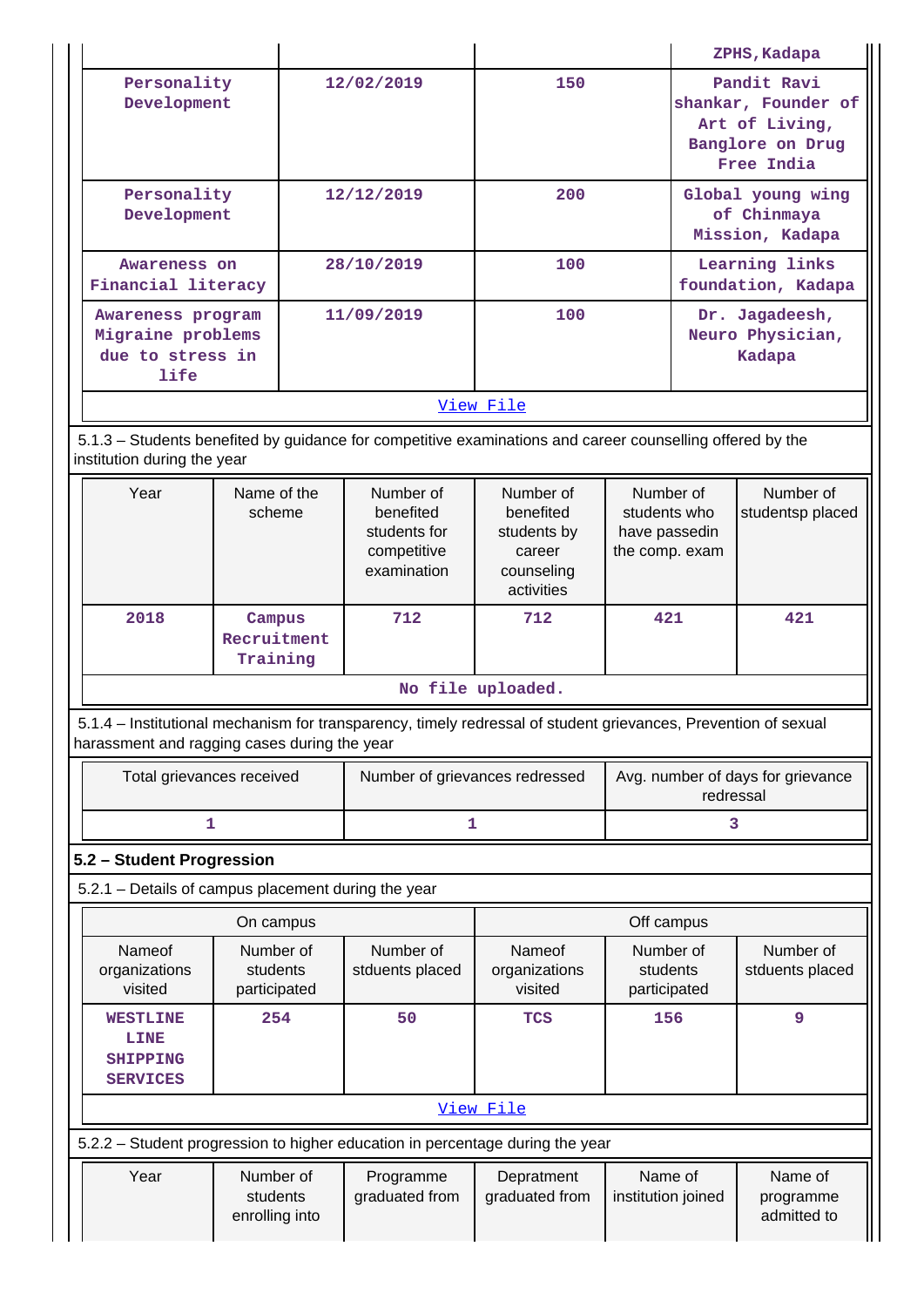|                                                                                                                                                                                        | higher education                                 |               |                                                     |                                                      |                                                                           |  |  |
|----------------------------------------------------------------------------------------------------------------------------------------------------------------------------------------|--------------------------------------------------|---------------|-----------------------------------------------------|------------------------------------------------------|---------------------------------------------------------------------------|--|--|
| 2018                                                                                                                                                                                   | $\mathbf{1}$                                     | <b>B.Tech</b> | Computer<br>Science<br>Enigineering                 | California<br><b>State</b><br>University<br>Chico    | Computer<br>science<br>Masters<br>Degree                                  |  |  |
| 2018                                                                                                                                                                                   | 3                                                | <b>B.Tech</b> | Electronics<br>and Communic<br>ation<br>Engineering | NIT,<br>Suratkal,<br>Karnataka                       | Communicatio<br>n<br>Engineering<br>and Networks                          |  |  |
| 2018                                                                                                                                                                                   | $\mathbf{1}$                                     | <b>B.Tech</b> | Civil<br>Engineering                                | <b>JNTUA,</b><br>Anantapuramu                        | M.Tech<br>(VLSI)                                                          |  |  |
| 2018                                                                                                                                                                                   | $\mathbf{1}$                                     | <b>B.Tech</b> | Electronics<br>and Communic<br>ation<br>Engineering | Griffith<br>University,<br>Australia                 | Master of En<br>vironmental<br>Engineering<br>and<br>Pollution<br>Control |  |  |
| 2018                                                                                                                                                                                   | $\mathbf{1}$                                     | <b>B.Tech</b> | Electronics<br>and Communic<br>ation<br>Engineering | <b>JNTUA,</b><br>Anantapuramu                        | Internet of<br>Things                                                     |  |  |
| 2018                                                                                                                                                                                   | $\mathbf{1}$                                     | <b>B.Tech</b> | Electronics<br>and Communic<br>ation<br>Engineering | <b>JNTUA,</b><br>Anantapuramu                        | Internet of<br>Things                                                     |  |  |
| 2018                                                                                                                                                                                   | $\mathbf{1}$                                     | <b>B.Tech</b> | Electronics<br>and Communic<br>ation<br>Engineering | SVU college<br>of<br>Engineering,<br>Tirupathi       | Signal<br>Processing                                                      |  |  |
| 2018                                                                                                                                                                                   | 1                                                | <b>B.Tech</b> | Electronics<br>and Communic<br>ation<br>Engineering | JNTUA,<br>Anantapuramu                               | Digital<br>Electronics<br>and Communic<br>ation<br>Systems                |  |  |
| 2018                                                                                                                                                                                   | 1                                                | <b>B.Tech</b> | Electronics<br>and Communic<br>ation<br>Engineering | JNTUA,<br>Anantapuramu                               | Digital<br>Systems and<br>Computer<br>Electronics                         |  |  |
| 2018                                                                                                                                                                                   | 1                                                | <b>B.Tech</b> | Electronics<br>and<br>Electrical<br>Engineering     | Chiranjeevi<br>Reddy Engg.<br>College, Anan<br>tapur | Electrical<br>power<br>systems                                            |  |  |
|                                                                                                                                                                                        |                                                  |               | View File                                           |                                                      |                                                                           |  |  |
| 5.2.3 - Students qualifying in state/ national/ international level examinations during the year<br>(eg:NET/SET/SLET/GATE/GMAT/CAT/GRE/TOFEL/Civil Services/State Government Services) |                                                  |               |                                                     |                                                      |                                                                           |  |  |
|                                                                                                                                                                                        | Items<br>Number of students selected/ qualifying |               |                                                     |                                                      |                                                                           |  |  |

| <b>Items</b> | Number of students selected/ qualifying |
|--------------|-----------------------------------------|
| <b>GATE</b>  | 12                                      |
| Any Other    | 32                                      |
| <b>CAT</b>   | 13                                      |
| <b>GRE</b>   | 15                                      |
|              |                                         |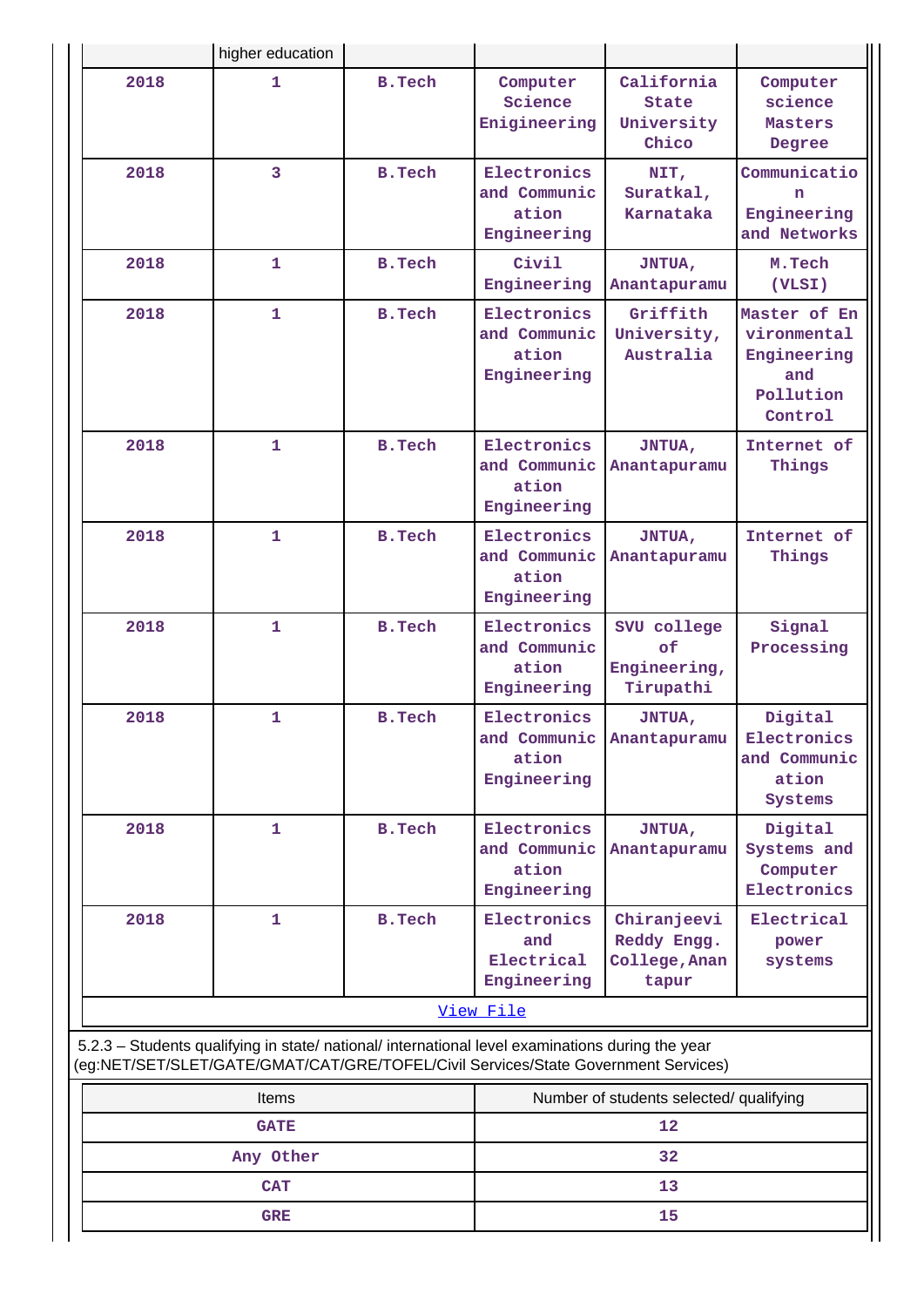| No file uploaded.                                                                                                                                                              |                                                                                                          |  |                           |                                   |                                     |    |                        |                            |
|--------------------------------------------------------------------------------------------------------------------------------------------------------------------------------|----------------------------------------------------------------------------------------------------------|--|---------------------------|-----------------------------------|-------------------------------------|----|------------------------|----------------------------|
|                                                                                                                                                                                | 5.2.4 - Sports and cultural activities / competitions organised at the institution level during the year |  |                           |                                   |                                     |    |                        |                            |
| Activity                                                                                                                                                                       |                                                                                                          |  | Level                     |                                   |                                     |    | Number of Participants |                            |
| Inter Autonomous<br>Engineering colleges<br>games tournament                                                                                                                   |                                                                                                          |  | National                  |                                   |                                     |    | 84                     |                            |
|                                                                                                                                                                                | Eenadu cricket tournament                                                                                |  |                           | National                          |                                     |    | 15                     |                            |
|                                                                                                                                                                                | National level techno<br>cultural sports fest,<br>Madanapalle                                            |  |                           | National                          |                                     |    | 20                     |                            |
|                                                                                                                                                                                | <b>JNTUA University</b><br>Tournament (selections)                                                       |  |                           | National                          |                                     |    | 58                     |                            |
|                                                                                                                                                                                | AITS Kadapa Volleyball<br>Tournament                                                                     |  |                           | National                          |                                     |    | 10                     |                            |
|                                                                                                                                                                                | 5th AP state level Junior<br>Wrestling contest                                                           |  |                           | <b>National</b>                   |                                     |    | 4                      |                            |
|                                                                                                                                                                                | <b>AITS MAHOTSAV 2K18</b><br>cultural fest                                                               |  |                           | National                          |                                     |    | 25                     |                            |
|                                                                                                                                                                                | KORMCE 2K18 cultural fest                                                                                |  |                           | National                          |                                     |    | 30                     |                            |
|                                                                                                                                                                                | District and state level<br>sports meet                                                                  |  | National                  |                                   |                                     | 10 |                        |                            |
|                                                                                                                                                                                |                                                                                                          |  |                           | View File                         |                                     |    |                        |                            |
| 5.3 - Student Participation and Activities                                                                                                                                     |                                                                                                          |  |                           |                                   |                                     |    |                        |                            |
| 5.3.1 – Number of awards/medals for outstanding performance in sports/cultural activities at national/international<br>level (award for a team event should be counted as one) |                                                                                                          |  |                           |                                   |                                     |    |                        |                            |
| Year                                                                                                                                                                           | Name of the<br>award/medal                                                                               |  | National/<br>Internaional | Number of<br>awards for<br>Sports | Number of<br>awards for<br>Cultural |    | Student ID<br>number   | Name of the<br>student     |
| 2018                                                                                                                                                                           | Winner                                                                                                   |  | National                  | 1                                 | $\mathbf 0$                         |    | 159Y1A01A8             | $P$ .<br>Raviteja          |
| 2018                                                                                                                                                                           | Runner                                                                                                   |  | National                  | $\mathbf{1}$                      | $\mathbf 0$                         |    | 189y1a0512             | <b>B.</b> Ganesh           |
| 2018                                                                                                                                                                           | Runner                                                                                                   |  | National                  | 1                                 | $\mathbf 0$                         |    | 159y1a0241             | G. Lohith<br>pavan         |
| 2018                                                                                                                                                                           | Runner                                                                                                   |  | National                  | 1                                 | $\mathbf 0$                         |    | 159y1a0161             | K.B.<br>Phanindra<br>Reddy |
| 2018                                                                                                                                                                           | <b>JNTUA</b><br>University<br>Tournament                                                                 |  | National                  | $\mathbf{1}$                      | $\mathbf 0$                         |    | 189Y1A0512             | <b>B.Ganesh</b>            |
| 2018                                                                                                                                                                           | <b>JNTUA</b><br>University<br>Tournament                                                                 |  | National                  | $\mathbf{1}$                      | $\mathbf 0$                         |    | 159Y1A0171             | K.C.M.<br>Johnson          |
| 2018                                                                                                                                                                           | <b>JNTUA</b><br>University<br>Tournament                                                                 |  | National                  | 1                                 | $\mathbf 0$                         |    | 179Y1A0472             | K.S.Abdul<br>Kalam         |
| 2018                                                                                                                                                                           | <b>JNTUA</b><br>University                                                                               |  | National                  | $\mathbf{1}$                      | $\mathbf 0$                         |    | 159Y1A0225             | G. Pavan<br>kumar          |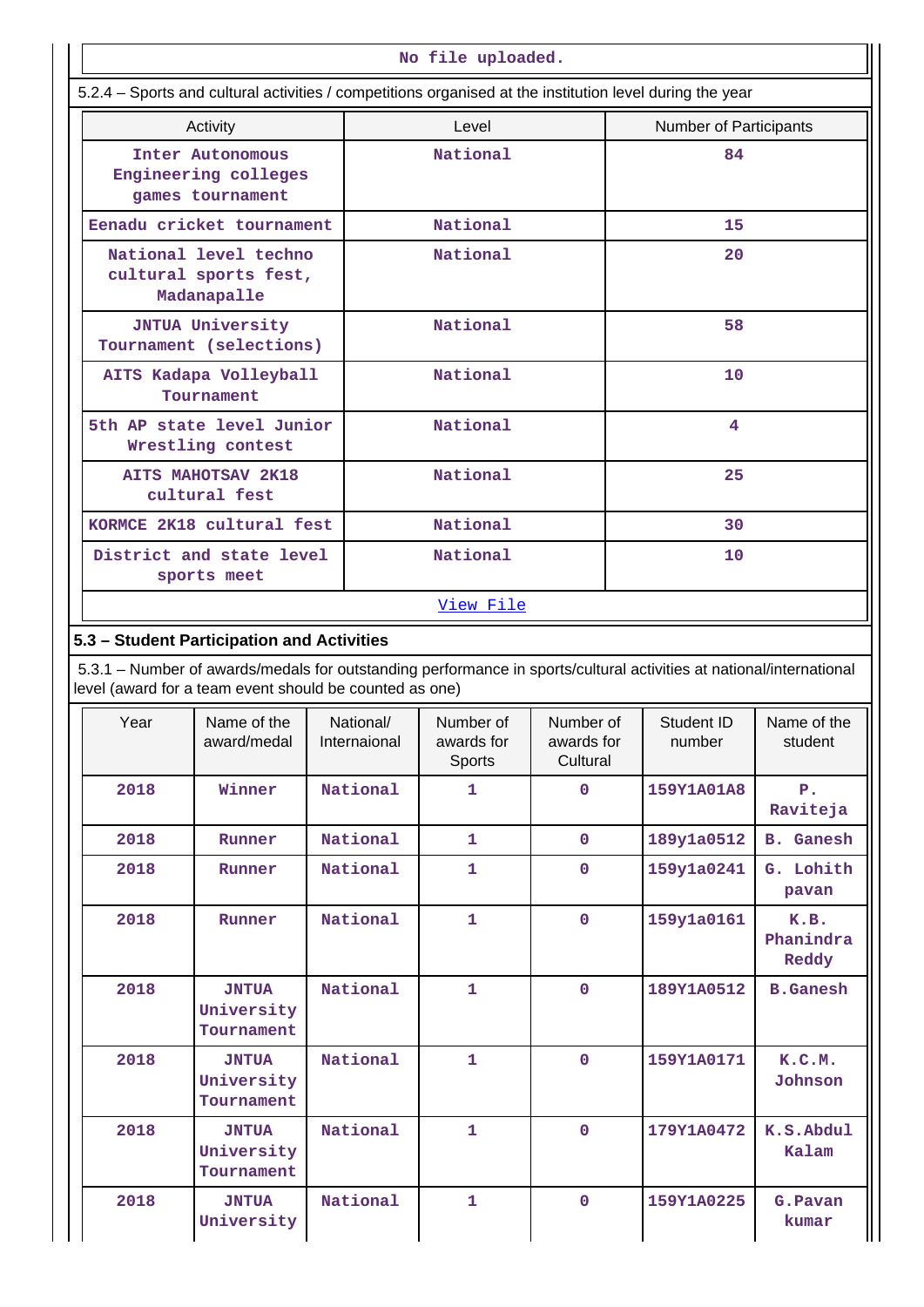|           | Tournament                               |          |  |   |            | Reddy                   |
|-----------|------------------------------------------|----------|--|---|------------|-------------------------|
| 2018      | <b>JNTUA</b><br>University<br>Tournament | National |  | 0 | 169Y1A0206 | <b>B.Nikhil</b><br>Babu |
| 2018      | <b>JNTUA</b><br>University<br>Tournament | National |  | 0 | 169Y1A0118 | H. Anand                |
| View File |                                          |          |  |   |            |                         |

 5.3.2 – Activity of Student Council & representation of students on academic & administrative bodies/committees of the institution (maximum 500 words)

 **Student members are involved in several Institute and Department level committees with active participation. Internal Quality Assurance Cell (IQAC): Student representatives are nominated for this cell who participate in the decisions regarding the quality initiatives of the institute. Sports Committee: Student representatives give valid suggestions towards the sports activities within the institute and also address the adequacy of the infrastructure and other facilities. Hostel Committee: They play major role regarding food quality, hygiene and other general facilities. Also they voluntarily monitor day to day activities and bring to the notice of the warden immediately. Fest Organizing Committee: To organize Tech fest "AARABDH", Cultural fest " ENFEU, TECHMANTRA", and SPORTS DAY. All these fests are organized and executed by the students. Student members of all professional societies and student clubs actively taking part in hosting this event a grand success. Editorial Board, NEWS letter: The monthly news magazine publishing technical events and technology developments is compiled and printed involves the student representative from various disciplines. Student club: The institute has an active students club, which has its own student executive body which functions or operates under the guidance of faculty members as faculty advisor and club mentor. The student club is responsible for conducting cultural activities, cocurricular activities, extracurricular activities, technical quizzes, project exhibitions, technical student seminars, debates and GATE mock tests. The student coordinator and assistant student coordinator are members of the disciplinary committee and the core committee of the Institution. Thus, they, on behalf of the whole student community take part in the decision making. In addition to the above, students are encouraged to join NSS and participate in service activities like organizing blood donation, rural health sanitation and environmental awareness camps in the neighbouring areas as a social responsibility.**

#### **5.4 – Alumni Engagement**

5.4.1 – Whether the institution has registered Alumni Association?

 **Yes**

 **Alumni of KSRMCE (198589 batch) have formed an association "KSRMCE Friends Association" few years ago with an intent to give back to society. Some of the activities of the association 1. Financially helped few poor students. 2. Built a kitchen and dining facilities for tribal girl's school at Araku, Vizag. 3. Donated a room for mentally challenged school "Anurag foundation" at Hyderabad, etc,. 4. A shelter for attendants of patients at RIMS, Kadapa. They also strongly desire to serve our college which helped them to grow in their personality and careers and decided to constitute cash awards for meritorious students identified by the college on every Year as scholarships of Rs 5000/. • Alumni of 19881992 batch donated Rs 400000/ in the year 2017 for the purpose of developing the laboratories • Besides financial contributions, the Alumni as and when they visit the college, interact with the students and also deliver**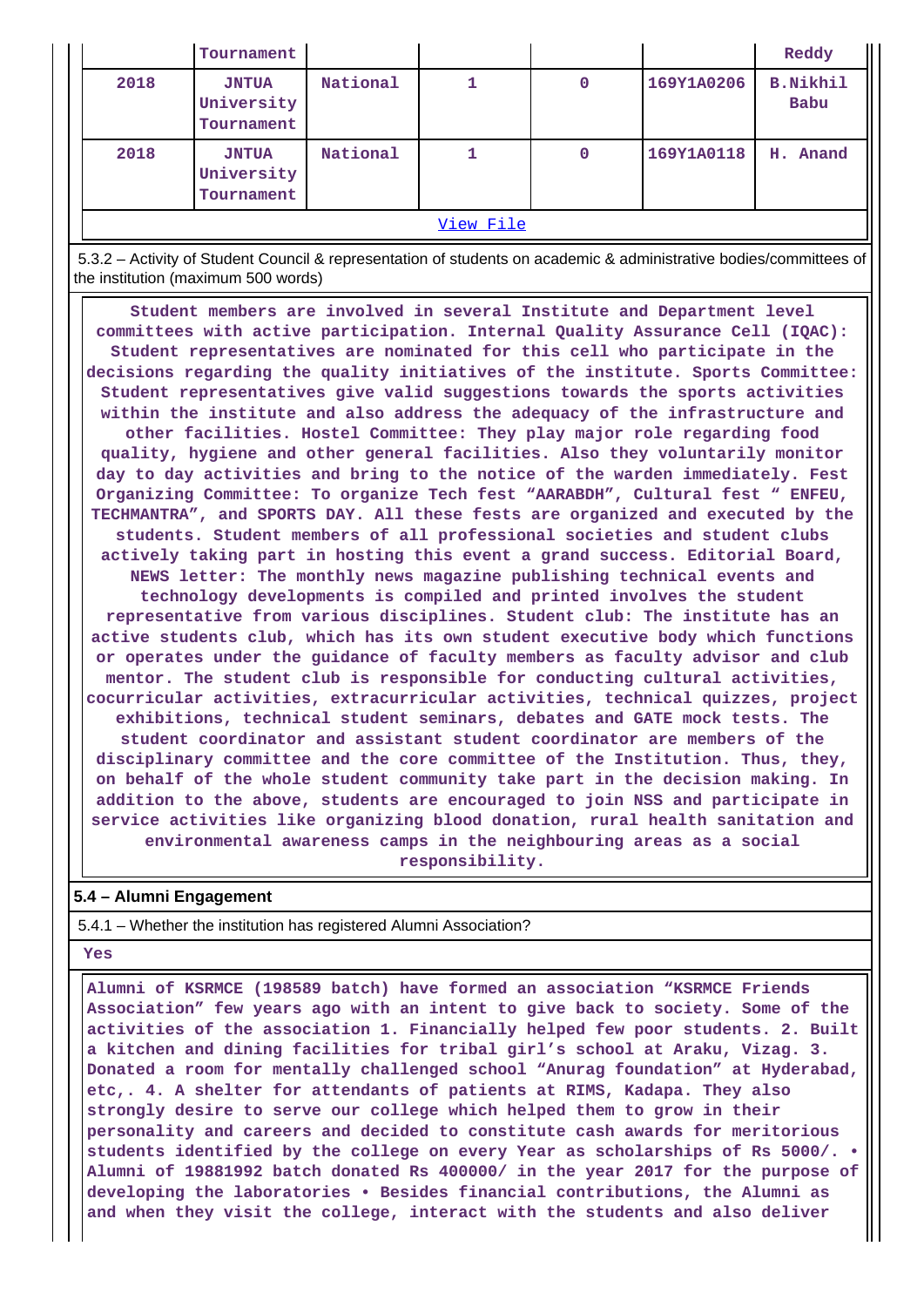## **guest lectures. • They also provide guidelines to the students for better career and give the information about the latest industry requirements. • Alumni provide help in placements.**

5.4.2 – No. of registered Alumni:

**150**

5.4.3 – Alumni contribution during the year (in Rupees) :

**75000**

5.4.4 – Meetings/activities organized by Alumni Association :

**02**

## **CRITERION VI – GOVERNANCE, LEADERSHIP AND MANAGEMENT**

#### **6.1 – Institutional Vision and Leadership**

 6.1.1 – Mention two practices of decentralization and participative management during the last year (maximum 500 words)

 **The Principal of the institution collaborate with different sections/departments and personnel to improve the quality of its educational provisions using the following procedure: The Institute is following Academic Calendar in true spirit and it is being finalized in consultation with principal, Head of Departments, Controller of Examinations, and senior faculty and physical director covering all academic activities e.g. commencement of classes, internal examinations, various committee meetings, end semester examinations, technical festival and sport activities etc. This printed academic calendar is circulated to all teaching staff, nonteaching staff and students. The management, Principal and Head of the departments meet frequently to review plans and update academic and administrative matters. Performance of the departments is discussed in meetings of Head of Departments. The information discussed and decisions of management are communicated to the staff of the institution through departmental meetings by head of the respective departments. Principal also communicate this information to the staff using circulars.The management gets the information from Academics Branch, Examination Branch, Administration Branch, Accounts Audit Branch, head of the departments, teaching staff and non teaching staff to review the activities of the institution. Management encourages and supports the staff in the decisionmaking process for improvement of the effectiveness and efficiency of the institute. Principal of the College is the member of the governing body which is highest decision making body. The Faculty is appointed as members of various committees for the college.**

6.1.2 – Does the institution have a Management Information System (MIS)?

## *Yes*

#### **6.2 – Strategy Development and Deployment**

6.2.1 – Quality improvement strategies adopted by the institution for each of the following (with in 100 words each):

| <b>Strategy Type</b>  | Details                                                                                                                                                                                                                                                                     |
|-----------------------|-----------------------------------------------------------------------------------------------------------------------------------------------------------------------------------------------------------------------------------------------------------------------------|
| Teaching and Learning | • Lesson plan will be prepared in every<br>course and instruction will be<br>delivered adhering to the academic<br>plan. Lesson diary is recorded in the<br>class student attendance register.<br>Instead of listening to the teacher<br>exclusively, students and teachers |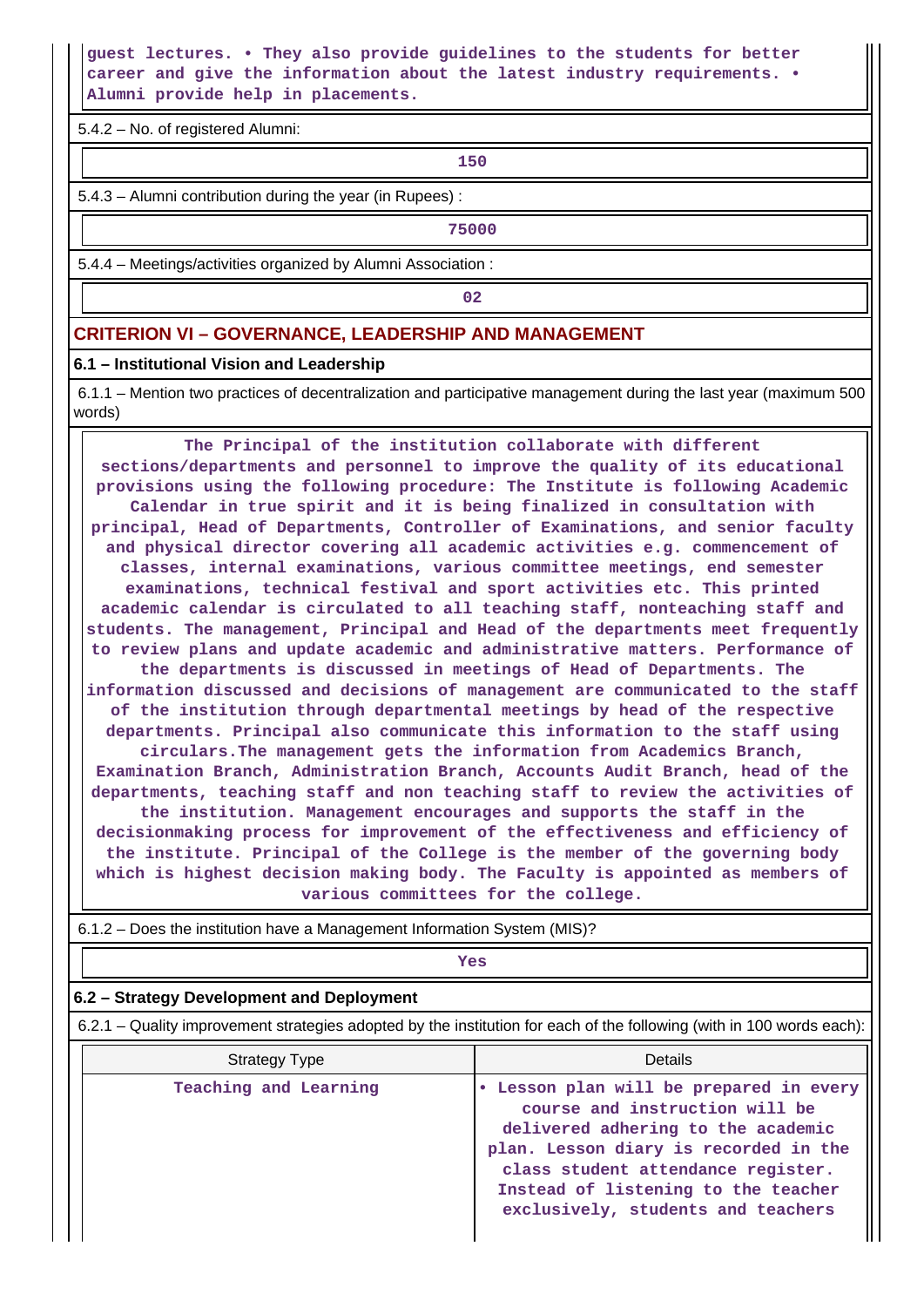|  |                            | interact equally. . Empowering<br>innovation, experimentation and<br>creativity by teachers to effectively<br>utilise new methods of ICTs. .<br>Maintaining a culture of<br>professionalism, accountability and<br>responsibility amongst teachers. .<br>Workshops to share good practices<br>involving experimentation,<br>collaboration among faculty and<br>students. . Designing and conducting<br>bridge courses to help students<br>understand and assimilate institute<br>teaching learning practices                                                                                                                                                                                                                                                                                                                                                                                                                                                       |
|--|----------------------------|--------------------------------------------------------------------------------------------------------------------------------------------------------------------------------------------------------------------------------------------------------------------------------------------------------------------------------------------------------------------------------------------------------------------------------------------------------------------------------------------------------------------------------------------------------------------------------------------------------------------------------------------------------------------------------------------------------------------------------------------------------------------------------------------------------------------------------------------------------------------------------------------------------------------------------------------------------------------|
|  | Curriculum Development     | . Required inputs will be taken from<br>various stake holders like employers,<br>parents, students, teachers and alumni,<br>etc. these inputs are discussed at<br>length in BOS and finalized<br>appropriately. . A course end survey is<br>conducted at the end of every course<br>and necessary measures are taken. The<br>results of mid exams are mapped with<br>Course Outcomes and the achievement<br>levels are indexed. . Planned cycles of<br>curriculum review. . Linking faculty<br>development programs to curriculum<br>design delivery. . Creating assessment<br>plan and procedures to determine<br>curriculum effectiveness. . A frame<br>work for optimising local, state and<br>nation standards in curriculum. .<br>Monitoring curriculum delivery.                                                                                                                                                                                             |
|  | Examination and Evaluation | . All components in any programme of<br>study are evaluated continuously<br>through internalevaluation and an<br>external evaluation. Internal<br>evaluation is done throughout<br>semester/yearin the form of mid<br>examinations and assignments. External<br>evaluation is done at the end<br>ofsemester/ year in the form of end<br>examination. ? Question paper setters<br>for end examination are from outside<br>the college. Subject experts from our<br>institute prepare the scheme of<br>evaluation, giving guidelines for the<br>examiners for distribution of marks for<br>different points in the question. In<br>case of numerical problems, solution of<br>the problems with distribution of marks<br>for different stages should be given in<br>scheme of marking. Feedback on question<br>paper will be collected from subject<br>experts to improve the quality of<br>questions in future. Evaluation of<br>answer scripts will be done by the |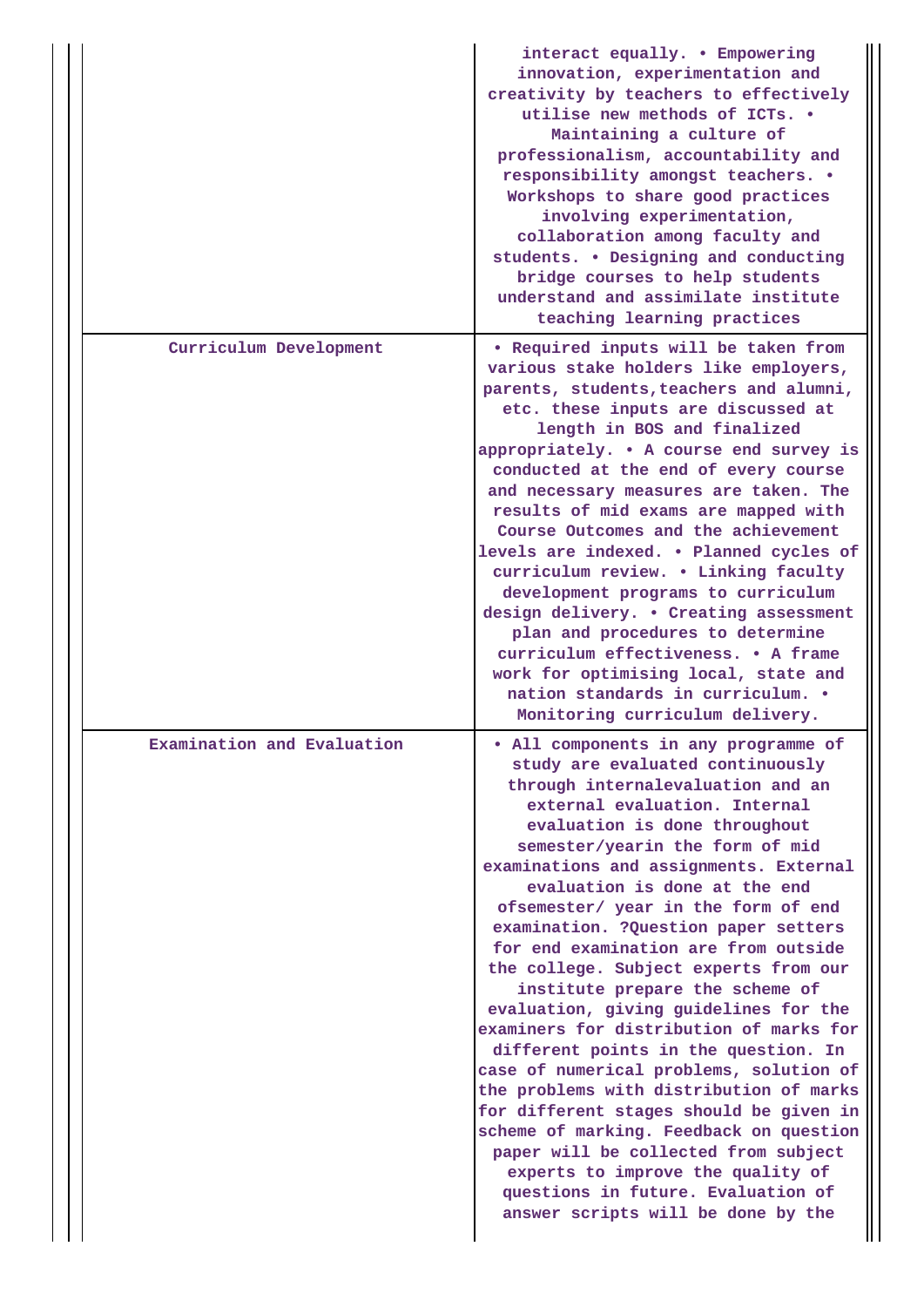|  |                                                               | external examiners from other colleges<br>and universities. ? . The method of<br>evaluation involves coding decoding of<br>answer scripts to ensure unbiased<br>evaluation. Evaluation process is<br>transparent. Institute communicates the<br>outcome of the evaluation by publishing<br>results on the internet through<br>Institute website. ? . Students shall<br>be permitted to request for recounting/<br>revaluation of the end theory<br>examination answer scripts within a<br>stipulated period after announcement of<br>the results. ? . After recounting or<br>revaluation, records are updated with<br>changes if any and the student will be<br>issued a revised memorandum of marks.<br>If there are no changes, the student<br>shall be intimated the same through a<br>letter or a notice. ? . Establishing<br>guidelines for faculty members for<br>preparing appropriate list questions.?<br>• Self testing by students.? •<br>Correlating students performance in<br>exam with students feedback on learning<br>objectives.? |
|--|---------------------------------------------------------------|----------------------------------------------------------------------------------------------------------------------------------------------------------------------------------------------------------------------------------------------------------------------------------------------------------------------------------------------------------------------------------------------------------------------------------------------------------------------------------------------------------------------------------------------------------------------------------------------------------------------------------------------------------------------------------------------------------------------------------------------------------------------------------------------------------------------------------------------------------------------------------------------------------------------------------------------------------------------------------------------------------------------------------------------------|
|  | Research and Development                                      | • Periodical FDPs are organized to                                                                                                                                                                                                                                                                                                                                                                                                                                                                                                                                                                                                                                                                                                                                                                                                                                                                                                                                                                                                                 |
|  |                                                               | encourage in research work. . Faculty<br>members are encouraged and supported to<br>publish papers and also present papers<br>in conferences and journals with high<br>impact factor through incentives like<br>travel reimbursement, funding and<br>awards. . Modernising laboratories with<br>equipments and tools needed for<br>research and product development. .<br>Establishing linkage with institutes of<br>repute and research labs. . Reorienting<br>and training faculty members in current<br>research topics. . Involving students<br>in minor and major research projects. .<br>Establishing inter disciplinary<br>research groups that work on product<br>development.                                                                                                                                                                                                                                                                                                                                                             |
|  | Library, ICT and Physical<br>Infrastructure / Instrumentation | . The library has a collection of good<br>number of books meeting the requirement<br>of students and faculty. New titles and<br>volumes of text books are added every<br>year continuously, by allocating<br>required budget to procure books and<br>ejournals. . Information and<br>Communication Technology has been made<br>an integral part of teaching learning<br>process by converting some of the<br>conventional class rooms into eclass<br>rooms. These rooms have been equipped<br>with LCD projectors, digital boards and                                                                                                                                                                                                                                                                                                                                                                                                                                                                                                              |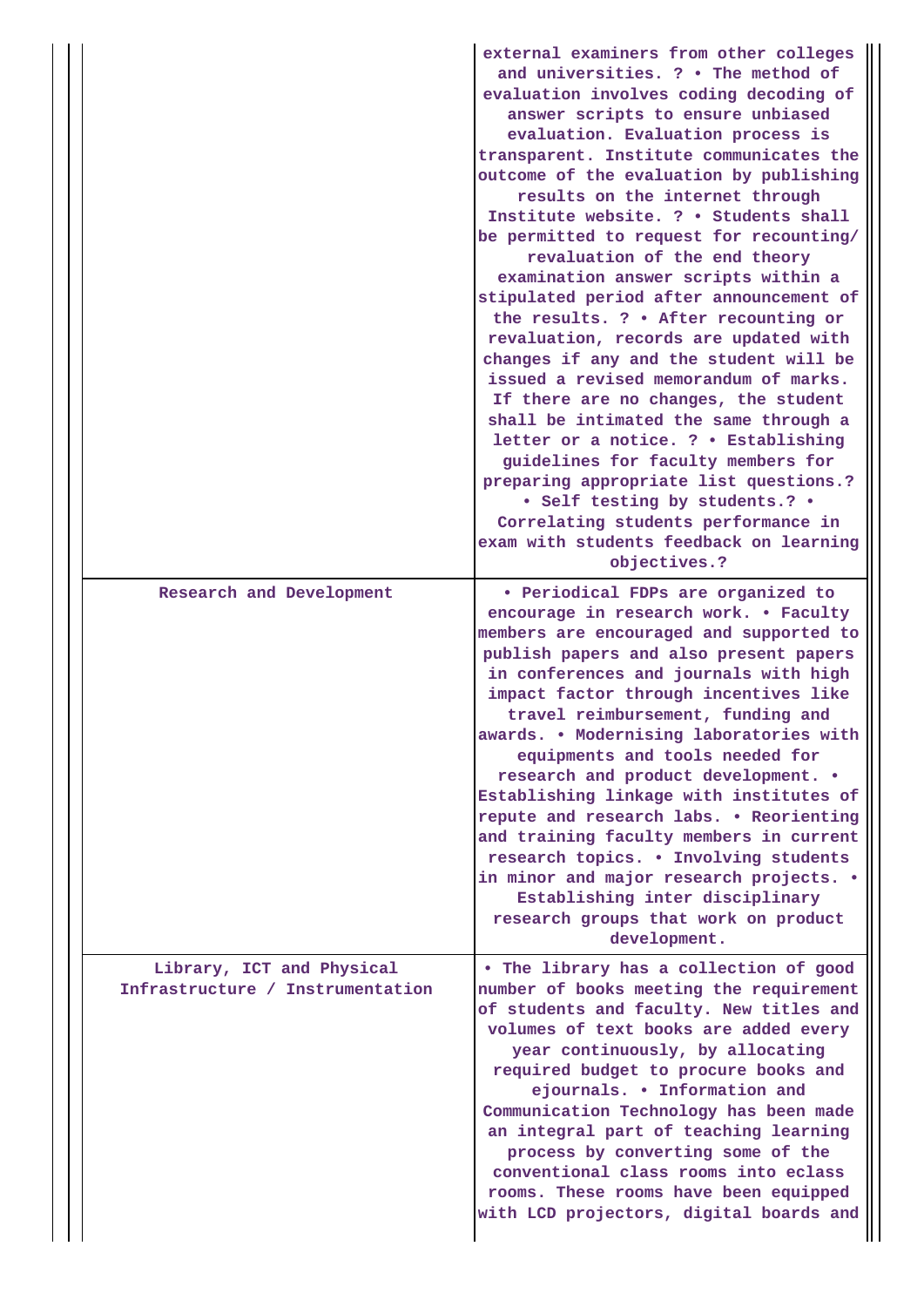|                                                                | audio systems. . All the departments<br>and divisions are continuously appended<br>with additional physical infrastructure<br>regularly when ever required and also<br>based on the inputs taken from the<br>stakeholders through feedback. Faculty<br>chambers are provided computers with<br>internet facility. . Providing digital<br>infrastructure for teaching, learning<br>and collaboration. . Providing physical<br>infrastructure in laboratories with<br>hardware and software tools for<br>teaching, learning and research. .<br>Providing access to print and digital<br>literature through library services. .<br>Providing congenial reading and work<br>environment in library. . Providing<br>training to library staff. |
|----------------------------------------------------------------|-------------------------------------------------------------------------------------------------------------------------------------------------------------------------------------------------------------------------------------------------------------------------------------------------------------------------------------------------------------------------------------------------------------------------------------------------------------------------------------------------------------------------------------------------------------------------------------------------------------------------------------------------------------------------------------------------------------------------------------------|
| Human Resource Management                                      | ? Self Performance appraisal ? Salaries<br>are as per norms ? Annual Increments<br>are based on self appraisal and Merit.<br>? Time and attendance are monitored on<br>daily basis ? FDPs are Conducted to<br>train the newly recruited faculty?<br>Several departmental workshops are held<br>to train the faculty and staff to<br>enable them to update their knowledge.<br>? IQAC creates awareness among faculty<br>on sponsored research projects and<br>industrial consultancy.                                                                                                                                                                                                                                                     |
| Industry Interaction / Collaboration                           | With constant encouragement by the<br>management, the departments constantly<br>strive to enter into MoUs with the<br>industries to provide summer<br>internships, main projects for<br>students. Industry experts are invited<br>to give seminars on the advanced<br>technology. Interaction with industry<br>helps to provide industrial visits,<br>arranging training programmes to<br>students. Interaction with industry is<br>providing opportunities for consultancy<br>works and research.                                                                                                                                                                                                                                        |
| Admission of Students                                          | 70 of the admissions to UG PG<br>programmes are by Government and 30 by<br>management. While filling the 30 quota<br>of management seats to make more<br>transparent, publicity is given in all<br>local news papers calling for<br>applications from all the aspiring<br>students. The Management admits<br>candidates for the Management and NRI<br>quota based on merit and should possess<br>first class is optional.                                                                                                                                                                                                                                                                                                                 |
| 6.2.2 - Implementation of e-governance in areas of operations: |                                                                                                                                                                                                                                                                                                                                                                                                                                                                                                                                                                                                                                                                                                                                           |
| E-governace area                                               | <b>Details</b>                                                                                                                                                                                                                                                                                                                                                                                                                                                                                                                                                                                                                                                                                                                            |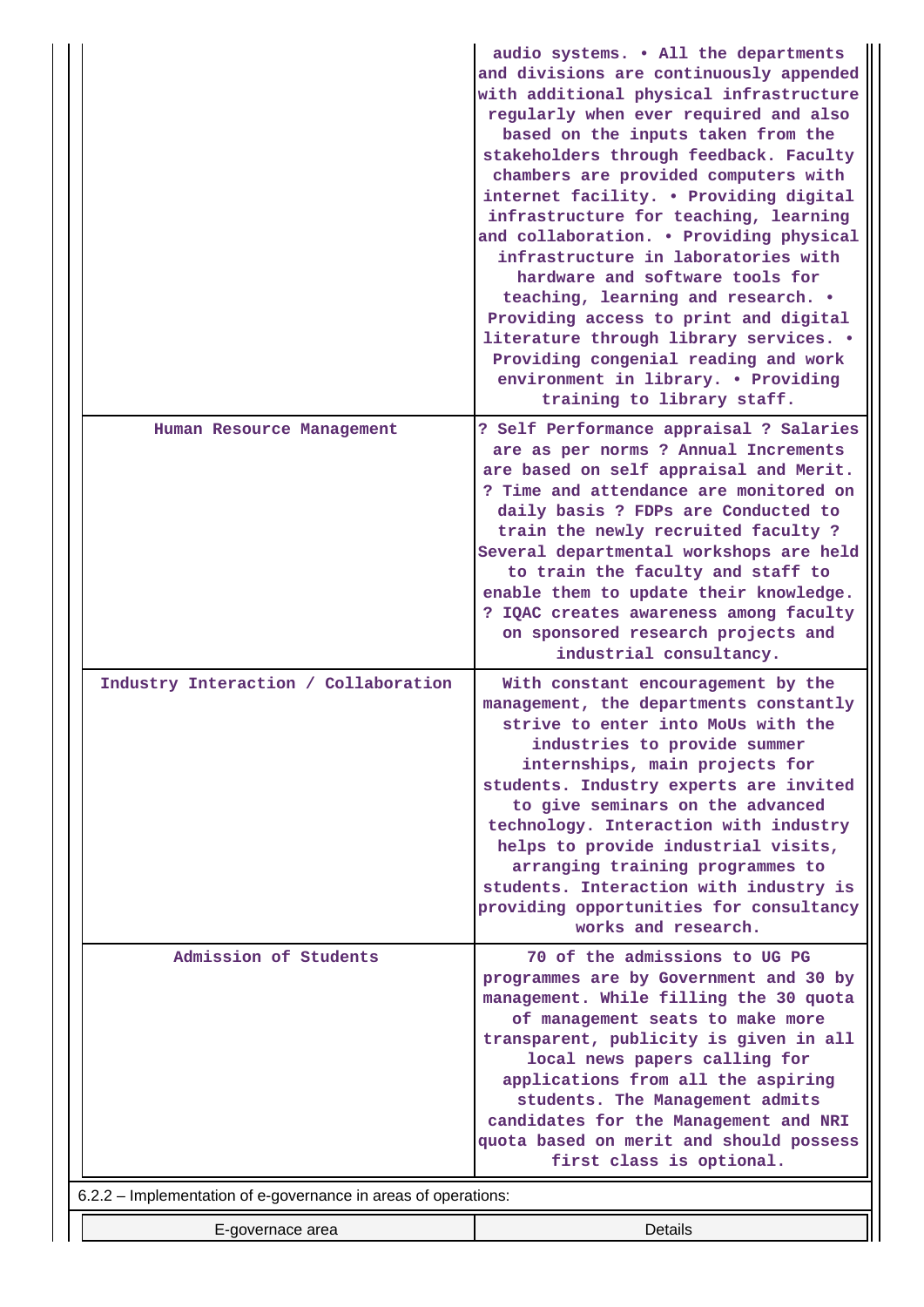| Planning and Development      | ECAP Software : It is used in academics<br>for attendance, marks, timetable,<br>library issues etc.                                                                                                                                                                                                                                                                                                                                                                                        |
|-------------------------------|--------------------------------------------------------------------------------------------------------------------------------------------------------------------------------------------------------------------------------------------------------------------------------------------------------------------------------------------------------------------------------------------------------------------------------------------------------------------------------------------|
| Administration                | ECAP Software: This software is used<br>in administration for Creation of<br>departments, courses and branches,<br>Uploading student data to college<br>website and maintaining college diary.                                                                                                                                                                                                                                                                                             |
| Finance and Accounts          | Tally software: Tally ERP9 software is<br>used to maintain the following<br>transactions in our institution. To<br>record daily transactions of fee<br>remittance by the students with EMS<br>Software. To keep daily payments made<br>under various heads of expense. To<br>maintain individual ledgers for all<br>stake holders of the institution. To<br>maintain effective handling of Income<br>and Expenditure account which is used<br>to generate various financial<br>statements. |
| Student Admission and Support | <b>ECAP Software</b>                                                                                                                                                                                                                                                                                                                                                                                                                                                                       |
| Examination                   | Examination soft ware: It is used for<br>Student Profile Creation/updating, data<br>validation, payment of registration<br>amount, hall ticket generation, result<br>processing, modernization of result<br>analysis and marks memo generation.                                                                                                                                                                                                                                            |

## **6.3 – Faculty Empowerment Strategies**

 6.3.1 – Teachers provided with financial support to attend conferences / workshops and towards membership fee of professional bodies during the year

| Year | Name of Teacher                 | Name of conference/<br>workshop attended<br>for which financial<br>support provided | Name of the<br>professional body for<br>which membership<br>fee is provided | Amount of support |
|------|---------------------------------|-------------------------------------------------------------------------------------|-----------------------------------------------------------------------------|-------------------|
| 2018 | A.Valli Basha                   | ICSPCOMSD-1019                                                                      | 0                                                                           | 4500              |
| 2018 | A.Valli Basha                   | <b>JNTUA,</b><br>Ananthapuramu                                                      | 0                                                                           | 2000              |
| 2018 | Syed Zahiruddin CI SUMMIT-2018, | <b>Bangkok</b>                                                                      | 0                                                                           | 31509             |
| 2018 | Syed Zahiruddin                 | <b>JECRC</b><br>University,<br>Jaipur (2019)                                        | 0                                                                           | 9500              |
| 2018 | Syed Zahiruddin                 | NCVSCOMS-2019,<br>Guntur                                                            | 0                                                                           | 9500              |
| 2018 | R.V. Sree Hari                  | IIEECP Phase 1<br>Workshop, VIT<br>Amaravati 12-14<br><b>July 2018</b>              | $\Omega$                                                                    | 4000              |
| 2018 | R.V. Sree Hari                  | ABET Seminar,<br>Vijayawada, 15                                                     | $\Omega$                                                                    | 1000              |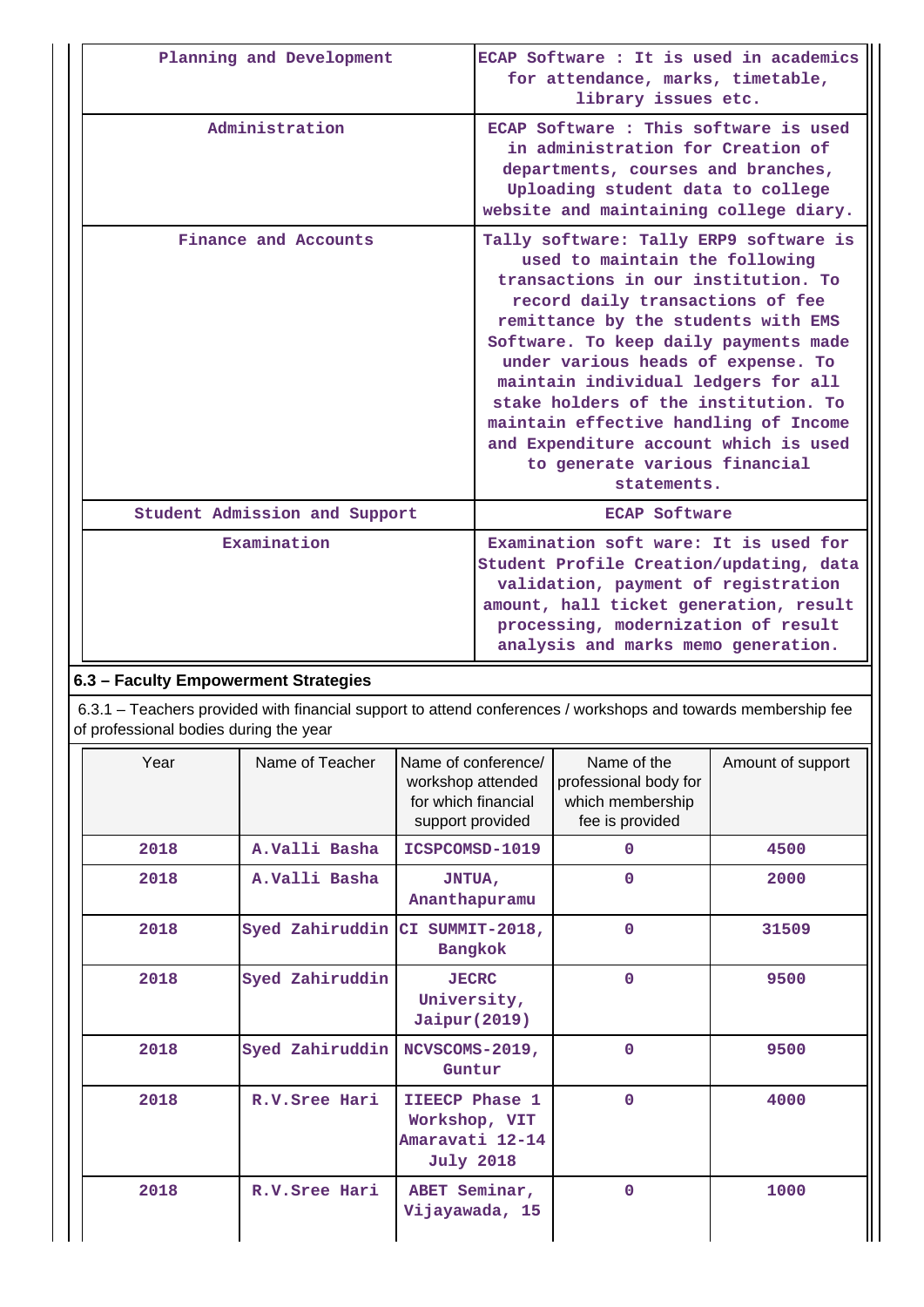|                                                                                                                       |  |                                                                                             |                                                                                                   | <b>July 2018</b>                                                                                                                                                                                                                          |             |                                                  |  |                                                      |
|-----------------------------------------------------------------------------------------------------------------------|--|---------------------------------------------------------------------------------------------|---------------------------------------------------------------------------------------------------|-------------------------------------------------------------------------------------------------------------------------------------------------------------------------------------------------------------------------------------------|-------------|--------------------------------------------------|--|------------------------------------------------------|
| 2018                                                                                                                  |  |                                                                                             | R.V.Sree Hari                                                                                     | AP<br>International<br>Conference on<br>Transformations<br>In Engineering<br>Education<br>(APICTIEE)<br>2018, SRM<br>Amaravathi<br>15-17 July 2018                                                                                        | $\mathbf 0$ |                                                  |  | 7000                                                 |
| 2018                                                                                                                  |  |                                                                                             | R.V. Sree Hari                                                                                    | Pre conference<br>workshop                                                                                                                                                                                                                | $\mathbf 0$ |                                                  |  | 1000                                                 |
| 2018<br>6.3.2 - Number of professional development / administrative training programmes organized by the Colleges for |  |                                                                                             | R.V. Sree Hari<br>teaching and non teaching staff during the year                                 | Sixth<br>International<br>Conference on<br>Transformations<br>In Engineering<br>Education<br>ICTIEE 2019,<br>Malla Reddy<br>College of<br>Engineering (<br>Autonomous)<br>Hyderabad,<br>Telangana on 7,<br>8 Jan 2019<br><u>View File</u> | $\mathbf 0$ |                                                  |  | 5000                                                 |
| Year                                                                                                                  |  | Title of the<br>professional<br>development<br>programme<br>organised for<br>teaching staff | Title of the<br>administrative<br>training<br>programme<br>organised for<br>non-teaching<br>staff | From date                                                                                                                                                                                                                                 | To Date     | Number of<br>participants<br>(Teaching<br>staff) |  | Number of<br>participants<br>(non-teaching<br>staff) |
| 2018                                                                                                                  |  | special<br>training<br>for CLAD<br>exam                                                     | 00                                                                                                | 18/06/2018                                                                                                                                                                                                                                | 23/06/2018  | 22                                               |  | $\mathbf 0$                                          |
| 2018                                                                                                                  |  | Python for<br>Everybody<br>certificat<br>ion course<br>by APSSDC                            |                                                                                                   | 04/06/2018                                                                                                                                                                                                                                | 15/06/2018  | 16                                               |  | $\mathbf 0$                                          |
| 2018                                                                                                                  |  | <b>CLAD</b><br>training<br>and exam                                                         |                                                                                                   | 12/07/2018                                                                                                                                                                                                                                | 14/07/2018  | 22                                               |  | $\mathbf 0$                                          |
| 2018                                                                                                                  |  | Python for<br>Everybody<br>certificat<br>ion course<br>by APSSDC                            |                                                                                                   | 11/07/2018                                                                                                                                                                                                                                | 21/07/2018  | 28                                               |  | $\pmb{0}$                                            |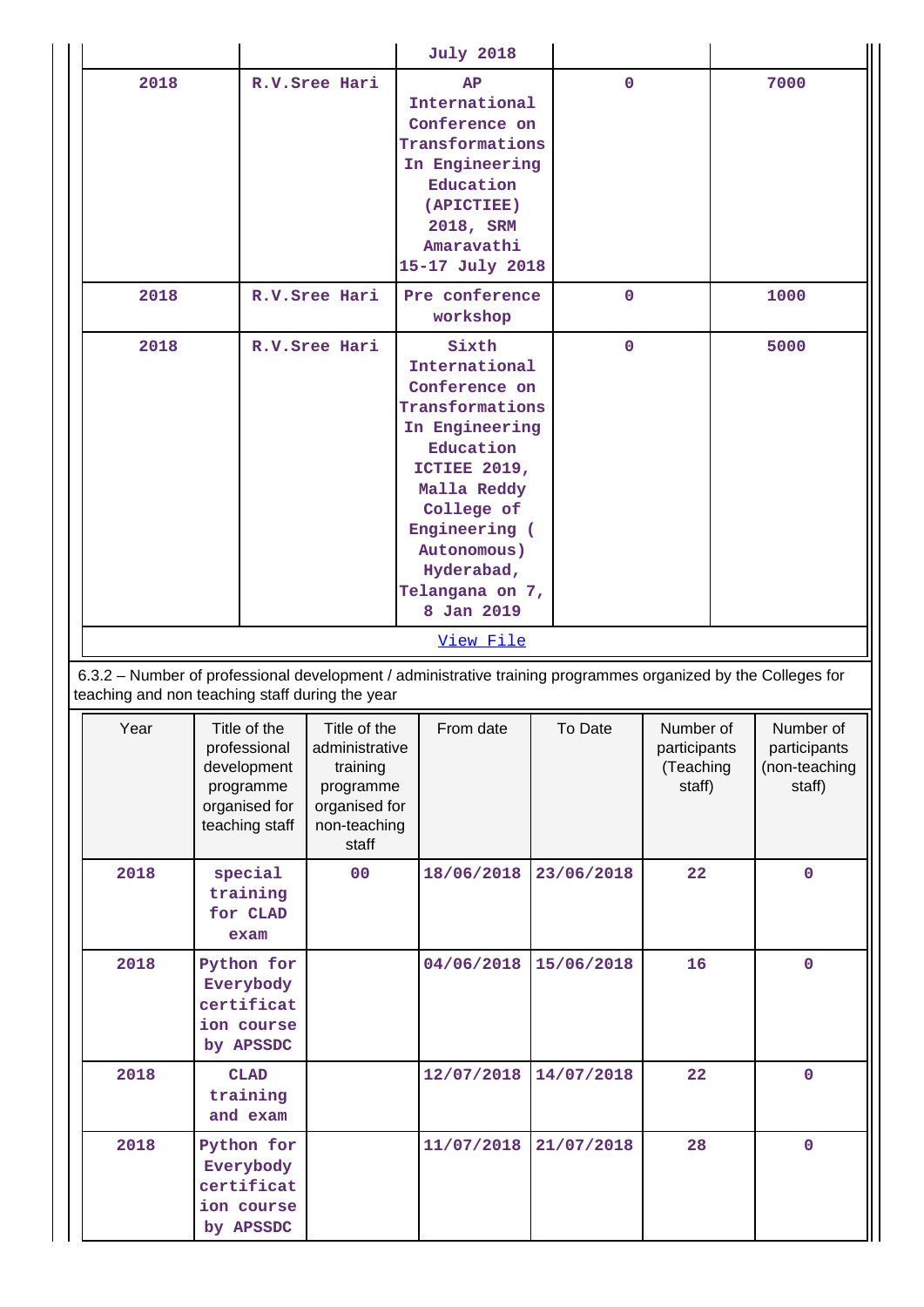| 2018                                                                                                                                                                                       |                                      | Revit Arch<br>itecture<br>part by<br><b>APSSDC</b>                                  |                                    | 11/07/2018 |            | 25/07/2018 | 29 | $\mathbf 0$             |
|--------------------------------------------------------------------------------------------------------------------------------------------------------------------------------------------|--------------------------------------|-------------------------------------------------------------------------------------|------------------------------------|------------|------------|------------|----|-------------------------|
| 2018                                                                                                                                                                                       |                                      | AutoCAD Pr<br>ofessional<br>certificat<br>ion course<br>by APSSDC                   |                                    | 11/07/2018 |            | 25/07/2018 | 22 | 0                       |
| 2018                                                                                                                                                                                       |                                      | Google<br>Andriod De<br>velopment<br>Workshop<br>Phase 1                            |                                    | 26/07/2018 |            | 28/07/2018 | 40 | $\mathbf 0$             |
| 2018                                                                                                                                                                                       |                                      | RS and GIS<br>for Civil<br>engineerin<br>g applicat<br>ions                         |                                    | 17/08/2018 |            | 18/08/2018 | 22 | $\mathbf 0$             |
| 2018                                                                                                                                                                                       |                                      | 24 hrs<br>Hackathon<br>on Archite<br>cture, Eng<br>ineering<br>and Constr<br>uction |                                    | 03/08/2018 |            | 04/08/2018 | 12 | $\mathbf 0$             |
| 2018                                                                                                                                                                                       |                                      | Remote<br>Sensing<br>And Gis<br>2Days<br>Workshop                                   |                                    | 17/08/2019 | 19/08/2019 |            | 30 | 0                       |
|                                                                                                                                                                                            |                                      |                                                                                     |                                    | View File  |            |            |    |                         |
| 6.3.3 - No. of teachers attending professional development programmes, viz., Orientation Programme, Refresher<br>Course, Short Term Course, Faculty Development Programmes during the year |                                      |                                                                                     |                                    |            |            |            |    |                         |
| Title of the<br>professional<br>development<br>programme                                                                                                                                   |                                      |                                                                                     | Number of teachers<br>who attended | From Date  |            | To date    |    | Duration                |
| Innovative<br>Teaching<br>Strategies                                                                                                                                                       |                                      |                                                                                     | $\mathbf{1}$                       | 18/06/2019 |            | 19/06/2019 |    | $\overline{a}$          |
|                                                                                                                                                                                            | Innovative<br>Teaching<br>Strategies |                                                                                     | 1                                  | 18/06/2019 | 19/06/2019 |            |    | $\overline{\mathbf{2}}$ |
| Issues, challeng<br>es solutions<br>conducted in<br>civil<br>engineering                                                                                                                   |                                      |                                                                                     | $\mathbf{1}$                       | 07/03/2019 |            | 08/03/2019 |    | $\overline{\mathbf{2}}$ |
| Sci lab<br>programming                                                                                                                                                                     |                                      |                                                                                     | $\mathbf{1}$                       | 04/05/2019 |            | 04/05/2019 |    | $\mathbf{1}$            |
| Innovative                                                                                                                                                                                 |                                      |                                                                                     | 1                                  | 22/05/2019 |            | 23/05/2019 |    | $\overline{\mathbf{2}}$ |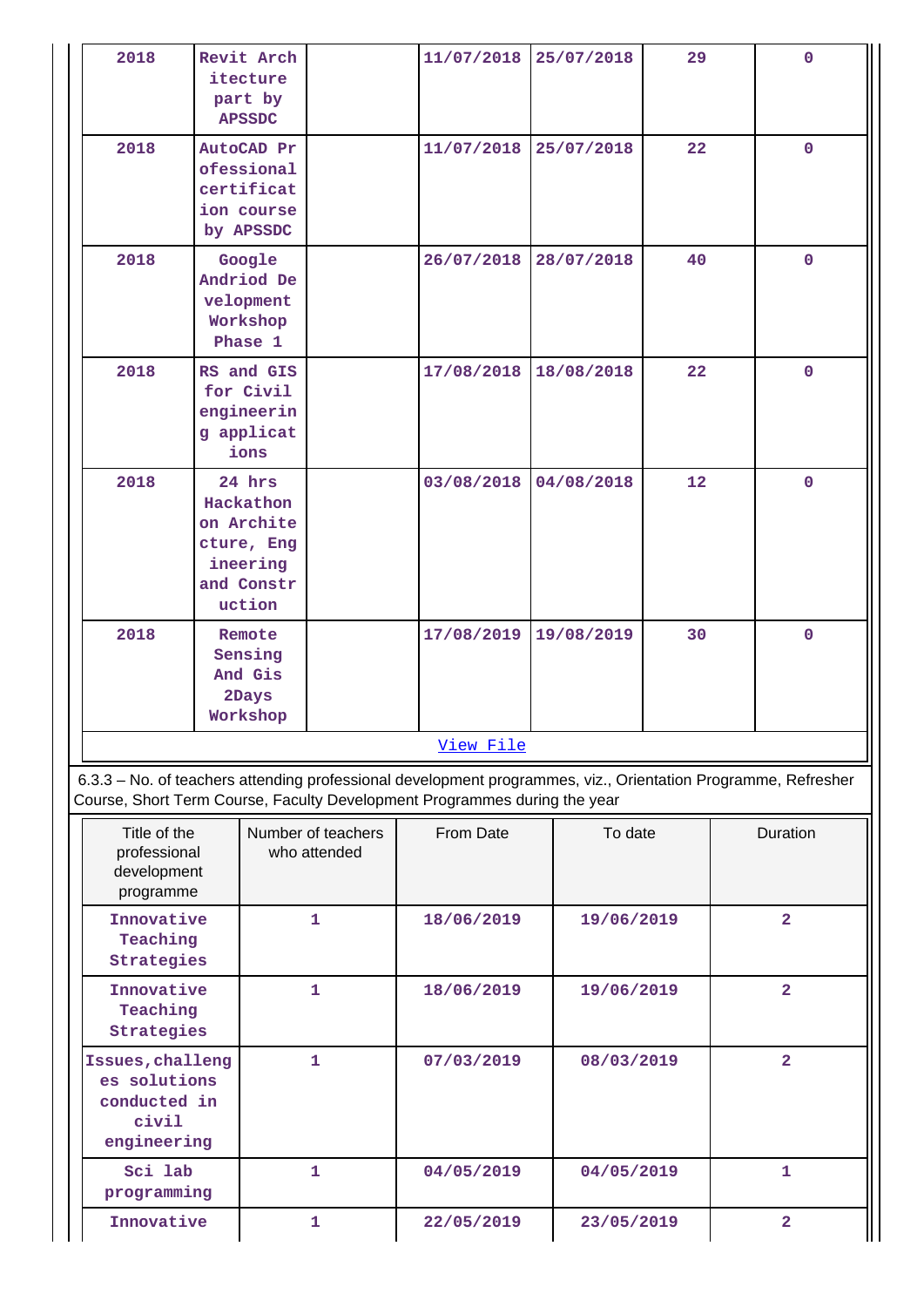| techniques in<br>engineering<br>management                                |              |            |            |   |  |  |  |
|---------------------------------------------------------------------------|--------------|------------|------------|---|--|--|--|
| Land water<br>management                                                  | 1            | 24/04/2019 | 24/04/2019 | 1 |  |  |  |
| Water shed<br>development its<br>role in water<br>resources<br>management | 1            | 15/07/2019 | 15/07/2019 | 1 |  |  |  |
| Organizational<br>Behaviour                                               | 1            | 12/11/2019 | 16/11/2019 | 5 |  |  |  |
| Organizational<br>Behaviour                                               | $\mathbf{1}$ | 12/11/2019 | 16/11/2019 | 5 |  |  |  |
| Introduction to<br>machine<br>Learning                                    | 1            | 11/02/2019 | 15/02/2019 | 5 |  |  |  |
|                                                                           | View File    |            |            |   |  |  |  |
| 6.3.4 – Faculty and Staff recruitment (no. for permanent recruitment):    |              |            |            |   |  |  |  |

|           | Teaching  | Non-teaching |                  |  |
|-----------|-----------|--------------|------------------|--|
| Permanent | Full Time | Permanent    | <b>Full Time</b> |  |
| 203       | 203       | 113          | 113              |  |

6.3.5 – Welfare schemes for

| Teaching                                                                                                                                                                                                                                                    | Non-teaching                                                                                                                                                                                                                                                | <b>Students</b>                                                                                                                             |  |
|-------------------------------------------------------------------------------------------------------------------------------------------------------------------------------------------------------------------------------------------------------------|-------------------------------------------------------------------------------------------------------------------------------------------------------------------------------------------------------------------------------------------------------------|---------------------------------------------------------------------------------------------------------------------------------------------|--|
| • EPF and Gratuity •<br>Study, Maternity and<br>Medical leaves are<br>sanctioned for the<br>required staff • Vehicle<br>and Laptop loans • Fee<br>concession for children<br>of staff. ESI facility<br>for staff. transportation<br>facility. EDLI facility | • EPF and Gratuity •<br>Study, Maternity and<br>Medical leaves are<br>sanctioned for the<br>required staff • Vehicle<br>and Laptop loans . Fee<br>concession for children<br>of staff. ESI facility<br>for staff. transportation<br>facility. EDLI facility | Cash awards for merit<br>students. Health centre<br>provided, free treatment<br>and medicine, Xerox<br>facility, transportation<br>facility |  |

#### **6.4 – Financial Management and Resource Mobilization**

6.4.1 – Institution conducts internal and external financial audits regularly (with in 100 words each)

 **The institution is having qualified practicing charted accountant as External auditor who is auditing the accounts of the college once in a Year. After the audit, the report is sent to the management for review. The auditor is appointed by the Management. In addition to this, the institution is having consultants to give opinion on taxation and legal issues. Further the following committees are formed for internal auditing purpose. 1. Finance Committee. 2. Management Committee. Finance Committee: Finance committee gathers and approves the annual budget of the Autonomous section and institute level for each financial year and review the utilization of funds of previous year as per budgetary provision. It meets once in a year and twice if required. The draft budget is placed to the finance committee for the approval. All the current year spending is carried out as per provision given in the budget. Periodic reviews are carried out to monitor the utilization of the budget as per the provision given in annual Autonomous budget. Principal conduct the reviews with**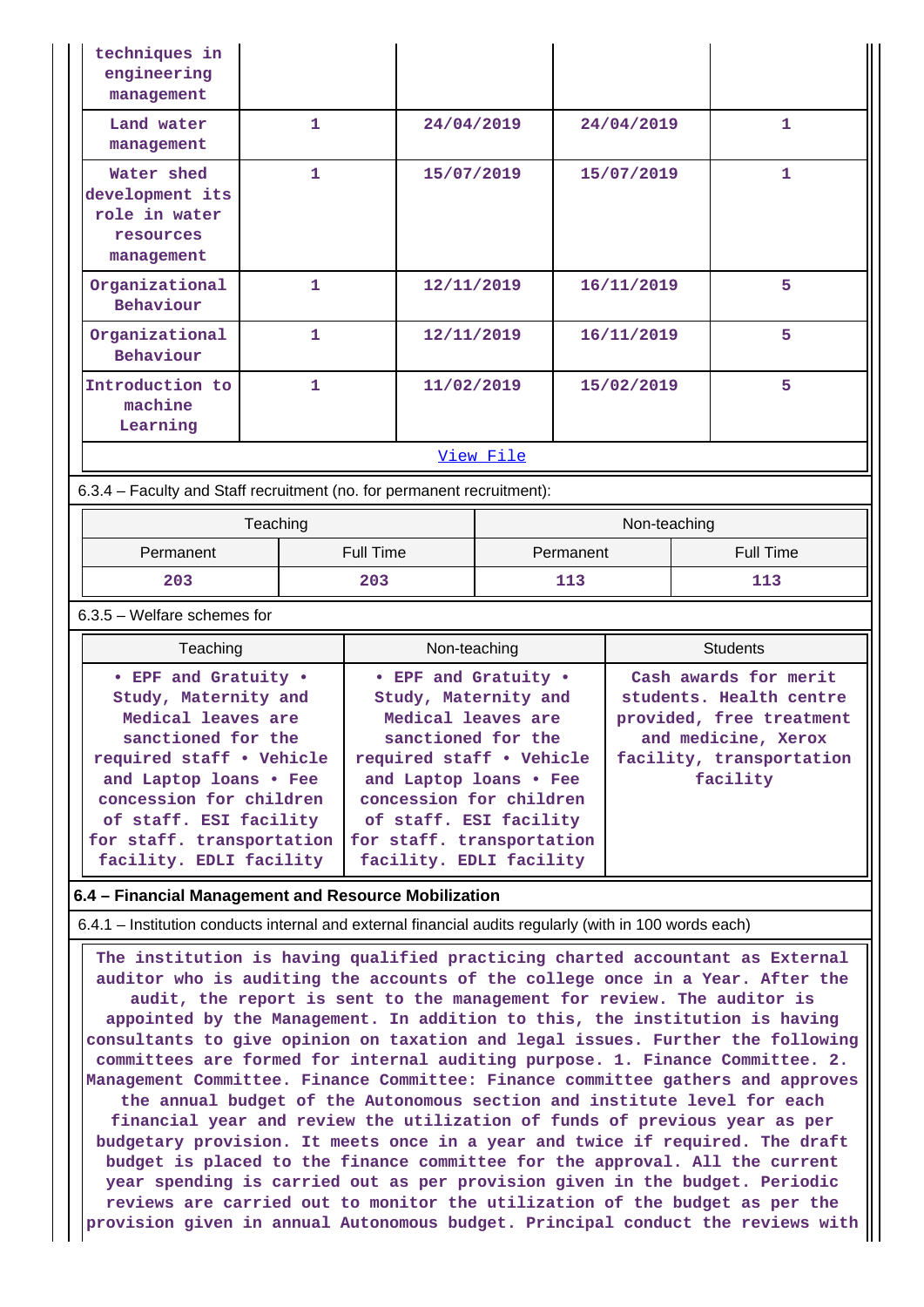**the help of chief account officer and Accounts officer a quarterly basis and make sure that the funds are utilized effectively. Management Committee: Institute level budget is approved by institute Governing Body and management Committee at the end of each financial year for the coming year. Each department Committee headed by the HOD, senior faculty and lab in charges and prepares the annual budget for each financial year, this exercise is carried out taking the recurring non – recurring expenditure requirement for the department for the entire year. A detailed requirement is submitted to principal. Account officer prepare the institute level requirement and prepare the detailed budget. All the department requirements and institute level requirements are discussed in HODs meeting and finalize the total recurring and nonrecurring budget requirements. The comprehensive budget proposal is placed before the Governing Body and Management committees for final approval. Effective monitoring system is in place from quotations stage to the installation and commissioned stage. Any additional requirements arise due to unforeseen expenditure may be discussed in the HODs meeting and Management Committee is requested to approve Quarterly review of the expenditure is carried out in each department, to monitor the effective utilizations of funds. The Last audit was done on 31st March, 2019 and as on date there is no adverse remark on the accounts of the institution. The college is filing income tax return every year within the stipulated time.**

 6.4.2 – Funds / Grants received from management, non-government bodies, individuals, philanthropies during the year(not covered in Criterion III)

| Name of the non government<br>funding agencies /individuals | Funds/ Grnats received in Rs. | Purpose                            |  |  |  |  |  |
|-------------------------------------------------------------|-------------------------------|------------------------------------|--|--|--|--|--|
| A.M.R. Constructions                                        | 75000                         | Consulatancy/Workshop/tra<br>ining |  |  |  |  |  |
| View File                                                   |                               |                                    |  |  |  |  |  |
| C <sub>4</sub> O <sub>T</sub> atal compute fund monomotod   |                               |                                    |  |  |  |  |  |

6.4.3 – Total corpus fund generated

**704.3**

## **6.5 – Internal Quality Assurance System**

6.5.1 – Whether Academic and Administrative Audit (AAA) has been done?

| Audit Type     | External |                       | Internal |             |  |
|----------------|----------|-----------------------|----------|-------------|--|
|                | Yes/No   | Agency                | Yes/No   | Authority   |  |
| Academic       | Yes      | University<br>faculty | Yes      | <b>IOAC</b> |  |
| Administrative | Yes      | University<br>faculty | Yes      | <b>IQAC</b> |  |

## 6.5.2 – Activities and support from the Parent – Teacher Association (at least three)

 **Participation of parents is solicited in design and delivery of curriculum. They are continuously kept informed about the progress of their wards by communicating with them through their mobile phones and also writing emails when ever seems necessary. To work for the welfare of Students, Teachers and for the Development of the Institution To foster and promote good relationship among the members of the Teaching staff, student and parent/guardians of the students To assist students coming from Socially and Economically backward group financially or otherwise to complete Engineering education successfully To promote the activities of the Training and Placement Cell and to conduct Seminars and Technical/Training programmes forthe students to achieve technology oriented skills/jobs To institute scholarships, prizes, medals,**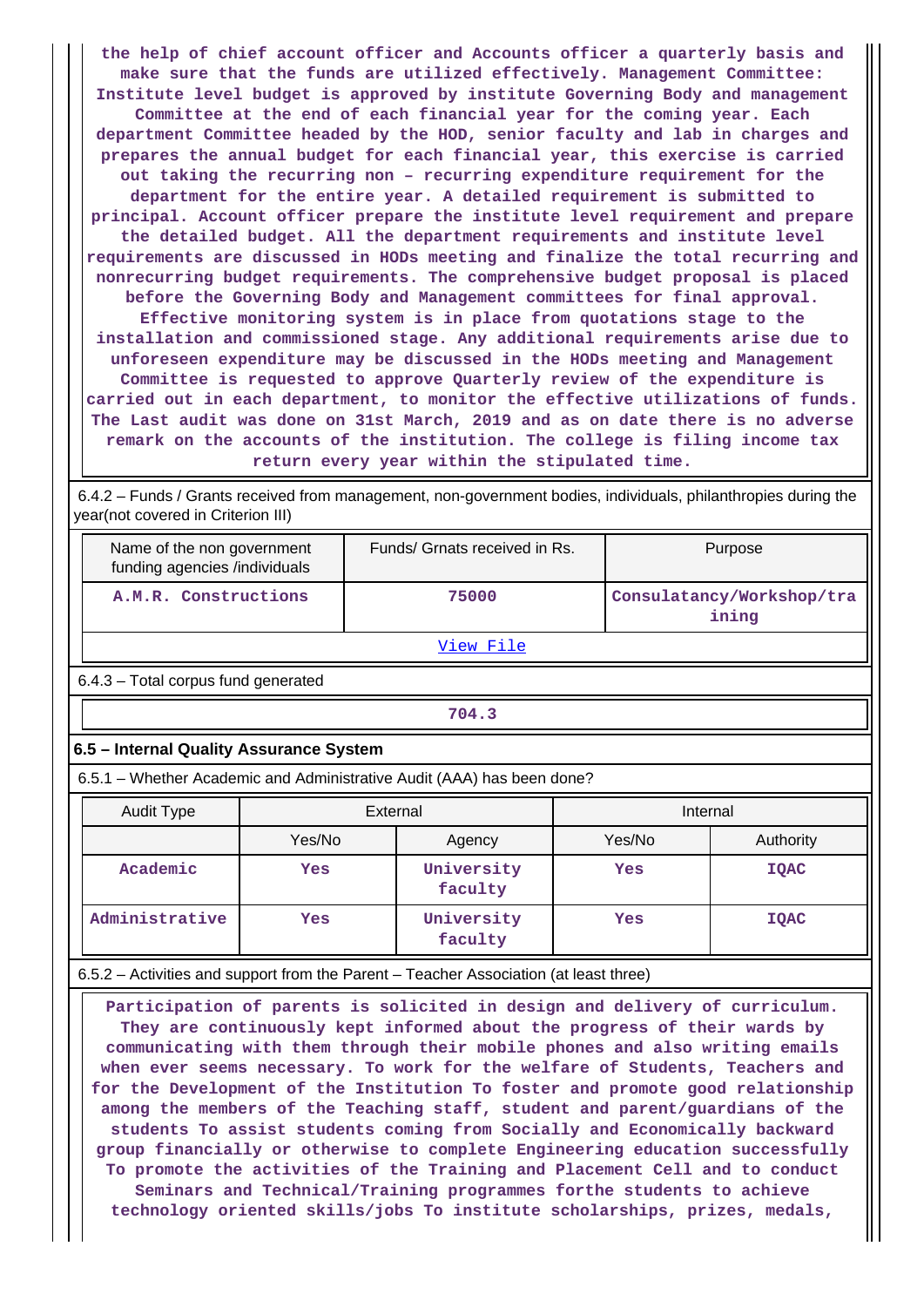**endowments etc to benefit students showing a high proficiency in their studies and cocurricular activities.**

6.5.3 – Development programmes for support staff (at least three)

 **• Training programmes are conducted on regular basis either by the faculty or by the technical people from the equipment / instruments suppliers to upgrade their skills in handling and maintaining them in laboratories. • Adequate training and instructions are given on regular basis particularly when ever laboratory curriculum is changed meeting the requirements. • Academic / study leaves are granted to encourage higher education.**

6.5.4 – Post Accreditation initiative(s) (mention at least three)

**Submission of Data for AISHE portal, Participation in NIRF, ISO certification**

6.5.5 – Internal Quality Assurance System Details

| a) Submission of Data for AISHE portal | Yes |
|----------------------------------------|-----|
| b) Participation in NIRF               | Yes |
| c)ISO certification                    | Yes |
| d)NBA or any other quality audit       | No  |

6.5.6 – Number of Quality Initiatives undertaken during the year

| Year | Name of quality<br>initiative by IQAC                                     | Date of<br>conducting IQAC | <b>Duration From</b> | Duration To | Number of<br>participants |
|------|---------------------------------------------------------------------------|----------------------------|----------------------|-------------|---------------------------|
| 2018 | TWO DAY FDP<br>ON<br>"INNOVATIVE<br><b>TEACHING</b><br><b>STRATEGIES"</b> | 18/06/2019                 | 18/06/2019           | 19/06/2019  | 41                        |
| 2018 | Electrical<br>CAAD in<br>connection<br>with<br>Innovian's<br>Technologies | 18/08/2018                 | 16/08/2018           | 17/08/2018  | 62                        |
| 2018 | AI<br>Techniques<br>and<br>Simulation<br>to Power<br>systems              | 14/09/2019                 | 14/09/2018           | 14/09/2018  | 30                        |
| 2018 | MATLAB ant<br>its<br>application<br>to<br>Electrical<br>Engineering       | 07/03/2019                 | 07/03/2019           | 07/03/2019  | 50                        |
| 2018 | PCB Design                                                                | 18/03/2019                 | 18/03/2019           | 19/03/2019  | 71                        |
| 2018 | copy rights<br>and copy<br>right<br>registration                          | 18/12/2018                 | 18/12/2018           | 18/12/2019  | 78                        |
|      |                                                                           |                            | View File            |             |                           |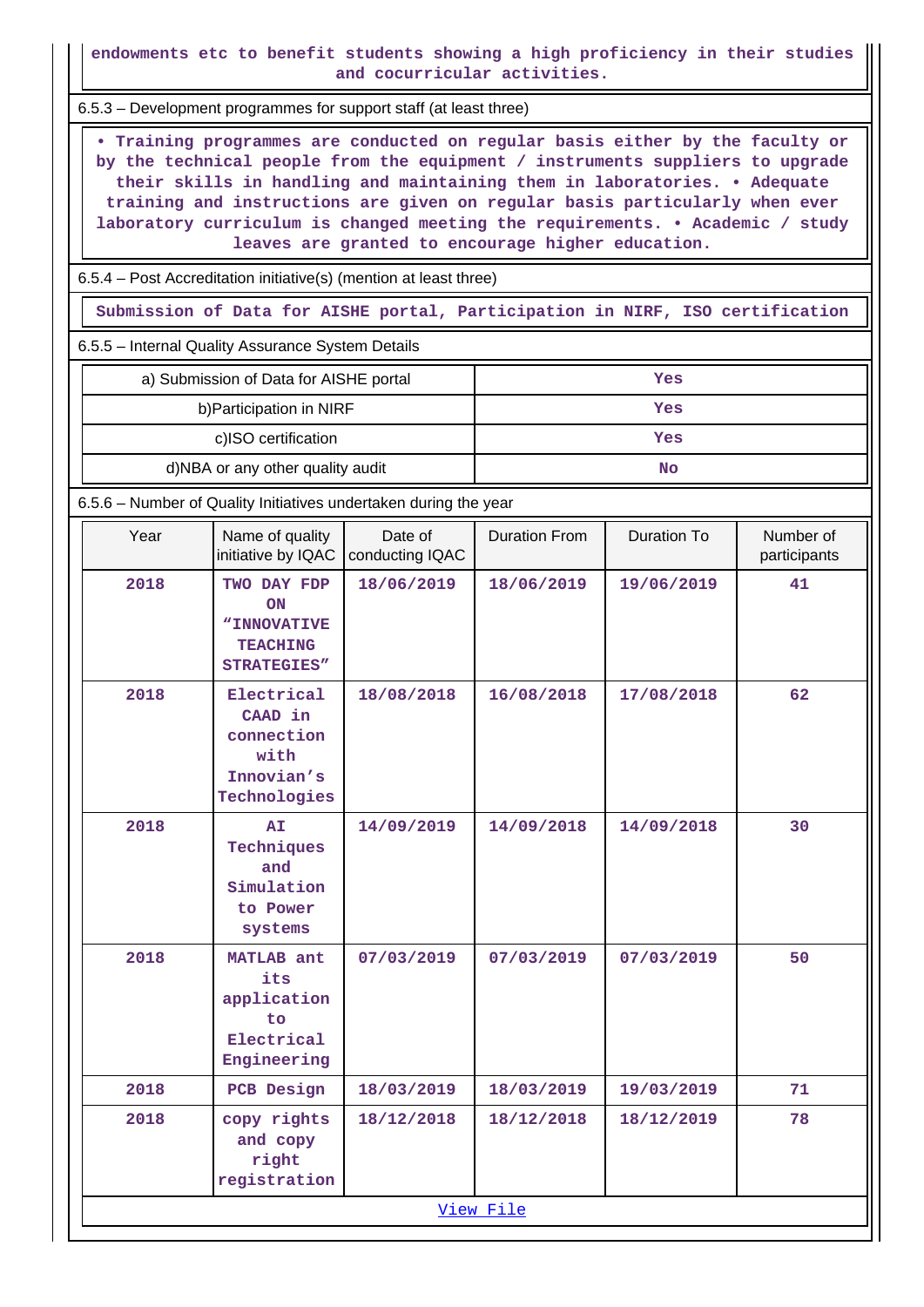## **CRITERION VII – INSTITUTIONAL VALUES AND BEST PRACTICES**

## **7.1 – Institutional Values and Social Responsibilities**

 7.1.1 – Gender Equity (Number of gender equity promotion programmes organized by the institution during the year)

| Title of the<br>programme                                                                    | Period from |  | Period To                                                                             |        | Number of Participants  |
|----------------------------------------------------------------------------------------------|-------------|--|---------------------------------------------------------------------------------------|--------|-------------------------|
|                                                                                              |             |  |                                                                                       | Female | Male                    |
| Awareness<br>Program on<br>Women Safety<br>and Respect                                       | 19/09/2018  |  | 19/09/2018                                                                            | 160    | 78                      |
| Gender<br>sensitization<br>programme                                                         | 27/11/2018  |  | 27/11/2018                                                                            | 350    | 110                     |
| Seminar on<br>International<br>women day                                                     | 08/03/2019  |  | 08/03/2019                                                                            | 125    | 75                      |
| Awareness<br>Program on<br>Women Safety<br>and Respect                                       | 01/04/2019  |  | 01/04/2019                                                                            | 100    | 100                     |
| Yoga for life                                                                                | 21/06/2018  |  | 21/06/2018                                                                            | 50     | 55                      |
| Women in STEM                                                                                | 28/07/2018  |  | 28/07/2018                                                                            | 80     | $\mathbf{0}$            |
| Anti-Ragging<br>awareness<br>program                                                         | 31/07/2018  |  | 31/07/2018                                                                            | 110    | 250                     |
| A Talk on<br>leadership                                                                      | 24/01/2019  |  | 24/01/2019                                                                            | 100    | 50                      |
| Peace of mind<br>by Yoga                                                                     | 21/04/2019  |  | 21/04/2019                                                                            | 25     | 40                      |
| 7.1.2 - Environmental Consciousness and Sustainability/Alternate Energy initiatives such as: |             |  |                                                                                       |        |                         |
|                                                                                              |             |  | Percentage of power requirement of the University met by the renewable energy sources |        |                         |
|                                                                                              |             |  | 46                                                                                    |        |                         |
| 7.1.3 - Differently abled (Divyangjan) friendliness                                          |             |  |                                                                                       |        |                         |
| Item facilities                                                                              |             |  | Yes/No                                                                                |        | Number of beneficiaries |
| Physical facilities                                                                          |             |  | Yes                                                                                   |        | 0                       |
| Provision for lift                                                                           |             |  | <b>No</b>                                                                             |        | $\mathbf 0$             |
| Ramp/Rails                                                                                   |             |  | Yes                                                                                   |        | $\mathbf 0$             |
| <b>Braille</b><br>Software/facilities                                                        |             |  | <b>No</b>                                                                             |        | $\mathbf 0$             |

**for differently abled students**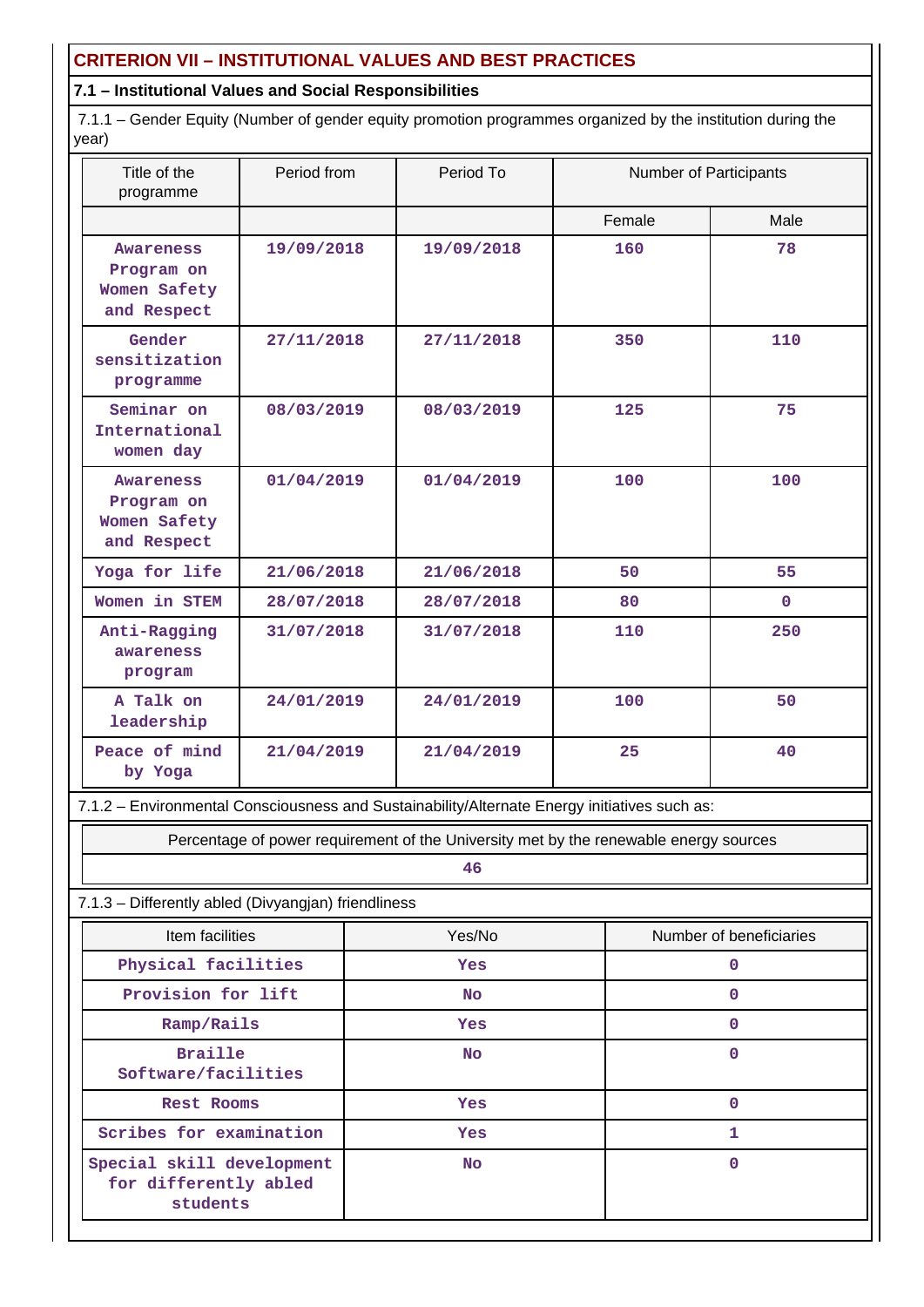| 7.1.4 - Inclusion and Situatedness    |                                                                                             |                                                                                                   |                     |                   |                                                                                  |                                                                                                                                                                                                                                                                                                             |                                                     |
|---------------------------------------|---------------------------------------------------------------------------------------------|---------------------------------------------------------------------------------------------------|---------------------|-------------------|----------------------------------------------------------------------------------|-------------------------------------------------------------------------------------------------------------------------------------------------------------------------------------------------------------------------------------------------------------------------------------------------------------|-----------------------------------------------------|
| Year                                  | Number of<br>initiatives to<br>address<br>locational<br>advantages<br>and disadva<br>ntages | Number of<br>initiatives<br>taken to<br>engage with<br>and<br>contribute to<br>local<br>community | Date                | Duration          | Name of<br>initiative                                                            | <b>Issues</b><br>addressed                                                                                                                                                                                                                                                                                  | Number of<br>participating<br>students<br>and staff |
| 2019                                  | $\mathbf{1}$                                                                                | $\mathbf{1}$                                                                                      | 01/01/201<br>9      | $6\overline{6}$   | Say no to<br>Open Defe<br>cation<br>Free                                         | Tadigotla<br>Village                                                                                                                                                                                                                                                                                        | 65                                                  |
| 2019                                  | $\mathbf{1}$                                                                                | $\mathbf{1}$                                                                                      | 20/01/201<br>9      | $6\overline{6}$   | Community<br>developme<br>nt survey<br>(in assoc<br>iation<br>with Red<br>Cross) | Tadigotla<br>Shivaji<br>Nagar                                                                                                                                                                                                                                                                               | 68                                                  |
| 2019                                  | $\mathbf{1}$                                                                                | $\mathbf{1}$                                                                                      | 21/01/201<br>9      | $\overline{7}$    | Community<br>developme<br>nt survey<br>(in assoc<br>iation<br>with Red<br>Cross) | Kopparthi<br>Village                                                                                                                                                                                                                                                                                        | 68                                                  |
| 2019                                  | $\mathbf{1}$                                                                                | $\mathbf{1}$                                                                                      | 22/01/201<br>9      | 6                 | SwachhBha<br>rath                                                                | Tadigotla<br>Village                                                                                                                                                                                                                                                                                        | 35                                                  |
| 2019                                  | $\mathbf{1}$                                                                                | $\overline{1}$                                                                                    | 23/01/201<br>9      | 6                 | Spraying<br>of<br>Bleaching                                                      | Tadigotla<br>Village                                                                                                                                                                                                                                                                                        | 65                                                  |
| 2019                                  | 1                                                                                           | 1.                                                                                                | 24/01/201<br>9      | 6                 | Plastic                                                                          | Say no to Tadigotla<br>Village                                                                                                                                                                                                                                                                              | 65                                                  |
| 2019                                  | $\mathbf{1}$                                                                                | $\mathbf{1}$                                                                                      | 25/01/201<br>9      | 6                 | National<br><b>Voters</b><br>Day                                                 | Tadigotla<br>Village                                                                                                                                                                                                                                                                                        | 85                                                  |
|                                       |                                                                                             |                                                                                                   |                     | No file uploaded. |                                                                                  |                                                                                                                                                                                                                                                                                                             |                                                     |
|                                       | 7.1.5 - Human Values and Professional Ethics                                                |                                                                                                   |                     |                   |                                                                                  |                                                                                                                                                                                                                                                                                                             |                                                     |
| <b>Title</b>                          |                                                                                             |                                                                                                   | Date of publication |                   |                                                                                  | Follow up(max 100 words)                                                                                                                                                                                                                                                                                    |                                                     |
| Code of conduct ethics<br>for faculty |                                                                                             |                                                                                                   | 01/01/2018          |                   |                                                                                  | The mission of the<br>College is to prepare the<br>students for future. This<br>entails high quality<br>instruction delivery<br>supported by allied<br>activities like research,<br>industryinstitute<br>interaction etc. It is<br>the responsibility of the<br>College to provide<br>systematic support to |                                                     |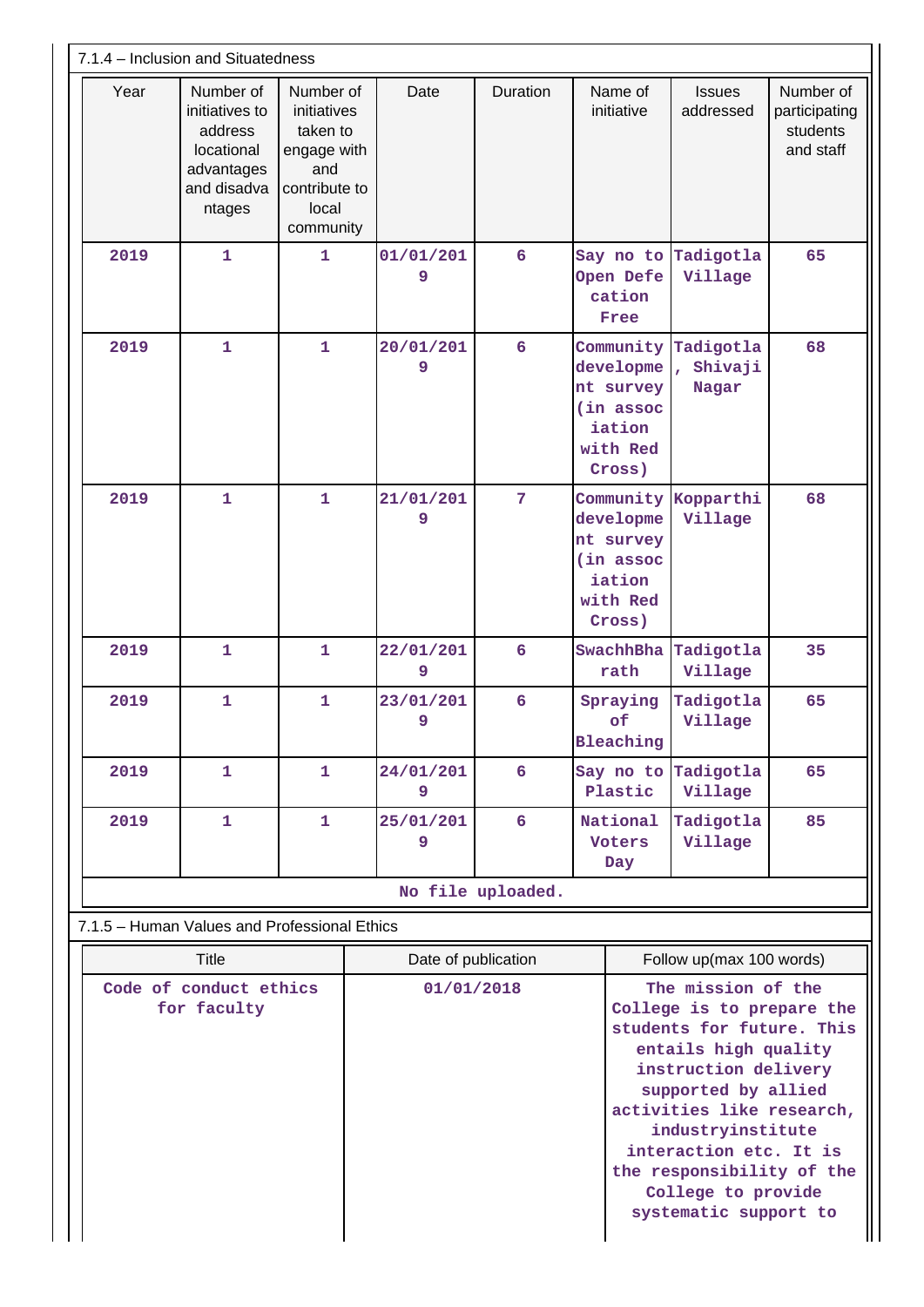|                                |            | faculty members so that<br>they are properly<br>equipped to meet the<br>demands of the<br>instruction. "Citizens"of<br>the KSRM community<br>include students,<br>faculty, staff and those<br>otherwise affiliated with<br>the KSRM. Accepting<br>membership into the KSRM<br>community as a faculty<br>entails an obligation to<br>promote its welfare by<br>assuming the rights and<br>responsibilities listed<br>below. Each individual<br>member of this community<br>is responsible for his or<br>her own actions and is<br>expected to respect the<br>rights ofothers. The<br>purpose of KSRM's Code of<br>Conduct and Ethics for<br>Faculty (Code) is to<br>indicate in a general way<br>the obligations of a<br>faculty member toward the<br>students and the College. |
|--------------------------------|------------|--------------------------------------------------------------------------------------------------------------------------------------------------------------------------------------------------------------------------------------------------------------------------------------------------------------------------------------------------------------------------------------------------------------------------------------------------------------------------------------------------------------------------------------------------------------------------------------------------------------------------------------------------------------------------------------------------------------------------------------------------------------------------------|
| Code of ethics for<br>students | 01/01/2018 | An essential component of<br>the mission of KSRM<br>College of Engineering<br>("KSRM") is to create and<br>sustain an atmosphere of<br>intellectual excitement,<br>a climate of inquiry and<br>innovation among<br>students. In pursuit of<br>this mission, the College<br>is committed to achieving<br>academic excellence, to<br>creating an environment<br>for learning, and to<br>cultivating responsible<br>citizenship in the larger<br>society. The KSRM is a<br>community in which<br>intellectual growth,<br>learning from others,<br>mutual tolerance, and<br>respect for freedom of<br>thought and expression<br>are principles of<br>paramount importance. In<br>an environment that<br>promotes the free<br>interchange of ideas,<br>cultural and intellectual    |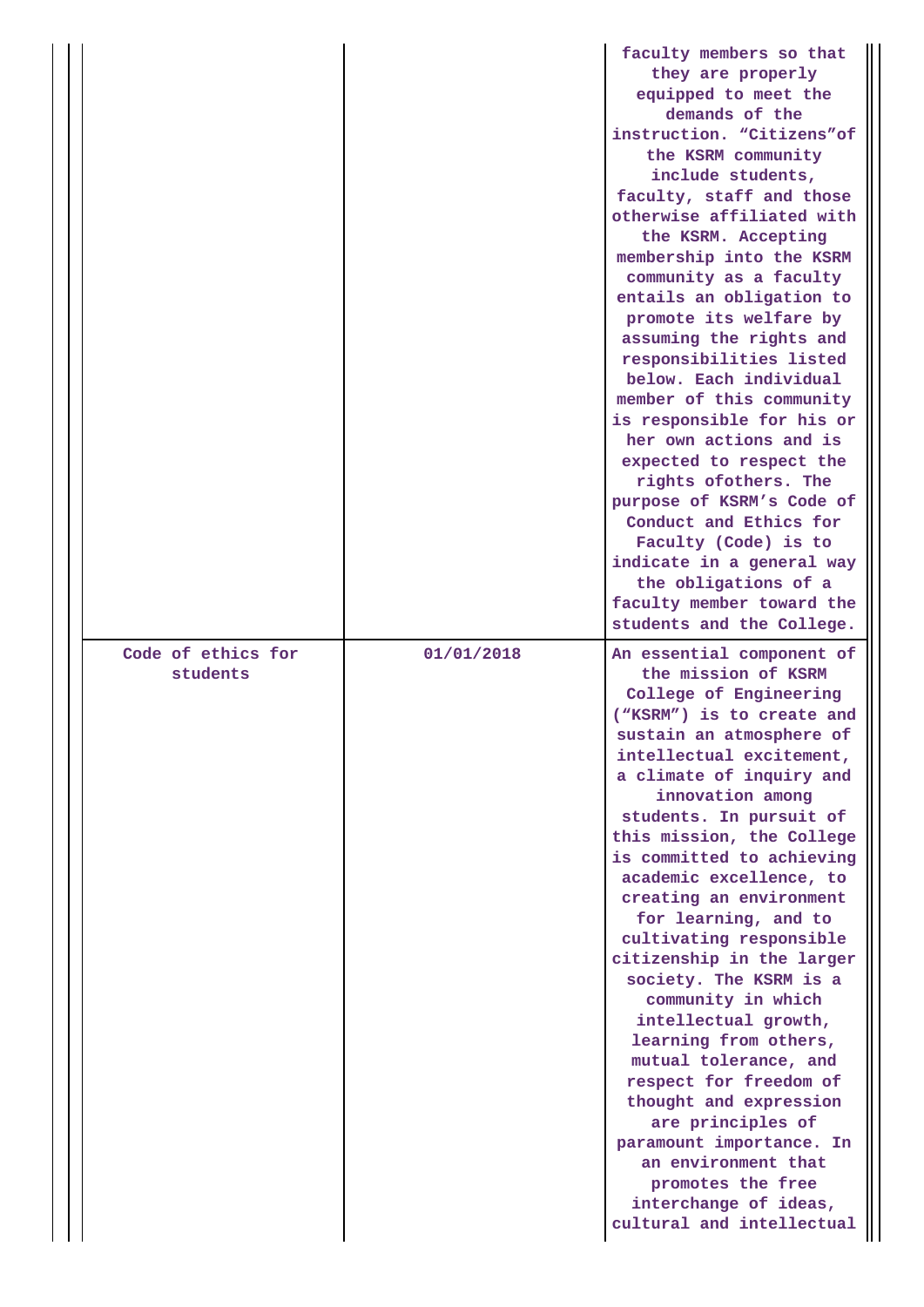|  | diversity, and a wealth   |
|--|---------------------------|
|  | of social opportunities,  |
|  | KSRM students take        |
|  | advantage of the academic |
|  | and nonacademic           |
|  | opportunities available   |
|  | to them, deepening their  |
|  | intellectual insights     |
|  | through formal            |
|  | instruction, and          |
|  | expanding their           |
|  | educational experience    |
|  | beyond their academic     |
|  | programs.                 |

| 7.1.6 – Activities conducted for promotion of universal Values and Ethics |                      |             |                        |  |  |  |
|---------------------------------------------------------------------------|----------------------|-------------|------------------------|--|--|--|
| Activity                                                                  | <b>Duration From</b> | Duration To | Number of participants |  |  |  |
| Awareness on<br>Digital<br>Transactions                                   | 10/08/2018           | 10/08/2018  | 80                     |  |  |  |
| Independence Day                                                          | 15/08/2018           | 15/08/2018  | 250                    |  |  |  |
| Sadhbhavana Diwas                                                         | 20/08/2018           | 20/08/2018  | 220                    |  |  |  |
| <b>Teachers Day</b>                                                       | 05/09/2018           | 05/09/2018  | 300                    |  |  |  |
| Gandhi Jayanthi                                                           | 02/10/2018           | 02/10/2018  | 100                    |  |  |  |
| National Unity Day                                                        | 31/10/2018           | 31/10/2018  | 200                    |  |  |  |
| Road Safety Week                                                          | 20/11/2018           | 20/11/2018  | 350                    |  |  |  |
| Steel Plant<br>Movement                                                   | 29/12/2019           | 29/12/2019  | 70                     |  |  |  |
| Janma Bhoomi Maa<br>Ooru                                                  | 07/01/2019           | 07/01/2019  | 30                     |  |  |  |
| National Voters Day                                                       | 25/01/2019           | 25/01/2019  | 250                    |  |  |  |
| Republic Day                                                              | 26/01/2019           | 26/01/2019  | 250                    |  |  |  |
| Disaster Management                                                       | 03/02/2019           | 03/02/2019  | 120                    |  |  |  |
| A Rally on Pulwama<br>Attack                                              | 19/02/2019           | 19/02/2019  | 220                    |  |  |  |
| Awareness Program<br>on Professional<br>Ethics                            | 08/03/2019           | 08/03/2019  | 310                    |  |  |  |
| Swachh Bharat                                                             | 12/03/2019           | 12/03/2019  | 110                    |  |  |  |
| International Yoga<br>Day                                                 | 21/06/2019           | 21/06/2019  | 60                     |  |  |  |
| No file uploaded.                                                         |                      |             |                        |  |  |  |

7.1.7 – Initiatives taken by the institution to make the campus eco-friendly (at least five)

 **1. Public Transport: The institution is located beside four lane road connecting Kadapa and Pulivendula. So we encourage our staff and students to use the public transport for safety, security and fuel conservation.**

**2. Pedestrians Friendly Roads: The campus has wide, well maintained black top roads, covering every corner of it.**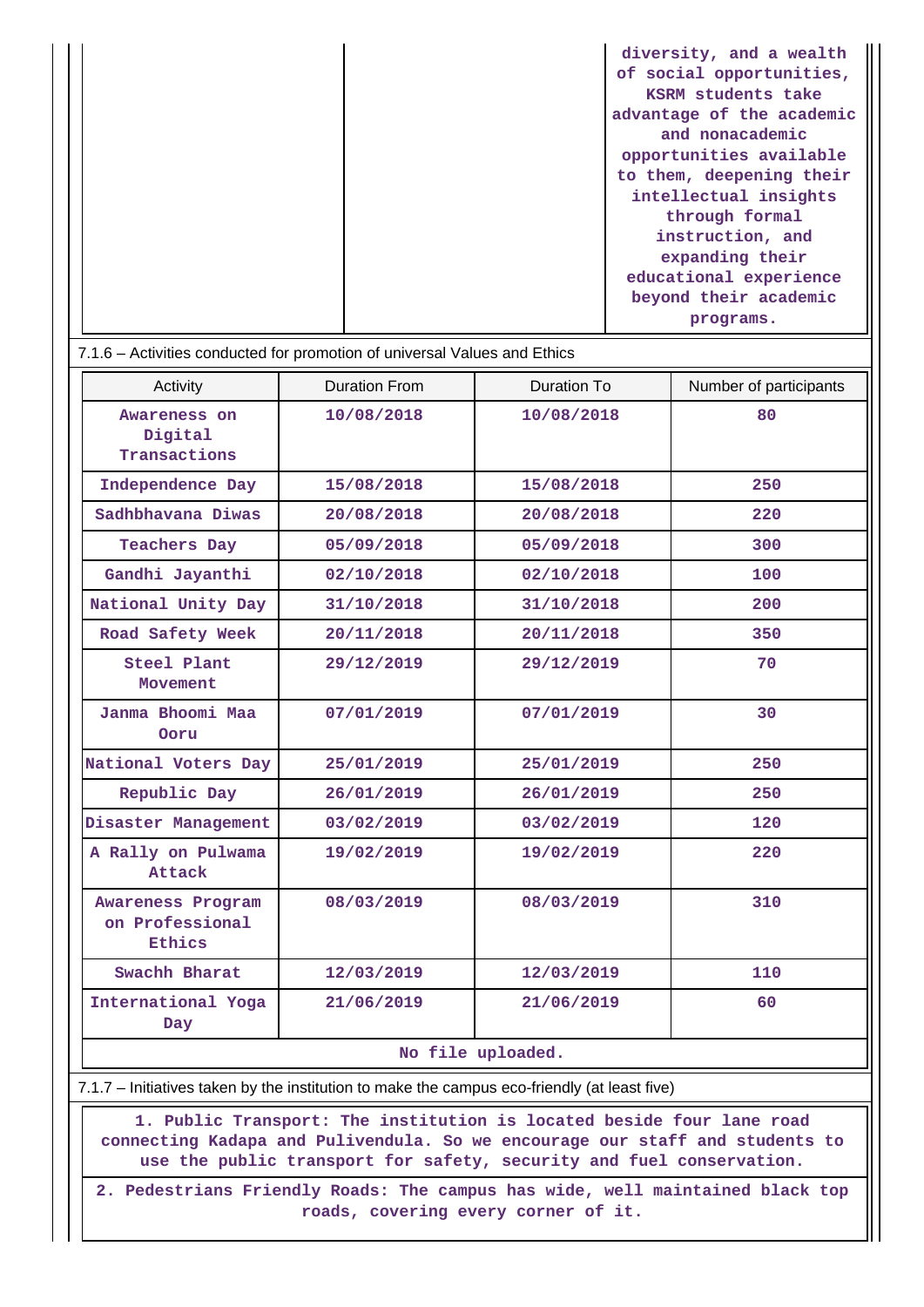**3. Plastic free campus: Use of plastic bags and cups are banned in the campus. Even in the canteen usage of steel plates/ leaf plates and steel cups or paper cups are mandatory.**

**4. Paperless office: The Management has taken keen interest to make the office a paperless office. The accounts/office and academic information is stored and maintained through systems only. The complete campus is WiFi enabled, making it much easier for paper less activities. Even the official information and circulars are preferred to be sent only through mails.**

**5. Green landscaping with trees and plants: The institute has taken several measures for planting to make Green Campus. More than 50 of total area is covered with trees. Tree plantation in the campus is the regular activity of the NSS.**

#### **7.2 – Best Practices**

7.2.1 – Describe at least two institutional best practices

 **1.Framework for instruction delivery fostering effective knowledge transfer: Goals: • To ensure that courses offered to students are allotted to competent faculty members who haveadequate expertise and experience to teach the course and to appoint a mentor for each course. • To ensure that the faculty member, well ahead of the beginning of the semester, prepare a set ofcourse objectives and outcomes, adequate study material, presentation material, videos, software tools,lesson plan, question bank with key under the guidance of the mentor and get approved by HOD/Principal. • To monitor course delivery continuously during the progress of the semester, based on thefeedback/input given by the stakeholders. • To put a system in place for measuring the attainment of the intended course outcomes quantitativelyand qualitatively. • To record and make available the experience and hurdles faced by the faculty in delivering the course,to other faculty who will be teaching the course in the subsequent years. The teaching of students at all levels is to be distributed among faculty members without regard to rank or seniority as such. Basiclevel courses are not deemed the exclusive province of the junior faculty nor advanced courses the unique domain of the senior faculty. It is important that students, including freshmen and sophomores, have significant opportunities to learn from eminent faculty. And junior faculty members should not be called upon to bear a disproportionately heavy share of the responsibility for large and pedagogically demanding basiclevel courses. This is not to say that teaching assignments should beunrelated to research interests or teaching strengths. On the contrary, the marriage of teaching and research greatly enhances both enterprises. Comparative advantages and strengths are an appropriate consideration in allocating teaching responsibilities. Naturally, teachers should be flexible enough to offer courses outside narrow fields of specialization A skill matrix is prepared taking into account faculty specialization, performance of the faculty in the last two years and professional experience. From the skill matrix, appropriate faculty is identified for teaching each course in consultation with the faculty. The faculty with vast teaching experience and expertise is identified as a mentor for the course. Mentor of a particular course guides the faculty members in defining the course objectives and course out comes based on the syllabus and assist them in preparing lesson plan, notes on lesson and other adequate study material, presentation material, videos, software tools and question bank with key. Well ahead of the beginning of the coursework, it is ensured that teachers are well equipped to handle the courses assigned to them. As the semester progresses, courses are delivered as per the lesson plan. Periodically the mentorof a particular course interact with the faculty offering the course and ensure that the delivery is in line with the lesson plan. In case of any deviation, suitable measures are taken to bring it in line with the lesson**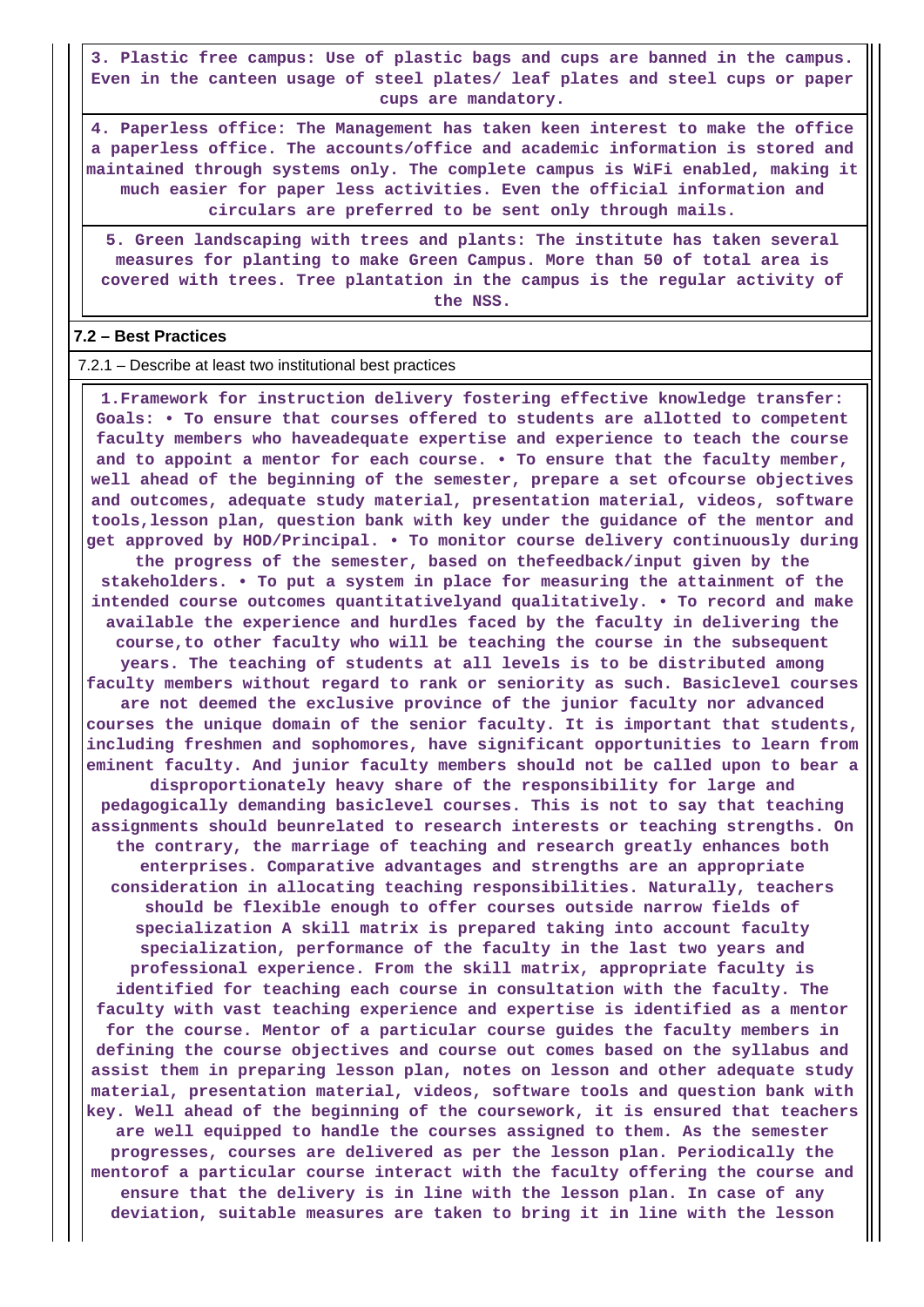**plan. On last Saturday of every month the HOD reviews the progress of the course delivery. 2. Creation and maintenance of an Ecofriendly Campus Objectives of the Practice: The objectives of this initiative are: • Creating awareness among the college community an atmosphere and learning environment that advances a civil and sustainable growth. • Cheering the college community to steer and uphold sustainable solutions through teaching, research and extension activities that tackle live issues of the campus and its adjacent communities. • Ensuring the preservation of biological diversity and the protection of this ecosensitive area by adopting thud and sustainable growth. • Fastening the traditional knowledge and practices of local communities and involving them in the conservation and sustainable use of these resources. EcoFriendly Practices followed by both the faculty and the students on the campus are: • Bicycles and Public Transport: The faculty members and the students residing nearby are encouraged to come on bicycles. Thus we prevent the emission of carbon dioxide on the campus. The institution is located beside four lane road connecting Kadapa and Pulivendula. So we encourage our staff and students to use the public transport for safety, security and fuel conservation purpose. • Pedestrians Friendly Roads: The campus has wide, well maintained black top roads, covering every nook and corner of it. • Plastic free campus and Paperless office: Use of plastic bags and cups are discouraged inside the institution. Also, in the canteen, it is insisted on usage of steel plates/ leaf plates and steel cups or paper cups as mandatory. The institution is laid special attention on avoiding paper usage maximum in every part of the administration. The ultimate vision is to see the office completely as paperless. All accounts/office as well as academic information is stored and maintained through systems only. The total campus is WiFi enabled. It is also an easier way to maintain paperless activities properly and promptly. Even the official information and circulars are preferred to be sent only through mails. • Green landscaping with trees and plants: The institution has taken several measures for plantation with the vision Green Campus. 50 of total area is covered with trees. Tree plantation on the campus is the regular activity of the NSS wing. • Grid connected roof top solar photo voltaic power projects: The College has embarked upon rooftop solar installations with an installed capacity of 200 kWp. If the power requirement of the Institution is less than the solar generated power, then the surplus generation is feed to the grid. 3. Improving Teaching and Learning Process Goals: To achieve the principles of the teaching / learning process which are multifold. The principles on thebasis of which this best practice was decided was – to raise the curiosity of a student in a particulartopic, to encourage the students to question the obvious and to increase the interaction in the class. The Context: Rapid advancement in technology is one of the major issues that affect the teaching/learningprocess. The facilitators find it difficult to keep pace with the technosavvy learners. Further there is rapidchange taking place in technology which aggravates the problem. Keeping the audience captivatedthroughout the lecture is another challenge. The facilitator is required to use a variety of tools to keep thelearner engaged in the learning process. Having access to a variety of tools all the time may not bepossible. Today knowledge is just a click away to the learner a challenge faced by facilitators is to keep pace with the latest news and happenings. The teaching/learning process is given immense importance in the institute. The institute trains their facilitators continuously to help them enhance their teaching abilities. The learning imparted to the teachers is implemented in enhancing the learning experience of the learner. The teaching /learning process starts with designing of a lecture plan by the facilitator. The lecture plan is given in advance to the learners. The facilitator initiates a discussion or tells a story or questions the learners before defining the objectives. The objectives of the lectures are defined to specify to the learner the learning outcomes. During the lecture, discussions and questioning is encouraged. Holistic learning is encouraged through the continuous**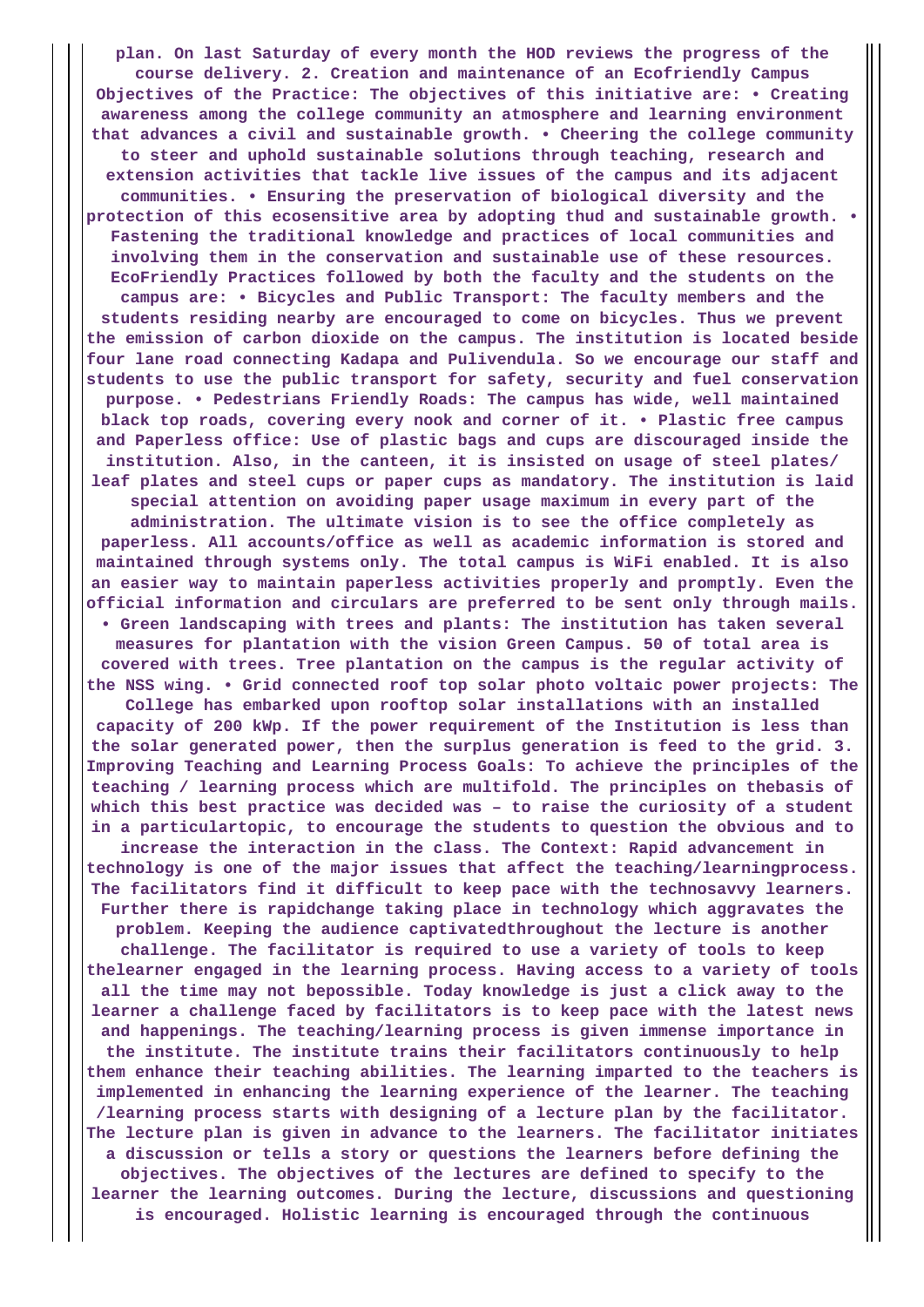**evaluation system. Various forms of assessment are used for continuous evaluation such as group discussions, assignments, PowerPoint presentations, class test to name a few. Various cocurricular activities are also organized for the learners. These activities give anopportunity to the students to put their knowledge into application. An aspect very unique about our teaching /learning process is the freedom given to learners to share their views and ideas. Even ideas that sound impractical are discussed and a proper explanation is given to the learners why they cannot be implemented. The learner is the part of the learning process rather than just a spectator of the same. A major limitation of the teaching /learning process is the time constraint. The facilitators have various ideas which they would like to implement in their class, however due to paucity of time all of them cannot be implemented.**

 Upload details of two best practices successfully implemented by the institution as per NAAC format in your institution website, provide the link

<u> 1989 - Johann Stoff, deutscher Stoffen und der Stoffen und der Stoffen und der Stoffen und der Stoffen und der</u>

<http://www.ksrmce.ac.in/demo1/office/Best%20Practices.pdf>

#### **7.3 – Institutional Distinctiveness**

 7.3.1 – Provide the details of the performance of the institution in one area distinctive to its vision, priority and thrust in not more than 500 words

 **The distinctiveness of KSRM College of Engineering consists mostly in creating for its students an ambiance that provides a 'probing environment' in the area of career and setting of goals for their social sustainability. An individuals personality is an aggregate conglomeration of the decisions they have made throughout their life, and the memory of the experiences to which these decisions led. There are inherent natural, genetic, and environmental factors that contribute to the development of individual personality. To make academics, skill programs,research, innovation and incubation we focused on the following aspects: • Improving Skills and learning new ones • Building or renewing identity /selfesteem • Our primary purpose of the incubation center is to facilitate the creation and invention that benefits stake holders of the college and society. • We look for great teams with innovative products, ideas which can solve real problem areas and can scale up to become profitable ventures. • Seminars, Paper presentations, Workshops. • Projects, Project expose Field projects. • Innovation is considered a key to success in the technology startup space. • We conduct research method to the tools that one uses to do research. To make benefit the College is organizing activities focused on following aspects: • Improving selfawareness • Improving selfknowledge • CRT programs • Improving skills and/or learning new ones • Building or renewing identity/selfesteem • Developing strengths or talents • Improving a career • Identifying or improving potential The Institution organizes activities on above said aspects in association with the following consultants. • Career conduit Management Solutions Pvt. Ltd., Hyderabad • Tapasya Infotech., Hyderabad • TIME Institute., Hyderabad • RICHMAN FREELAND., Hyderabad • Mr. Ashiwin Co., Chennai • Seventh Sense., Bangalore • Coign Management Solutions., Hyderabad • Self Motivation by Md. Shakeer • KUBE Technologies., Hyderabad In addition the Institute organizes Webinars, workshops to improve advanced Technical skills, also conducts awareness programs on competitive exams like GATE, GRE, GMAT TOEFL. A person with a high selfesteem exhibits the following: • Has a positive feeling about self • Understands that there are self strengths and self weaknesses • Believes to have a higher number of strengths than a number of weaknesses • Believes that strengths are more important than weaknesses • Believes that he or she is an important person With continuous efforts on the activities to inculcate personality Development skills to the students of KSRMCE, one of our student secured All India Rank 1 in GATE Examination and many more students secured good ranks in Various Competitive exams. Many Students are placed in Indian**